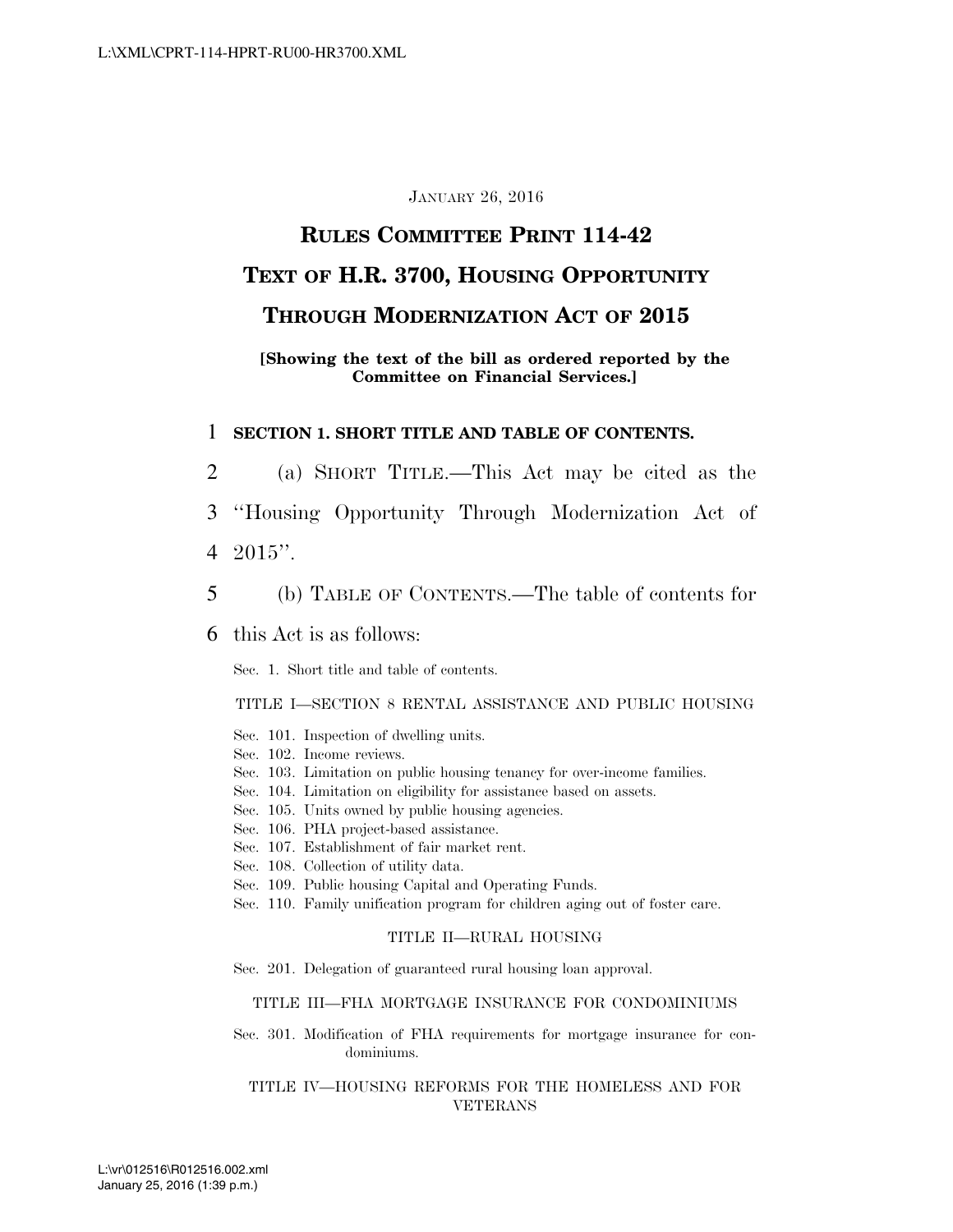Sec. 401. Definition of geographic area for Continuum of Care Program.

- Sec. 402. Inclusion of public housing agencies and local redevelopment authorities in emergency solutions grants.
- Sec. 403. Special assistant for Veterans Affairs in the Department of Housing and Urban Development.
- Sec. 404. Annual supplemental report on veterans homelessness.

#### TITLE V—MISCELLANEOUS

- Sec. 501. Inclusion of Disaster Housing Assistance Program in certain fraud and abuse prevention measures.
- Sec. 502. Energy efficiency requirements under Self-Help Homeownership Opportunity program.

Sec. 503. Data exchange standardization for improved interoperability.

# 1 **TITLE I—SECTION 8 RENTAL AS-**2 **SISTANCE AND PUBLIC HOUS-**3 **ING**

#### 4 **SEC. 101. INSPECTION OF DWELLING UNITS.**

5 (a) IN GENERAL.—Section 8(o)(8) of the United 6 States Housing Act of 1937 (42 U.S.C. 1437f(o)(8)) is 7 amended—

8 (1) by striking subparagraph (A) and inserting

- 9 the following new subparagraph:
- 10  $((A)$  INITIAL INSPECTION.—
- 11 ''(i) IN GENERAL.—For each dwelling 12 unit for which a housing assistance pay-13 ment contract is established under this 14 subsection, the public housing agency (or 15 other entity pursuant to paragraph (11)) 16 shall inspect the unit before any assistance 17 payment is made to determine whether the 18 dwelling unit meets the housing quality 19 standards under subparagraph (B), except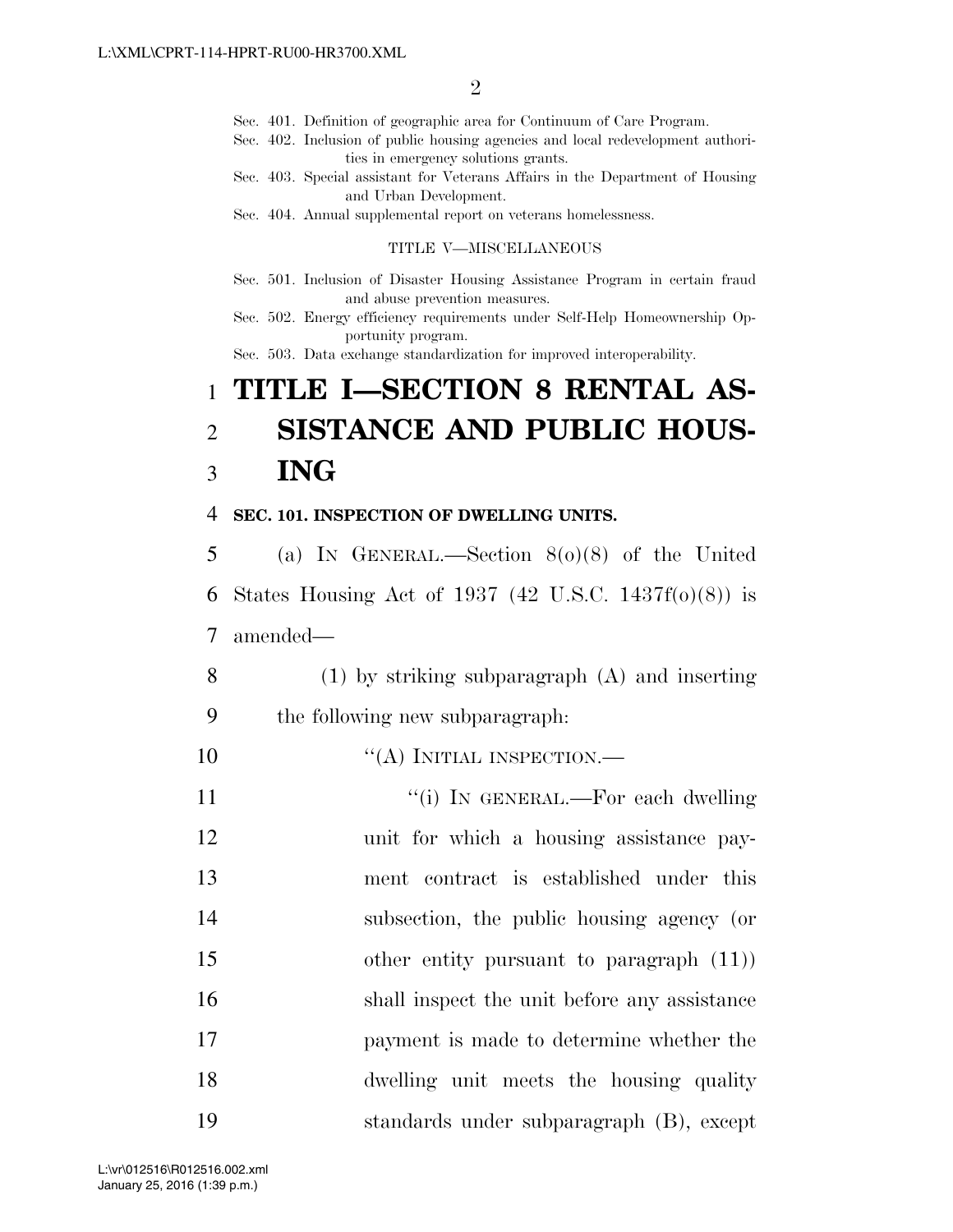as provided in clause (ii) or (iii) of this subparagraph.

3 "(ii) CORRECTION OF NON-LIFE- THREATENING CONDITIONS.—In the case of any dwelling unit that is determined, pursuant to an inspection under clause (i), not to meet the housing quality standards under subparagraph (B), assistance pay- ments may be made for the unit notwith- standing subparagraph (C) if failure to meet such standards is a result only of non-life-threatening conditions, as such conditions are established by the Secretary. A public housing agency making assistance payments pursuant to this clause for a dwelling unit shall, 30 days after the be- ginning of the period for which such pay- ments are made, withhold any assistance payments for the unit if any deficiency re- sulting in noncompliance with the housing quality standards has not been corrected by such time. The public housing agency shall recommence assistance payments when such deficiency has been corrected, and may use any payments withheld to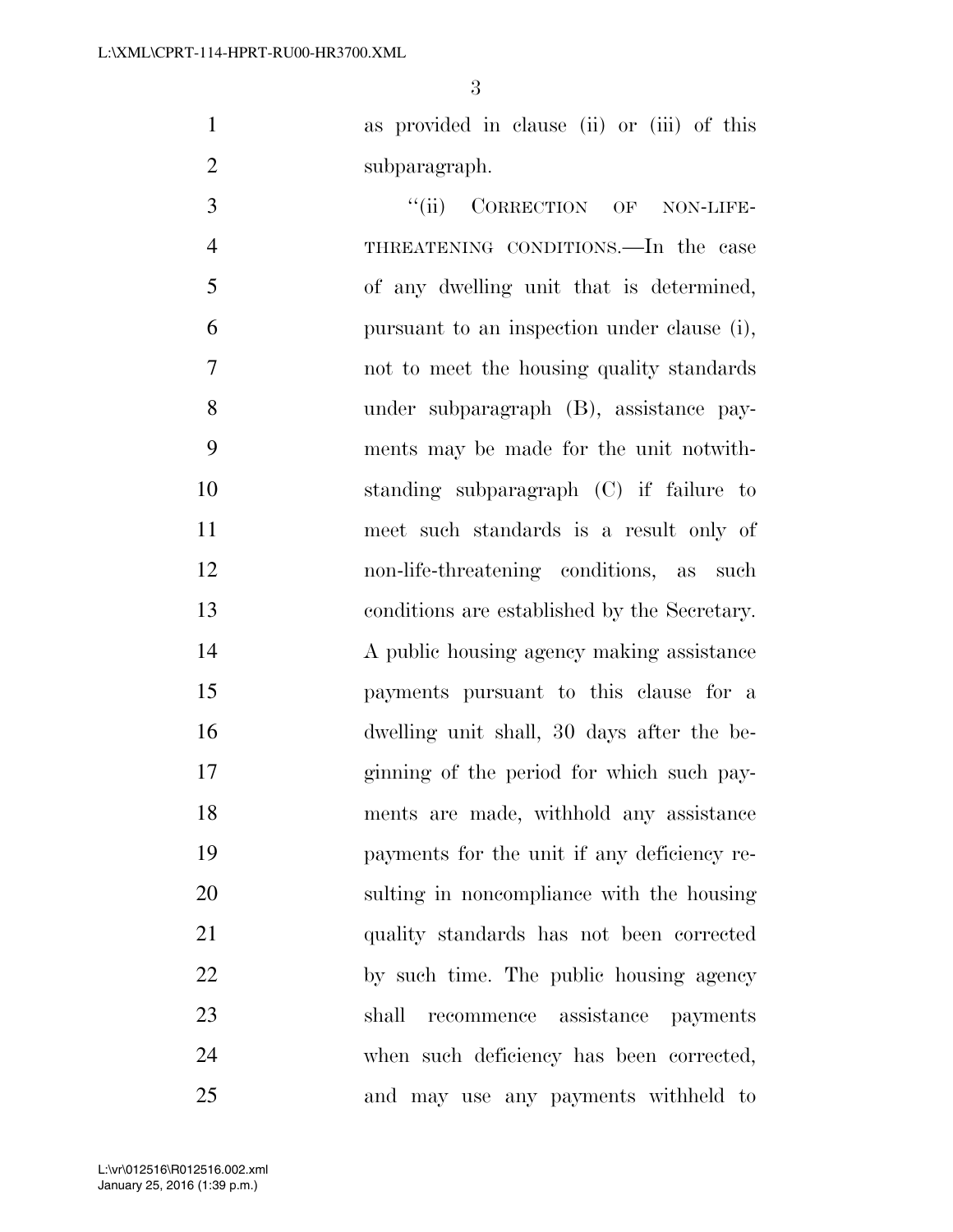make assistance payments relating to the period during which payments were with-held.

4 "(iii) USE OF ALTERNATIVE INSPEC-5 TION METHOD FOR INTERIM PERIOD.—In the case of any property that within the previous 24 months has met the require- ments of an inspection that qualifies as an alternative inspection method pursuant to subparagraph (E), a public housing agency 11 may authorize occupancy before the inspec- tion under clause (i) has been completed, and may make assistance payments retro- active to the beginning of the lease term after the unit has been determined pursu- ant to an inspection under clause (i) to meet the housing quality standards under subparagraph (B). This clause may not be construed to exempt any dwelling unit from compliance with the requirements of 21 subparagraph (D)."; (2) by redesignating subparagraph (G) as sub-paragraph (H); and

 (3) by inserting after subparagraph (F) the fol-lowing new subparagraph: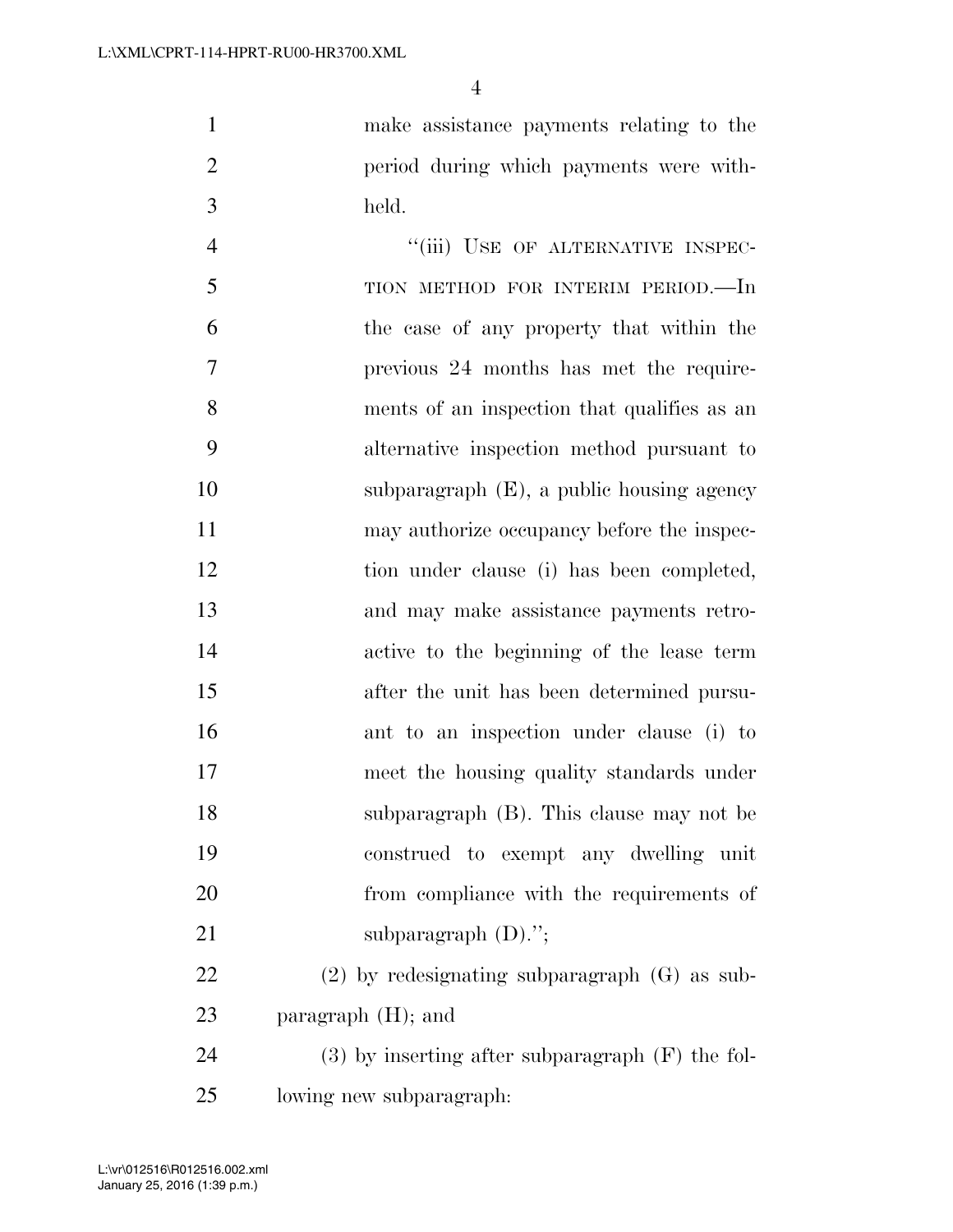| $\mathbf{1}$   | "(G) ENFORCEMENT OF HOUSING QUALITY                                    |
|----------------|------------------------------------------------------------------------|
| $\overline{2}$ | STANDARDS.-                                                            |
| 3              | "(i) DETERMINATION OF NONCOMPLI-                                       |
| $\overline{4}$ | $\Delta NCE$ . $\rightarrow$ $\Delta$ dwelling unit that is covered by |
| 5              | a housing assistance payments contract                                 |
| 6              | under this subsection shall be considered,                             |
| 7              | for purposes of subparagraphs (D) and                                  |
| 8              | $(F)$ , to be in noncompliance with the hous-                          |
| 9              | ing quality standards under subparagraph                               |
| 10             | $(B)$ if—                                                              |
| 11             | $\lq\lq$ (I) the public housing agency or                              |
| 12             | an inspector authorized by the State                                   |
| 13             | unit of local government deter-<br><b>or</b>                           |
| 14             | mines upon inspection of the unit that                                 |
| 15             | the unit fails to comply with such                                     |
| 16             | standards;                                                             |
| 17             | $\lq\lq$ (II) the agency or inspector no-                              |
| 18             | tifies the owner of the unit in writing                                |
| 19             | of such failure to comply; and                                         |
| 20             | "(III) the failure to comply is not                                    |
| 21             | corrected—                                                             |
| 22             | "(aa) in the case of any                                               |
| 23             | such failure that is a result of                                       |
| 24             | life-threatening conditions, within                                    |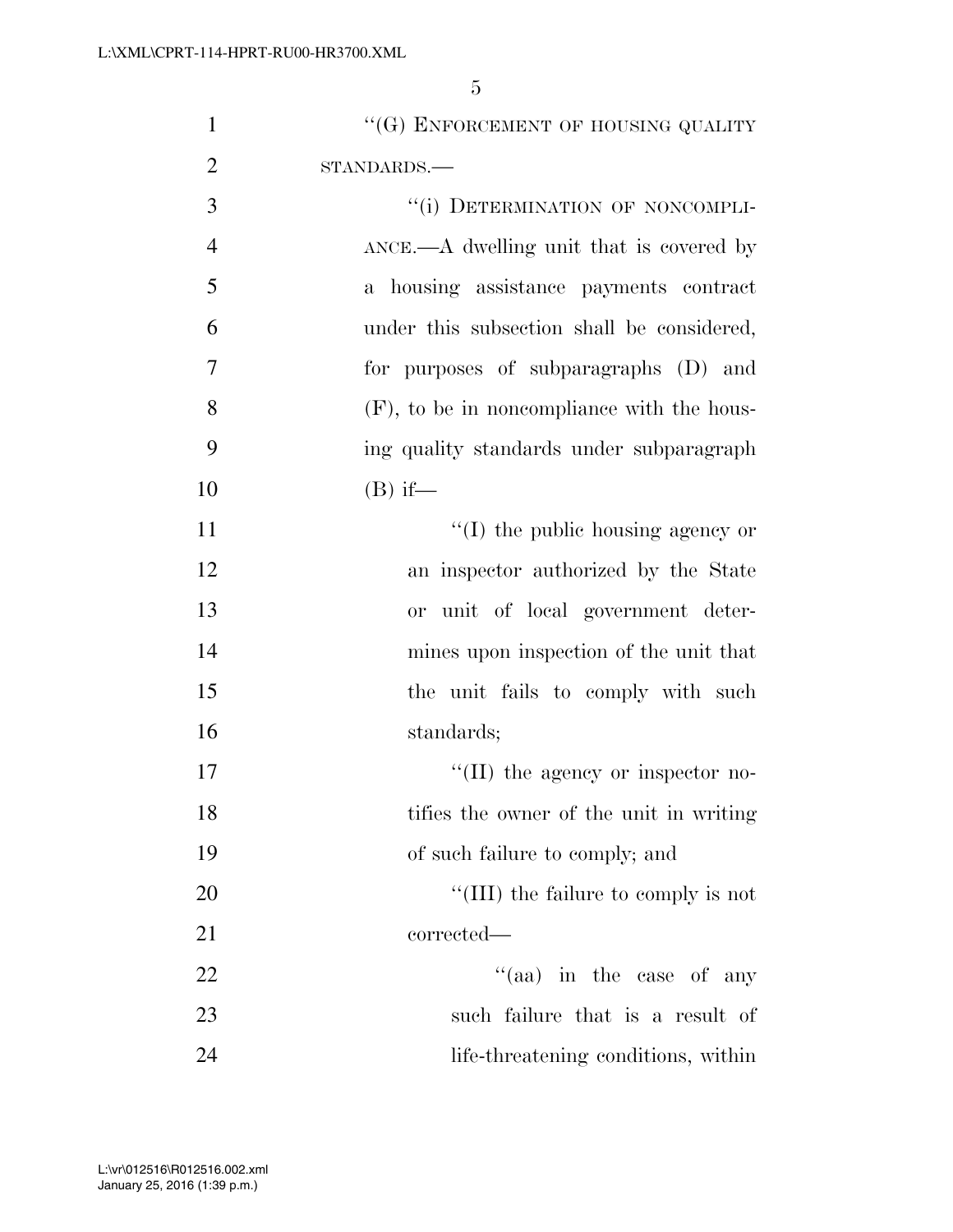| $\mathbf{1}$ | 24 hours after such notice has   |
|--------------|----------------------------------|
| 2            | been provided; and               |
| 3            | "(bb) in the case of any         |
| 4            | such failure that is a result of |
| 5            | non-life-threatening conditions, |
| 6            | within 30 days after such notice |
| 7            | has been provided or such other  |

- reasonable longer period as the public housing agency may estab-
- lish.

**''**(ii) WITHHOLDING OF ASSISTANCE AMOUNTS DURING CORRECTION.—The public housing agency may withhold assist- ance amounts under this subsection with respect to a dwelling unit for which a no-16 tice pursuant to clause  $(i)(II)$ , of failure to comply with housing quality standards under subparagraph (B) as determined pursuant to an inspection conducted under subparagraph (D) or (F), has been pro- vided. If the unit is brought into compli- ance with such housing quality standards during the periods referred to in clause (i)(III), the public housing agency shall re-commence assistance payments and may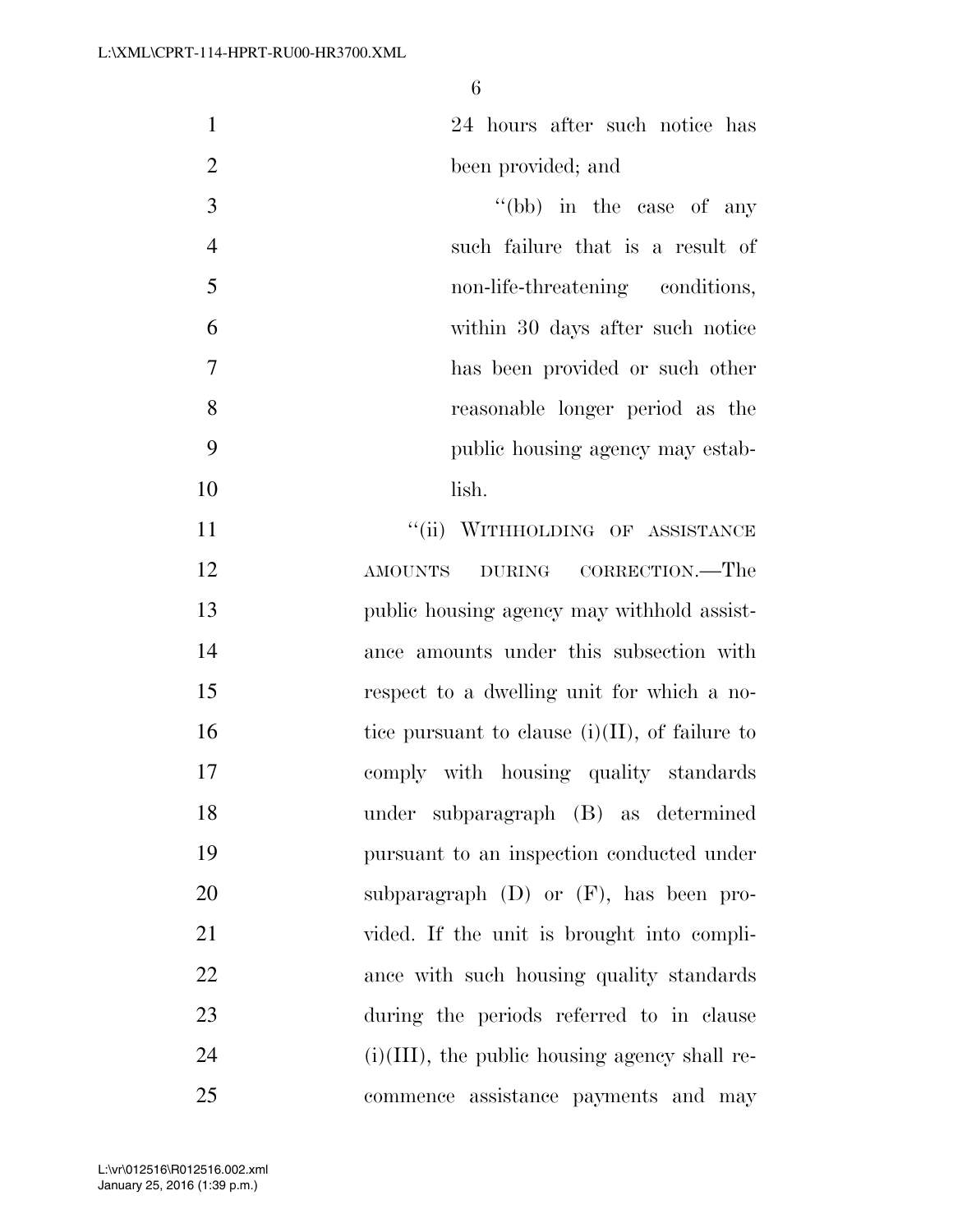use any amounts withheld during the cor-2 rection period to make assistance payments relating to the period during which pay-ments were withheld.

5 "(iii) ABATEMENT OF ASSISTANCE AMOUNTS.—The public housing agency shall abate all of the assistance amounts under this subsection with respect to a dwelling unit that is determined, pursuant to clause (i) of this subparagraph, to be in **noncompliance** with housing quality stand- ards under subparagraph (B). Upon com- pletion of repairs by the public housing agency or the owner sufficient so that the dwelling unit complies with such housing quality standards, the agency shall recom- mence payments under the housing assist- ance payments contract to the owner of the dwelling unit.

20 "(iv) NOTIFICATION.—If a public housing agency providing assistance under this subsection abates rental assistance payments pursuant to clause (iii) with re- spect to a dwelling unit, the agency shall, upon commencement of such abatement—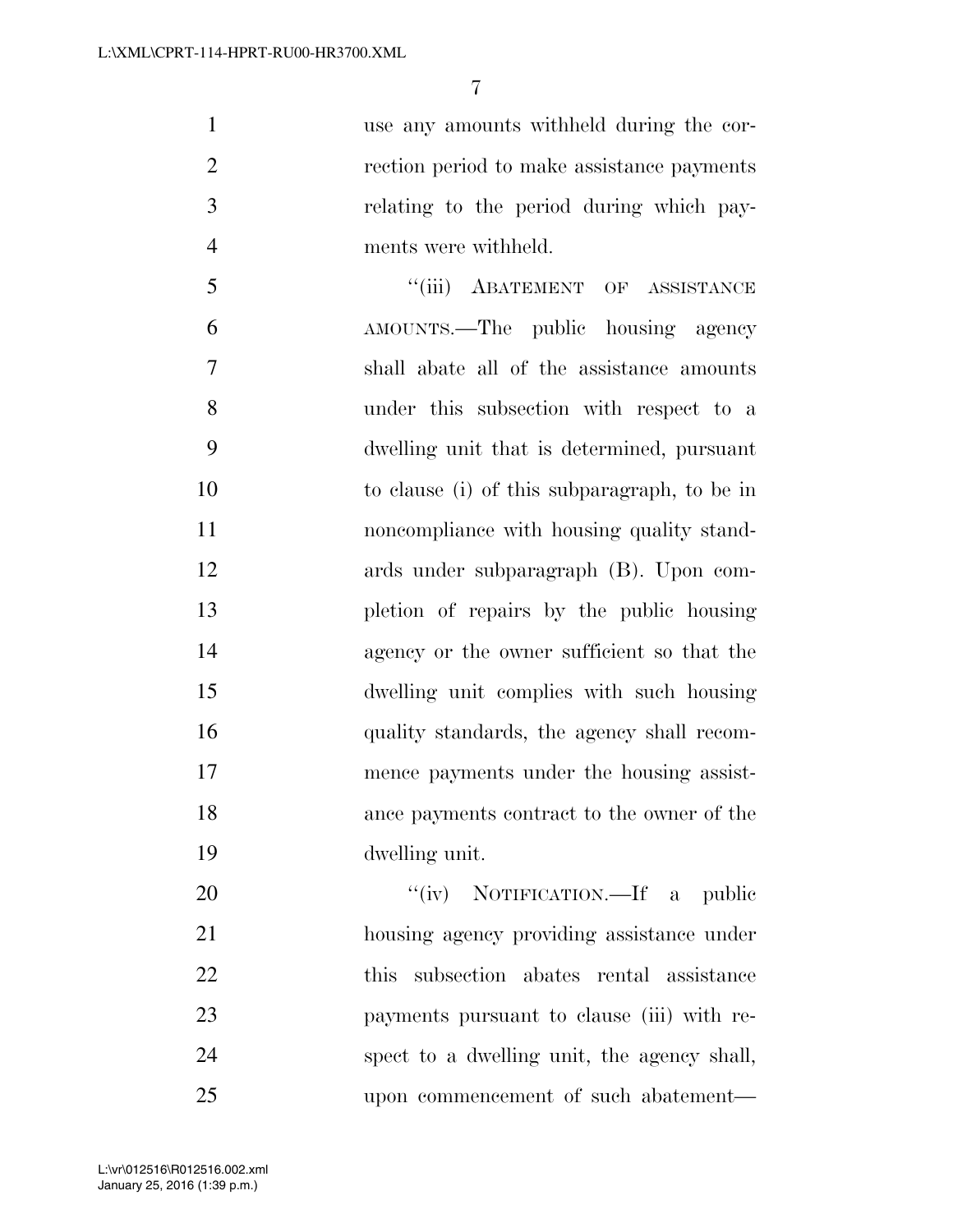| $\mathbf{1}$   | $\lq\lq$ . notify the tenant and the       |
|----------------|--------------------------------------------|
| $\overline{2}$ | owner of the dwelling unit that—           |
| 3              | "(aa) such abatement has                   |
| $\overline{4}$ | commenced; and                             |
| 5              | "(bb) if the dwelling unit is              |
| 6              | not brought into compliance with           |
| $\tau$         | housing quality standards within           |
| 8              | 60 days after the effective date of        |
| 9              | the determination of noncompli-            |
| 10             | ance under clause (i) or such rea-         |
| 11             | sonable longer period as the               |
| 12             | agency may establish, the tenant           |
| 13             | will have to move; and                     |
| 14             | $\lq\lq$ (II) issue the tenant the nec-    |
| 15             | essary forms to allow the tenant to        |
| 16             | move to another dwelling unit and          |
| 17             | transfer the rental assistance to that     |
| 18             | unit.                                      |
| 19             | "(v) PROTECTION OF TENANTS.- An            |
| 20             | owner of a dwelling unit may not terminate |
| 21             | the tenancy of any tenant because of the   |
| 22             | withholding or abatement of assistance     |
| 23             | pursuant to this subparagraph. During the  |
| 24             | period that assistance is abated pursuant  |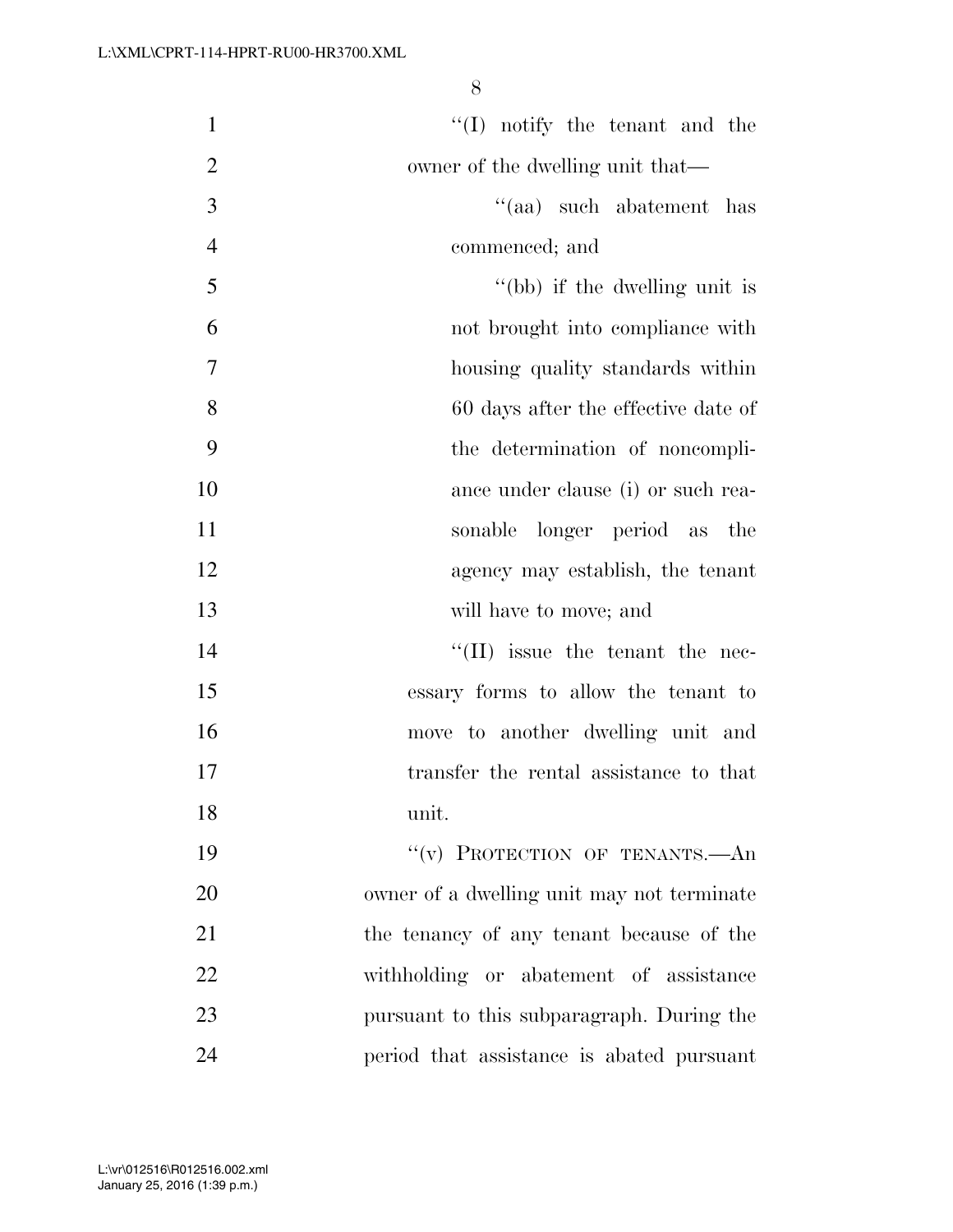| $\mathbf{1}$   | to this subparagraph, the tenant may ter-   |
|----------------|---------------------------------------------|
| $\overline{2}$ | minate the tenancy by notifying the owner.  |
| 3              | "(vi) TERMINATION OF LEASE OR AS-           |
| $\overline{4}$ | SISTANCE PAYMENTS CONTRACT.—If as-          |
| 5              | sistance amounts under this section for a   |
| 6              | dwelling unit are abated pursuant to clause |
| $\overline{7}$ | (iii) and the owner does not correct the    |
| 8              | noncompliance within 60 days after the ef-  |
| 9              | fective date of the determination of non-   |
| 10             | compliance under clause (i), or such other  |
| 11             | reasonable longer period as the public      |
| 12             | housing agency may establish, the agency    |
| 13             | shall terminate the housing assistance pay- |
| 14             | ments contract for the dwelling unit.       |
| 15             | "(vii) RELOCATION.-                         |
| 16             | "(I) LEASE OF NEW UNIT.—The                 |
| 17             | agency shall provide the family resid-      |
| 18             | ing in such a dwelling unit a period of     |
| 19             | 90 days or such longer period as the        |
| 20             | public housing agency determines is         |
| 21             | reasonably necessary to lease a new         |
| 22             | unit, beginning upon termination of         |
| 23             | the contract, to lease a new residence      |
| 24             | with tenant-based rental assistance         |
| 25             | under this section.                         |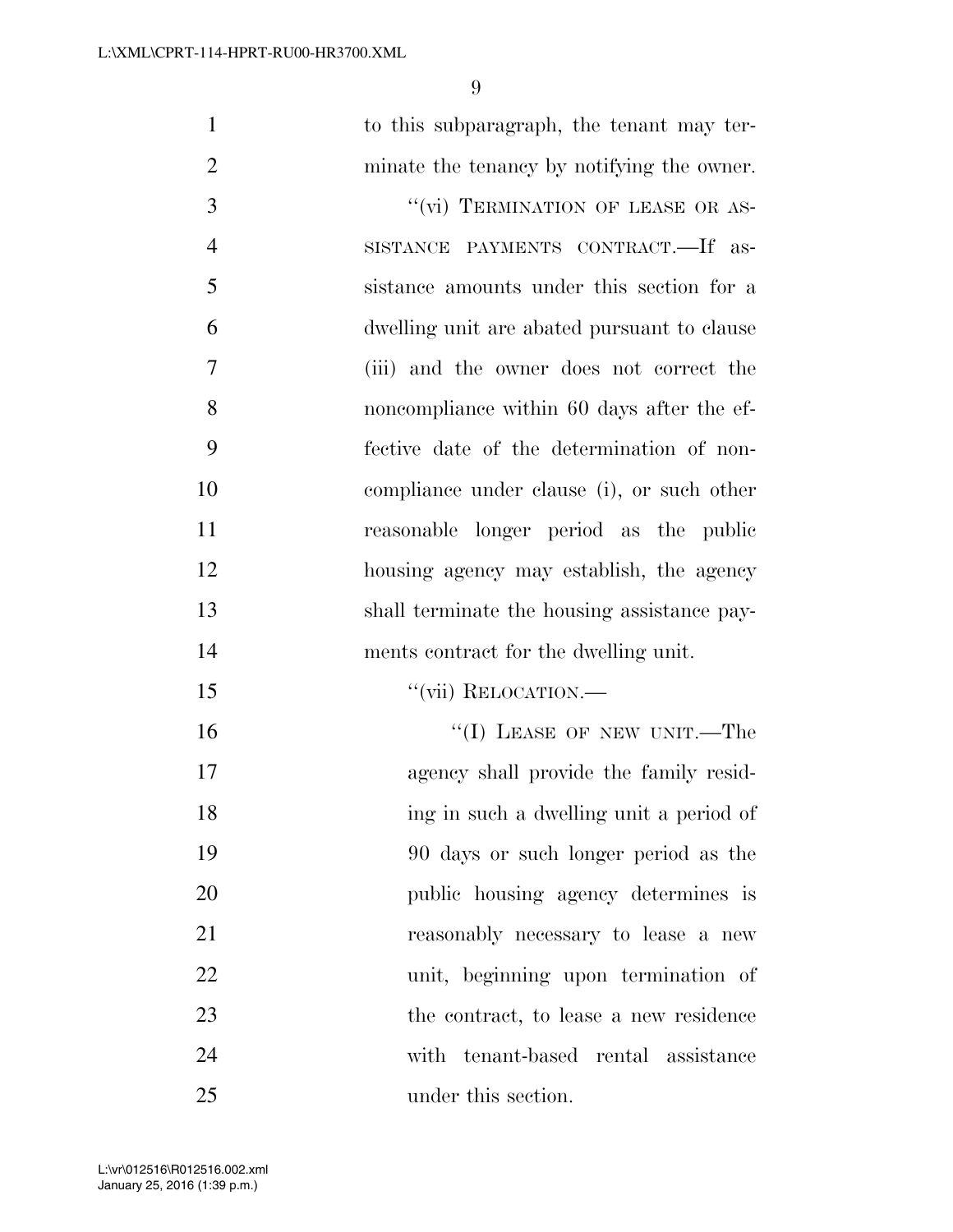| $\mathbf{1}$   | "(II) AVAILABILITY OF PUBLIC            |
|----------------|-----------------------------------------|
| $\overline{2}$ | HOUSING UNITS.—If the family is un-     |
| 3              | able to lease such a new residence      |
| $\overline{4}$ | during such period, the public housing  |
| 5              | agency shall, at the option of the fam- |
| 6              | ily, provide such family a preference   |
| 7              | for occupancy in a dwelling unit of     |
| 8              | public housing that is owned or oper-   |
| 9              | ated by the agency that first becomes   |
| 10             | available for occupancy after the expi- |
| 11             | ration of such period.                  |
| 12             | "(III) ASSISTANCE IN FINDING            |
| 13             | UNIT.—The public housing agency         |
| 14             | may provide assistance to the family    |
| 15             | in finding a new residence, including   |
| 16             | use of up to two months of any assist-  |
| 17             | ance amounts withheld or abated pur-    |
| 18             | suant to clause (ii) or (iii), respec-  |
| 19             | tively, for costs directly associated   |
| 20             | with relocation of the family to a new  |
| 21             | residence, which shall include security |
| 22             | deposits as necessary and may include   |
| 23             | reimbursements for reasonable moving    |
| 24             | expenses incurred by the household,     |
| 25             | as established by the Secretary. The    |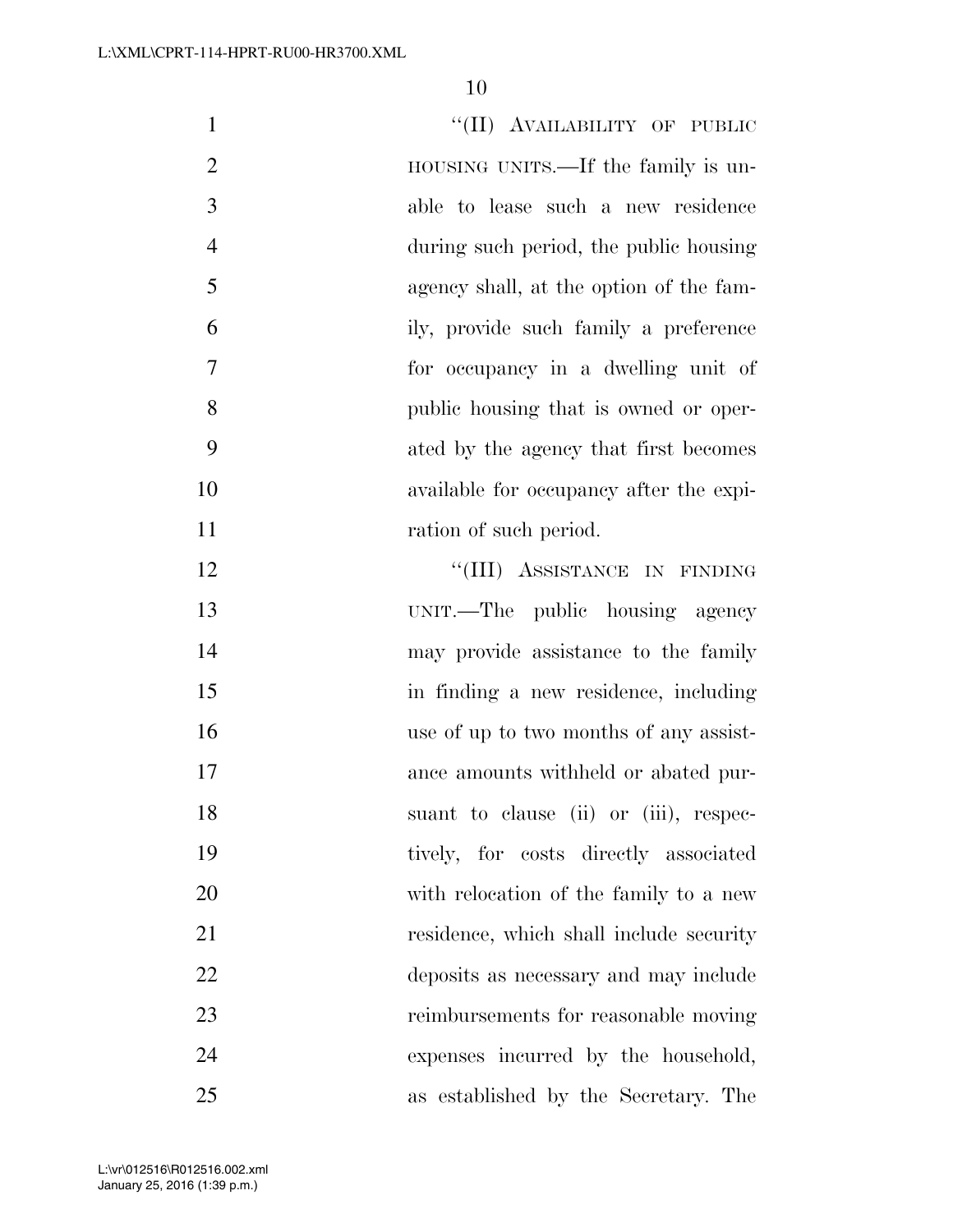| $\mathbf{1}$   | agency may require that a family re-         |
|----------------|----------------------------------------------|
| $\overline{2}$ | ceiving assistance for a security de-        |
| 3              | posit shall remit, to the extent of such     |
| $\overline{4}$ | assistance, the amount of any security       |
| 5              | deposit refunds made by the owner of         |
| 6              | the dwelling unit for which the lease        |
| 7              | was terminated.                              |
| 8              | "(viii) TENANT-CAUSED DAMAGES.-              |
| 9              | If a public housing agency determines that   |
| 10             | any damage to a dwelling unit that results   |
| 11             | in a failure of the dwelling unit to comply  |
| 12             | with housing quality standards under sub-    |
| 13             | paragraph $(B)$ , other than any damage re-  |
| 14             | sulting from ordinary use, was caused by     |
| 15             | the tenant, any member of the tenant's       |
| 16             | household, or any guest or other person      |
| 17             | under the tenant's control, the agency may   |
| 18             | waive the applicability of this subpara-     |
| 19             | graph, except that this clause shall not ex- |
| 20             | onerate a tenant from any liability other-   |
| 21             | wise existing under applicable law for dam-  |
| 22             | ages to the premises caused by such ten-     |
| 23             | ant.                                         |
| 24             | "(ix) APPLICABILITY.—This subpara-           |
| 25             | graph shall apply to any dwelling unit for   |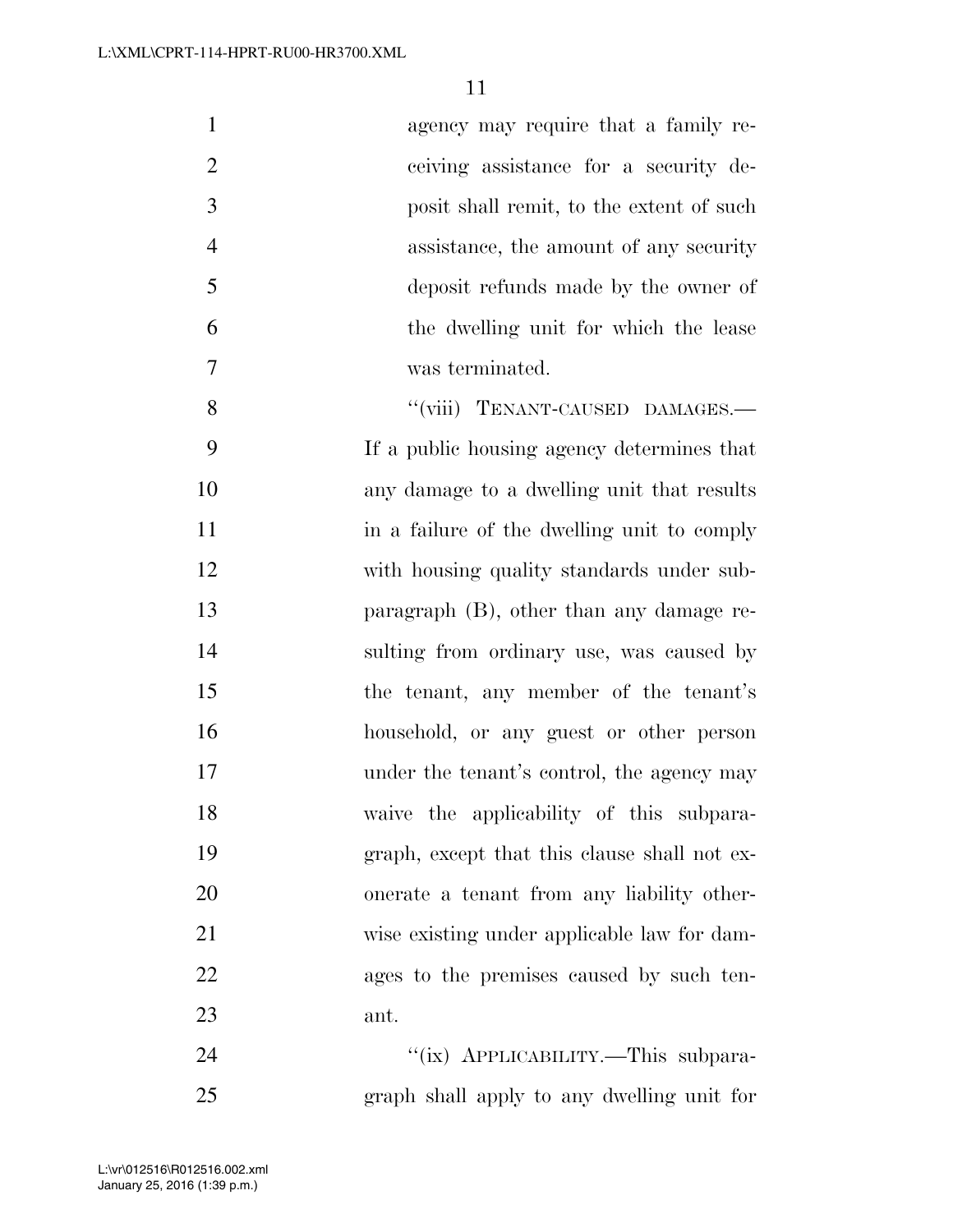| $\mathbf{1}$   | which a housing assistance payments con-                  |
|----------------|-----------------------------------------------------------|
| $\overline{2}$ | tract is entered into or renewed after the                |
| 3              | date of the effectiveness of the regulations              |
| $\overline{4}$ | implementing this subparagraph.".                         |
| 5              | (b) EFFECTIVE DATE.—The Secretary of Housing              |
| 6              | and Urban Development shall issue notice or regulations   |
| 7              | to implement subsection (a) of this section and such sub- |
| 8              | section shall take effect upon such issuance.             |
| 9              | SEC. 102. INCOME REVIEWS.                                 |
| 10             | (a) INCOME REVIEWS FOR PUBLIC HOUSING AND                 |
| 11             | SECTION 8 PROGRAMS.—Section 3 of the United States        |
| 12             | Housing Act of $1937$ (42 U.S.C. 1437a) is amended—       |
| 13             | $(1)$ in subsection $(a)$ —                               |
| 14             | (A) in the second sentence of paragraph                   |
| 15             | $(1)$ , by striking "at least annually" and insert-       |
| 16             | ing "pursuant to paragraph (6)"; and                      |
| 17             | (B) by adding at the end the following new                |
| 18             | paragraphs:                                               |
| 19             | $``(6)$ REVIEWS OF FAMILY INCOME.—                        |
| 20             | "(A) FREQUENCY.—Reviews of family in-                     |
| 21             | come for purposes of this section shall be                |
| 22             | made—                                                     |
| 23             | "(i) in the case of all families, upon                    |
| 24             | the initial provision of housing assistance               |
| 25             | for the family;                                           |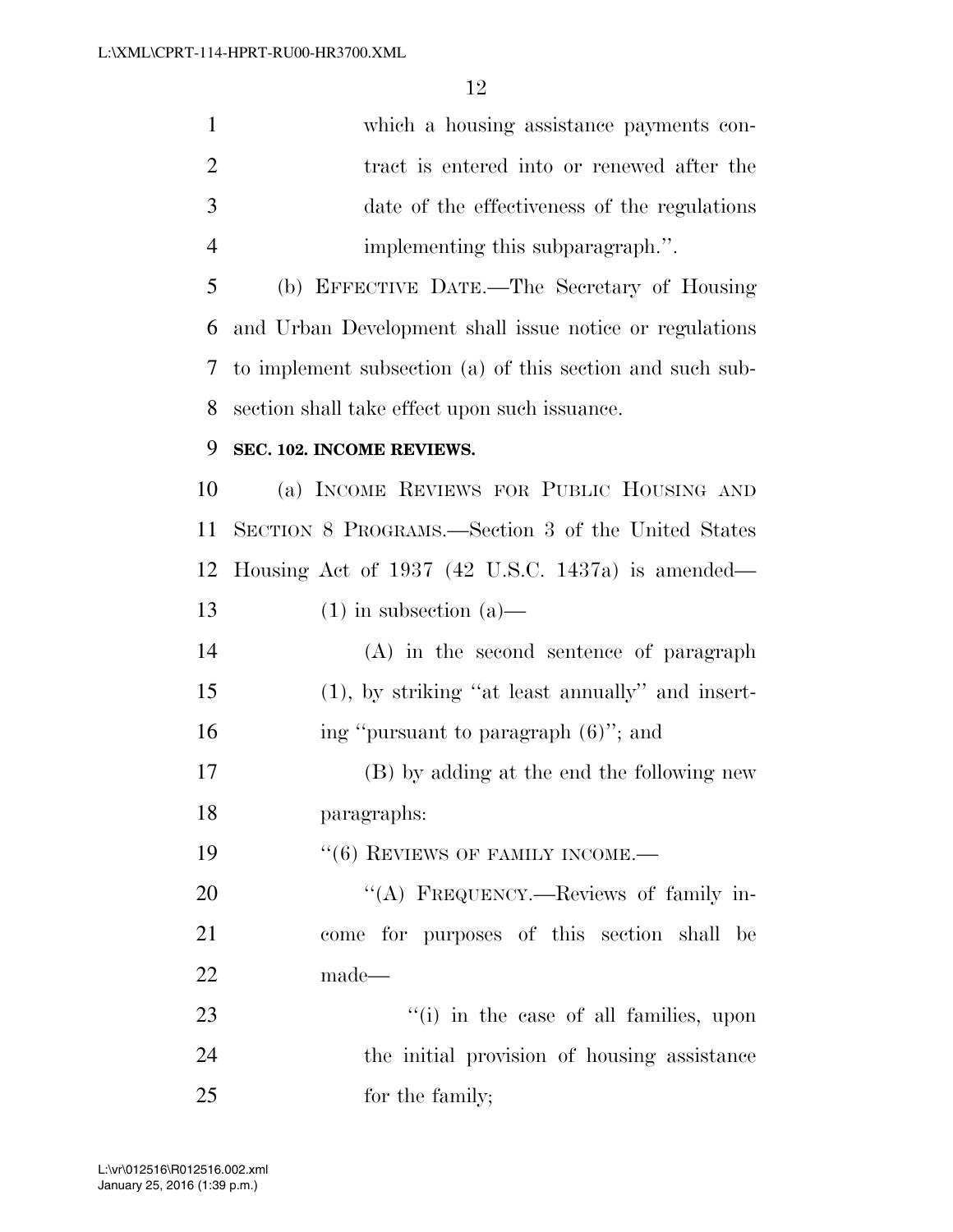1  $''(ii)$  annually thereafter, except as provided in paragraph (1) with respect to fixed-income families;

4 ''(iii) upon the request of the family, at any time the income or deductions 6 (under subsection  $(b)(5)$ ) of the family change by an amount that is estimated to result in a decrease of 10 percent (or such lower amount as the Secretary may, by no-10 tice, establish, or permit the public housing agency or owner to establish) or more in annual adjusted income; and

 ''(iv) at any time the income or deduc-14 tions (under subsection (b)(5)) of the fam- ily change by an amount that is estimated to result in an increase of 10 percent or more in annual adjusted income, or such other amount as the Secretary may by no- tice establish, except that any increase in the earned income of a family shall not be considered for purposes of this clause (ex- cept that earned income may be considered if the increase corresponds to previous de- creases under clause (iii)), except that a public housing agency or owner may elect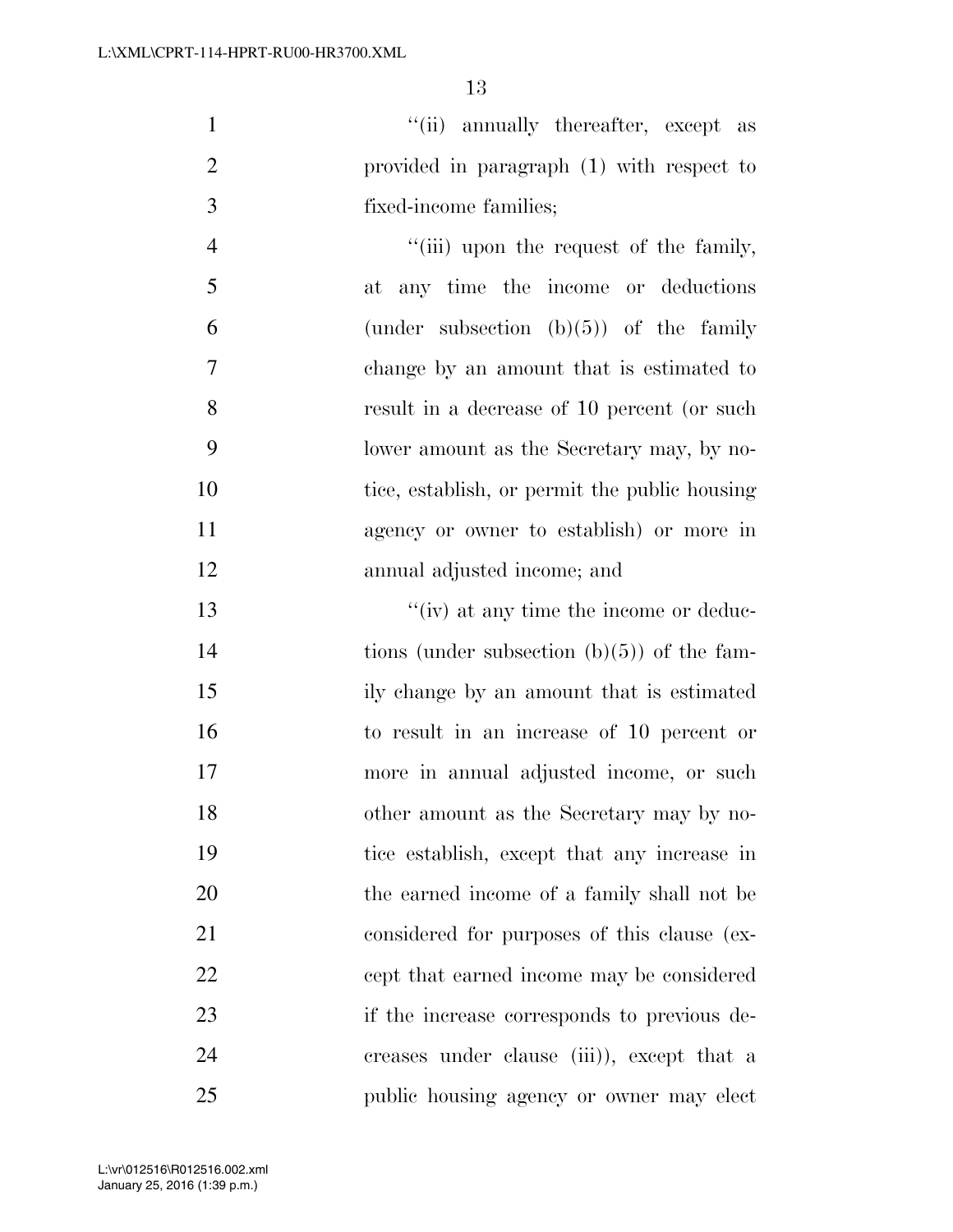| $\mathbf{1}$   | not to conduct such review in the last three        |
|----------------|-----------------------------------------------------|
| $\overline{2}$ | months of a certification period.                   |
| 3              | "(B) IN GENERAL.—Reviews of family in-              |
| $\overline{4}$ | come for purposes of this section shall be sub-     |
| 5              | ject to the provisions of section 904 of the        |
| 6              | Stewart B. McKinney Homeless Assistance             |
| 7              | Amendments Act of 1988 (42 U.S.C. 3544).            |
| 8              | $\lq(7)$ CALCULATION OF INCOME.—                    |
| 9              | "(A) USE OF CURRENT YEAR INCOME.—In                 |
| 10             | determining family income for initial occupancy     |
| 11             | or provision of housing assistance pursuant to      |
| 12             | clause (i) of paragraph $(6)(A)$ or pursuant to     |
| 13             | reviews pursuant to clause (iii) or (iv) of such    |
| 14             | paragraph, a public housing agency or owner         |
| 15             | shall use the income of the family as estimated     |
| 16             | by the agency or owner for the upcoming year.       |
| 17             | "(B) USE OF PRIOR YEAR INCOME.—In                   |
| 18             | determining family income for annual reviews        |
| 19             | pursuant to paragraph $(6)(A)(ii)$ , a public hous- |
| 20             | ing agency or owner shall, except as otherwise      |
| 21             | provided in this paragraph and paragraph $(1)$ ,    |
| 22             | use the income of the family as determined by       |
| 23             | the agency or owner for the preceding year,         |
| 24             | taking into consideration any redetermination       |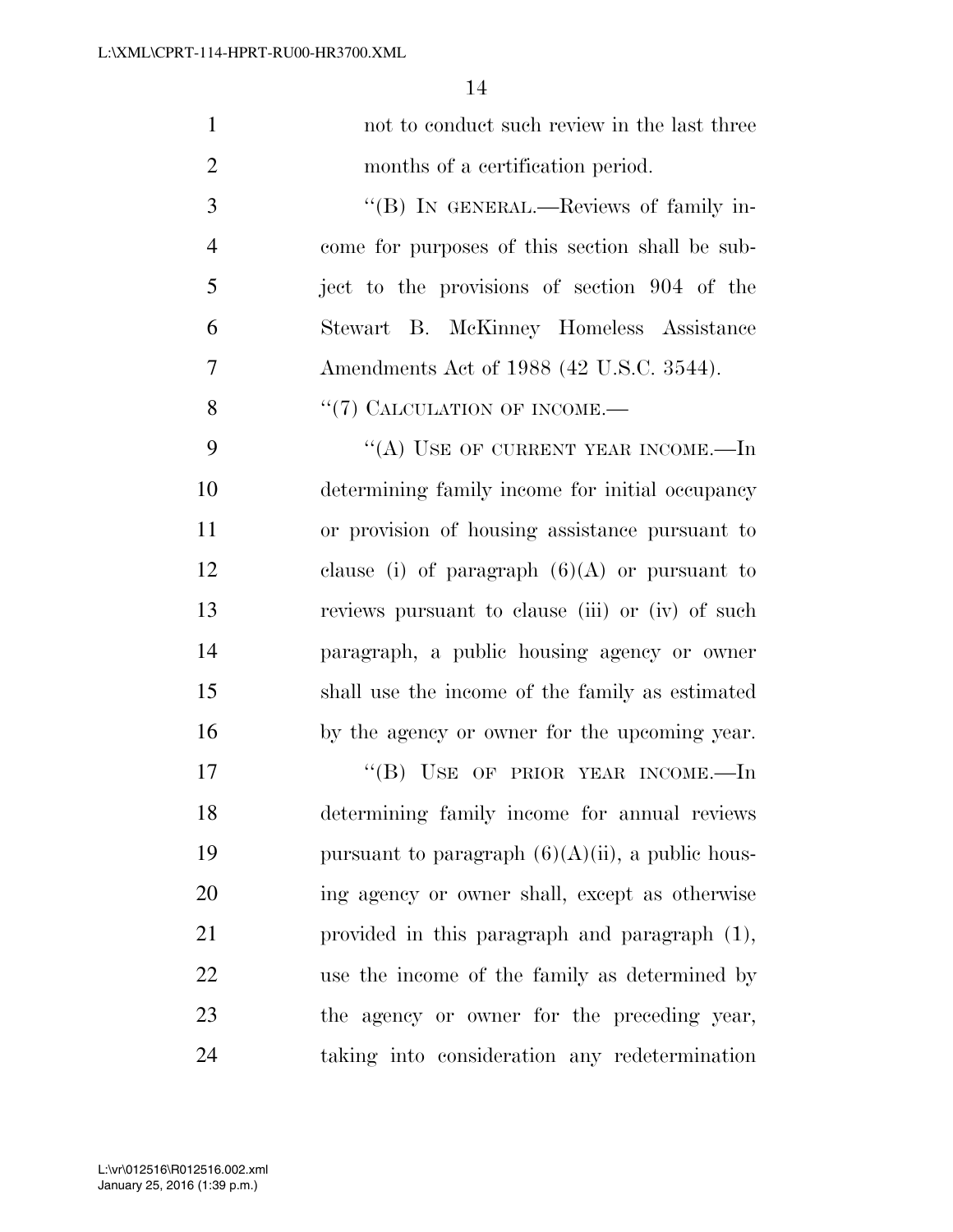of income during such prior year pursuant to 2 clause (iii) or (iv) of paragraph  $(6)(A)$ .

 ''(C) OTHER INCOME.—In determining the income for any family based on the prior year's income, with respect to prior year calculations of income not subject to subparagraph (B), a public housing agency or owner may make other adjustments as it considers appropriate to re-flect current income.

 ''(D) SAFE HARBOR.—A public housing agency or owner may, to the extent such infor- mation is available to the public housing agency or owner, determine the family's income prior to the application of any deductions based on timely income determinations made for pur- poses of other means-tested Federal public as- sistance programs (including the program for block grants to States for temporary assistance for needy families under part A of title IV of the Social Security Act, a program for Medicaid assistance under a State plan approved under 22 title XIX of the Social Security Act, and the supplemental nutrition assistance program (as such term is defined in section 3 of the Food and Nutrition Act of 2008 (7 U.S.C. 2012))).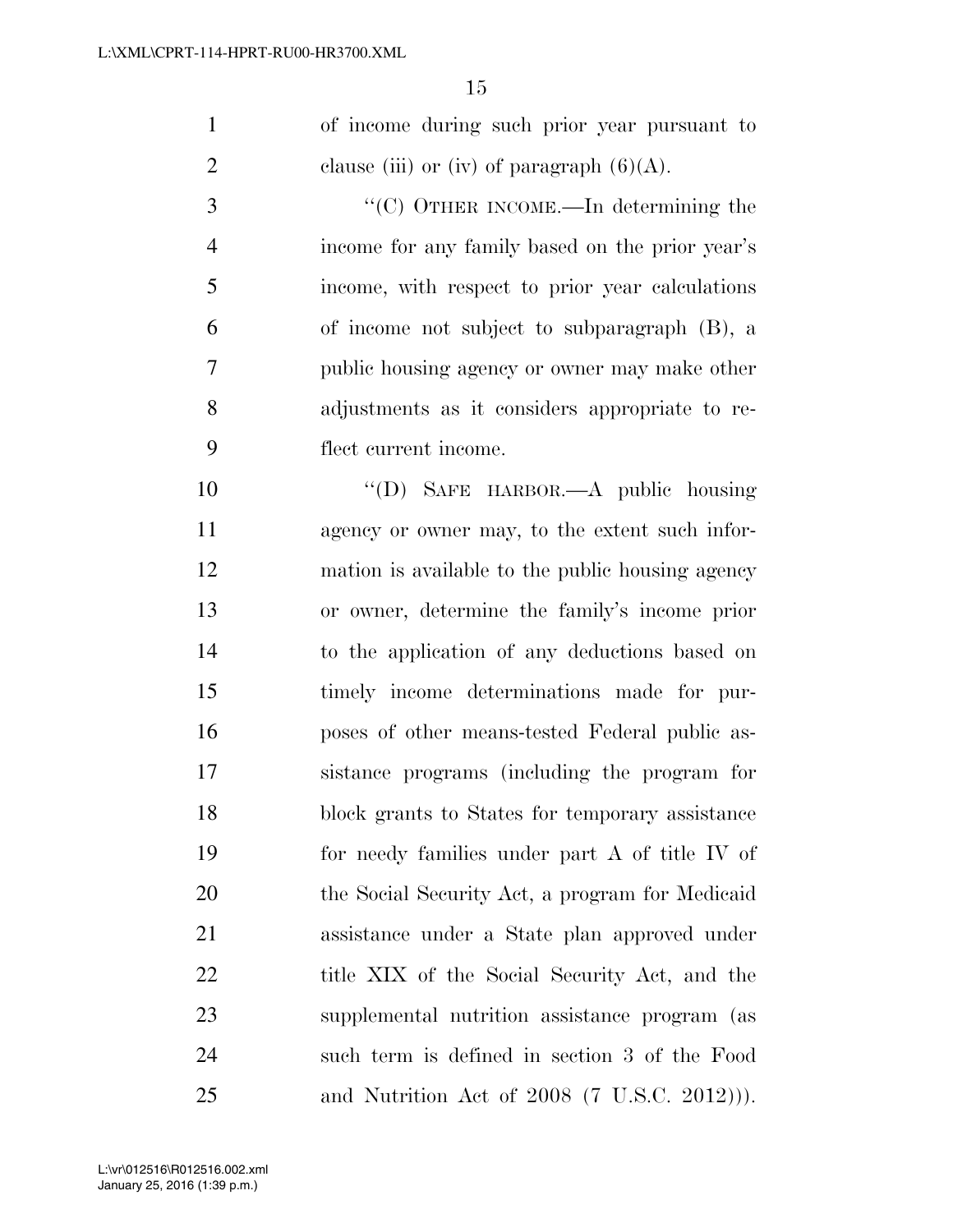The Secretary shall, in consultation with other appropriate Federal agencies, develop proce- dures to enable public housing agencies and owners to have access to such income deter- minations made by other means-tested Federal programs that the Secretary determines to have comparable reliability. Exchanges of such infor- mation shall be subject to the same limitations and tenant protections provided under section 904 of the Stewart B. McKinney Homeless As- sistance Act Amendments of 1988 (42 U.S.C. 3544) with respect to information obtained under the requirements of section 303(i) of the Social Security Act (42 U.S.C. 503(i)). 15 "(E) PHA AND OWNER COMPLIANCE.—A 16 public housing agency or owner may not be con- sidered to fail to comply with this paragraph or paragraph (6) due solely to any de minimis er- rors made by the agency or owner in calculating 20 family incomes."; (2) by striking subsections (d) and (e); and

 (3) by redesignating subsection (f) as sub-section (d).

 (b) CERTIFICATION REGARDING HARDSHIP EXCEP-TION TO MINIMUM MONTHLY RENT.—Not later than the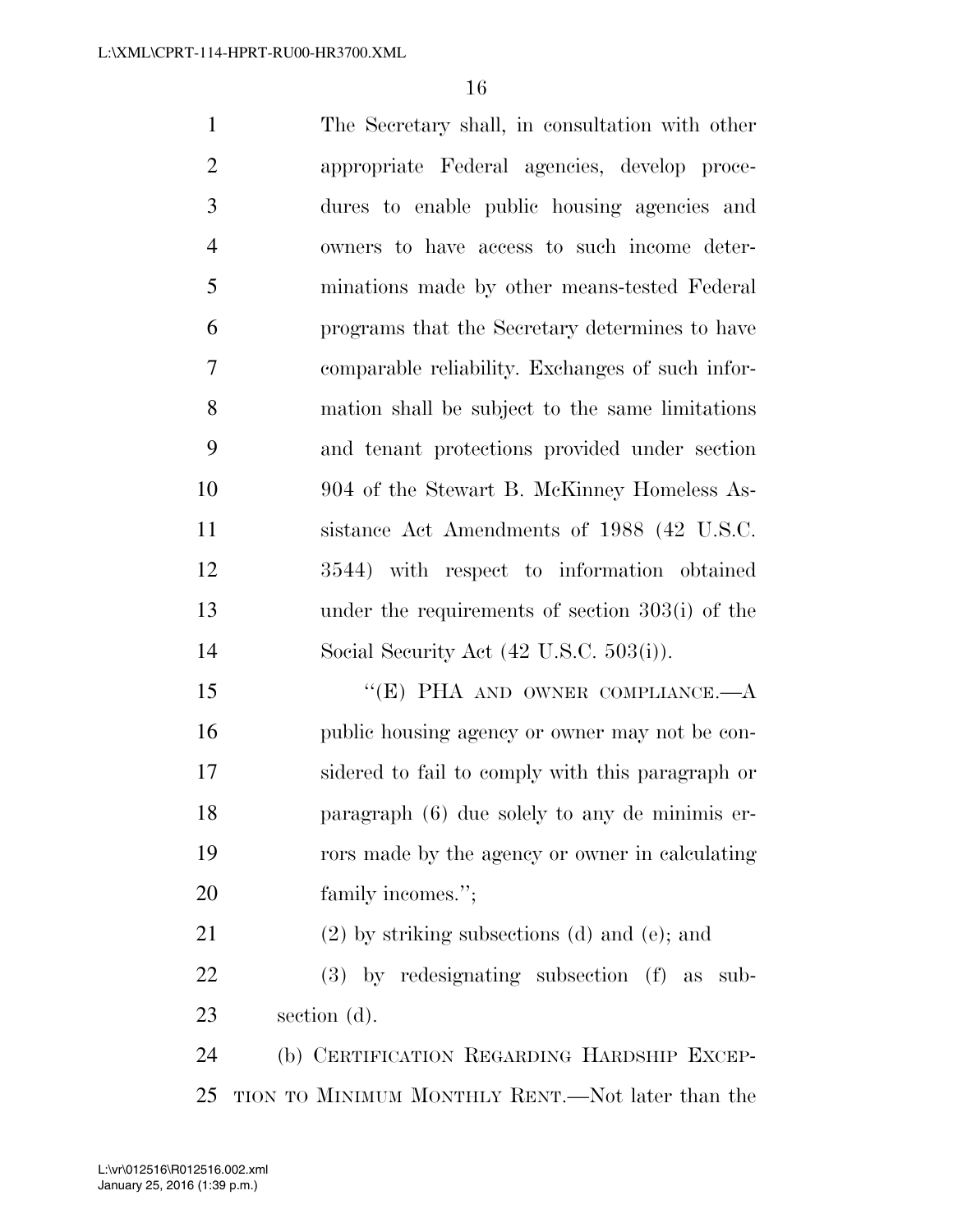expiration of the 6-month period beginning on the date of the enactment of this Act, the Secretary of Housing and Urban Development shall submit to the Congress a certification that the hardship and tenant protection provi- sions in clause (i) of section 3(a)(3)(B) of the United States Housing Act of 1937 (42 U.S.C. 1437a(a)(3)(B)(i)) are being enforced at such time and that the Secretary will continue to provide due consider- ation to the hardship circumstances of persons assisted under relevant programs of this Act.

 (c) INCOME; ADJUSTED INCOME.—Section 3(b) of the United States Housing Act of 1937 (42 U.S.C. 1437a(b)) is amended by striking paragraphs (4) and (5) and inserting the following new paragraphs:

15 ''(4) INCOME.—The term 'income' means, with respect to a family, income received from all sources by each member of the household who is 18 years of age or older or is the head of household or spouse of the head of the household, plus unearned income by or on behalf of each dependent who is less than 18 years of age, as determined in accordance with criteria prescribed by the Secretary, in consultation with the Secretary of Agriculture, subject to the fol-lowing requirements: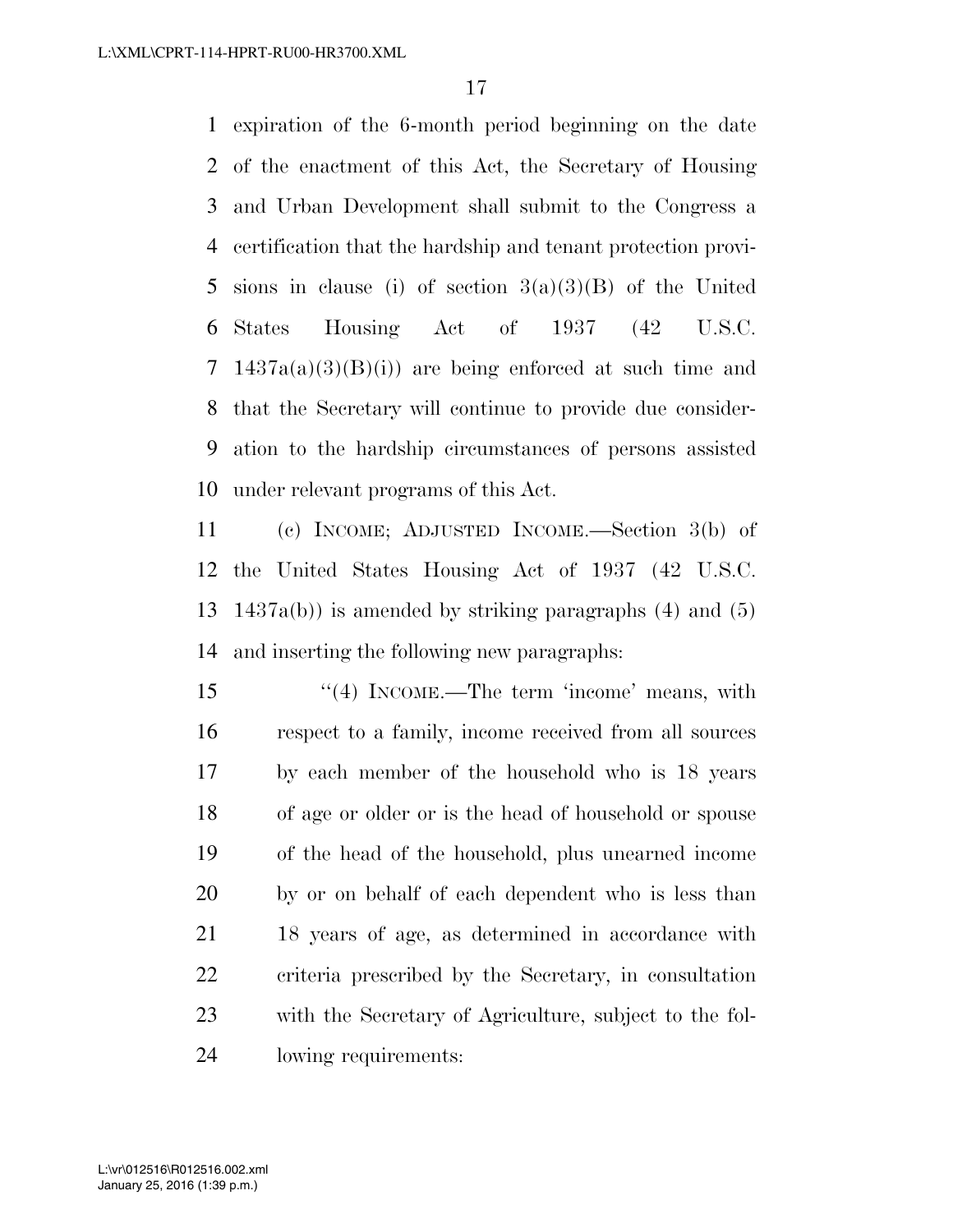| $\mathbf{1}$   | "(A) INCLUDED AMOUNTS.—Such term in-            |
|----------------|-------------------------------------------------|
| $\overline{2}$ | cludes recurring gifts and receipts, actual in- |
| 3              | come from assets, and profit or loss from a     |
| $\overline{4}$ | business.                                       |
| 5              | "(B) EXCLUDED AMOUNTS.—Such term                |
| 6              | does not include—                               |
| 7              | "(i) any imputed return on assets, ex-          |
| 8              | cept to the extent that net family assets       |
| 9              | exceed $$50,000$ , except that such amount      |
| 10             | (as it may have been previously adjusted)       |
| 11             | shall be adjusted for inflation annually by     |
| 12             | the Secretary in accordance with an infla-      |
| 13             | tionary index selected by the Secretary;        |
| 14             | "(ii) any amounts that would be eligi-          |
| 15             | ble for exclusion under section $1613(a)(7)$    |
| 16             | of the Social Security Act (42 U.S.C.           |
| 17             | $1382b(a)(7)$ ;                                 |
| 18             | "(iii) deferred disability benefits from        |
| 19             | the Department of Veterans Affairs that         |
| 20             | are received in a lump sum amount or in         |
| 21             | prospective monthly amounts;                    |
| 22             | "(iv) any expenses related to aid and           |
| 23             | attendance under section 1521 of title 38,      |
| 24             | United States Code, to veterans who are in      |
| 25             | need of regular aid and attendance; and         |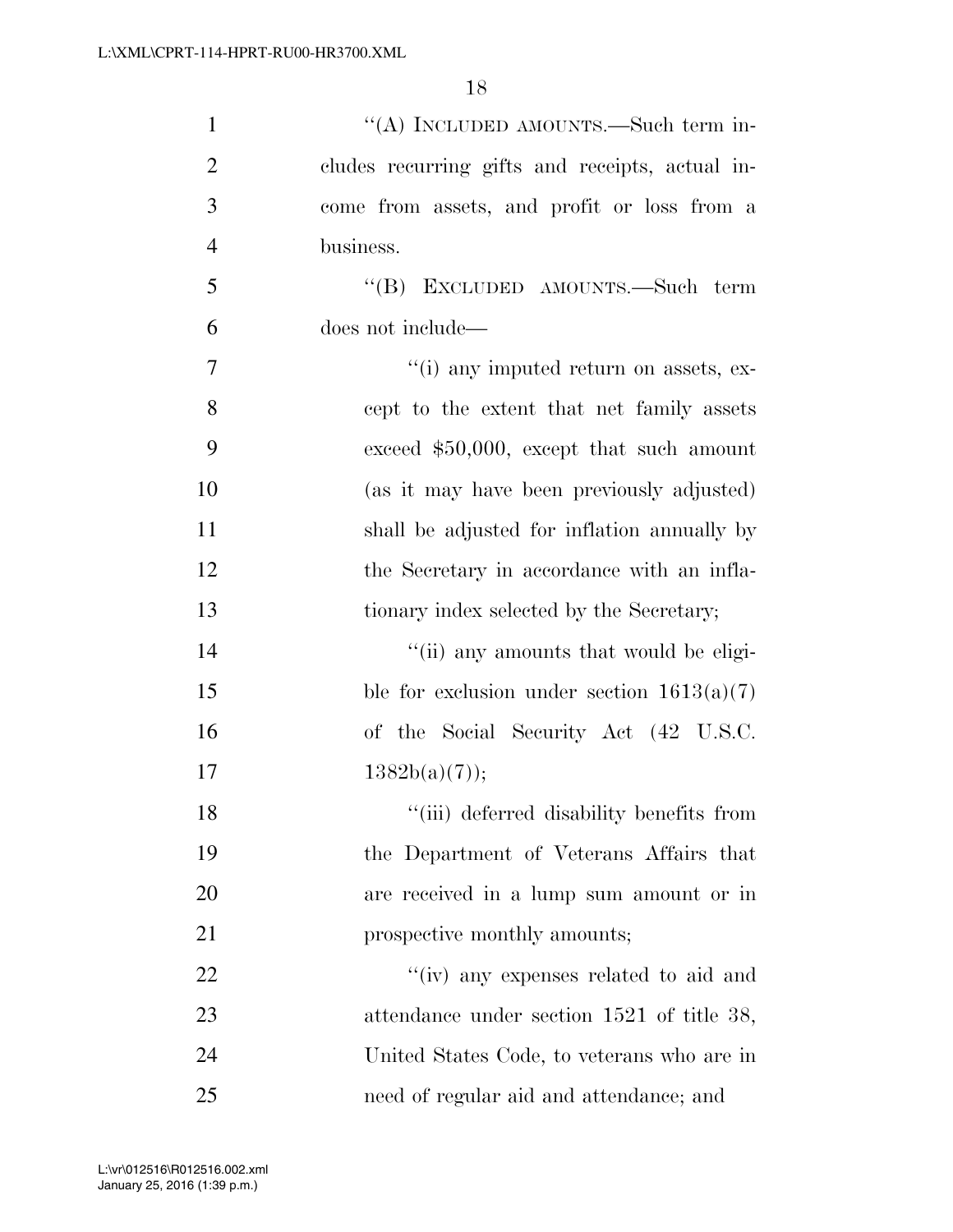| $\mathbf{1}$   | $f'(v)$ exclusions from income as estab-      |
|----------------|-----------------------------------------------|
| $\overline{2}$ | lished by the Secretary by regulation or      |
| 3              | notice, or any amount required by Federal     |
| $\overline{4}$ | law to be excluded from consideration as      |
| 5              | income.                                       |
| 6              | "(C) EARNED INCOME OF STUDENTS.-              |
| 7              | Such term does not include—                   |
| 8              | "(i) earned income, up to an amount           |
| 9              | as the Secretary may by regulation estab-     |
| 10             | lish, of any dependent earned during any      |
| 11             | period that such dependent is attending       |
| 12             | school or vocational training on a full-time  |
| 13             | basis; or                                     |
| 14             | "(ii) any grant-in-aid or scholarship         |
| 15             | amounts related to such attendance used—      |
| 16             | $\lq\lq$ for the cost of tuition or           |
| 17             | books; or                                     |
| 18             | $\lq\lq$ (II) in such amounts as the Sec-     |
| 19             | retary may allow, for the cost of room        |
| 20             | and board.                                    |
| 21             | "(D) EDUCATIONAL SAVINGS ACCOUNTS.-           |
| 22             | Income shall be determined without regard to  |
| 23             | any amounts in or from, or any benefits from, |
| 24             | any Coverdell education savings account under |
| 25             | section 530 of the Internal Revenue Code of   |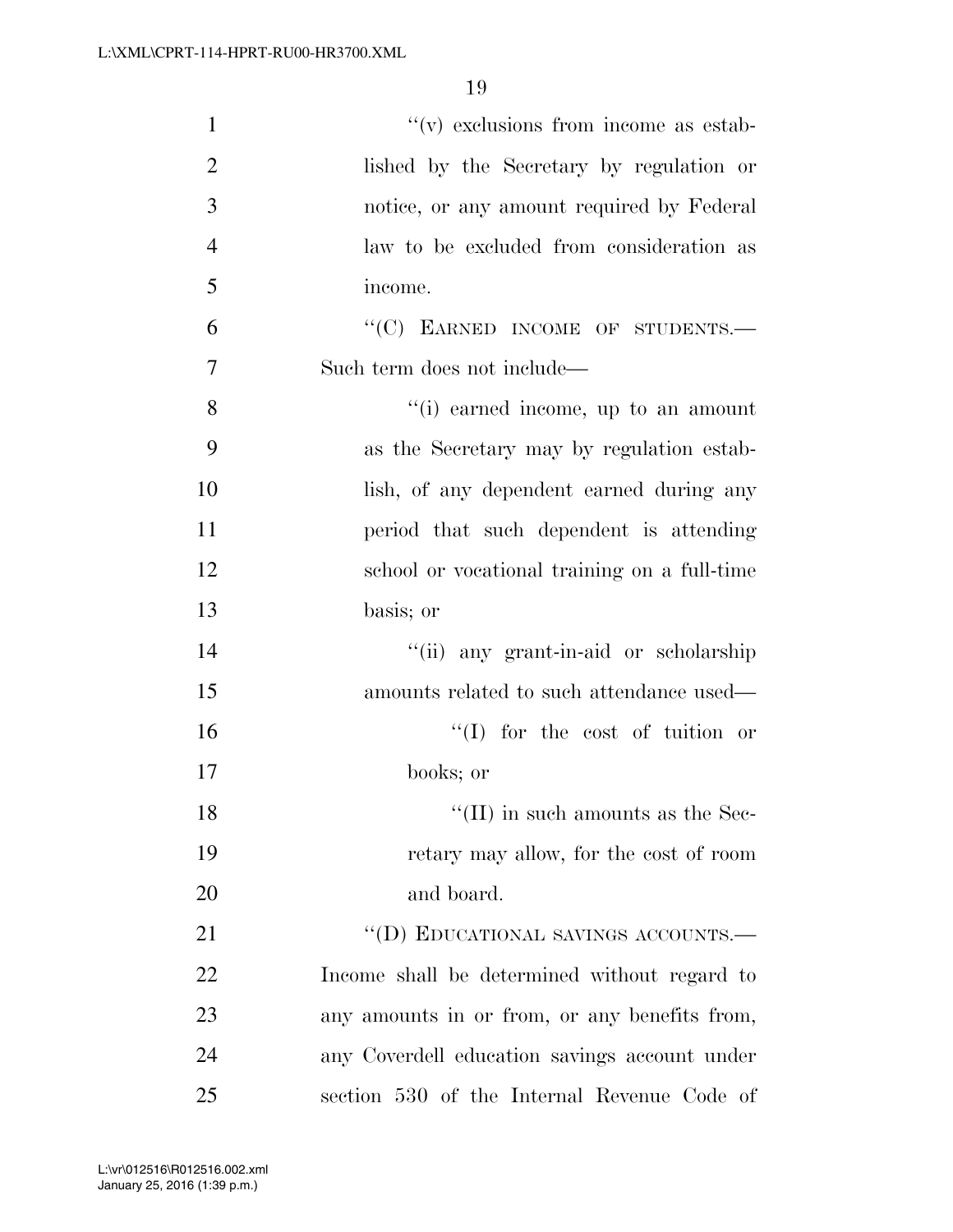| $\overline{1}$ | 1986 or any qualified tuition program under                                      |
|----------------|----------------------------------------------------------------------------------|
| $\overline{2}$ | section 529 of such Code.                                                        |
| 3              | RECORDKEEPING.—The Secretary<br>``(E)                                            |
| $\overline{4}$ | may not require a public housing agency or                                       |
| 5              | owner to maintain records of any amounts ex-                                     |
| 6              | eluded from income pursuant to this subpara-                                     |
| 7              | graph.                                                                           |
| 8              | "(5) ADJUSTED INCOME.—The term 'adjusted                                         |
| $\Omega$       | $\mathbf{a}$ and $\mathbf{a}$ and $\mathbf{a}$ and $\mathbf{a}$ and $\mathbf{a}$ |

 income' means, with respect to a family, the amount (as determined by the public housing agency or owner) of the income of the members of the family residing in a dwelling unit or the persons on a lease, after any deductions from income as follows:

14 "(A) ELDERLY AND DISABLED FAMI- LIES.—\$525 in the case of any family that is an elderly family or a disabled family.

17 "'(B) DEPENDENTS.—In the case of any 18 family, \$525 for each member who—

19 ''(i) is less than 18 years of age or at- tending school or vocational training on a full-time basis; or

22  $\frac{1}{10}$  is a person who is 18 years of age or older, resides in the household, and is certified as disabled and unable to work

January 25, 2016 (1:39 p.m.) L:\vr\012516\R012516.002.xml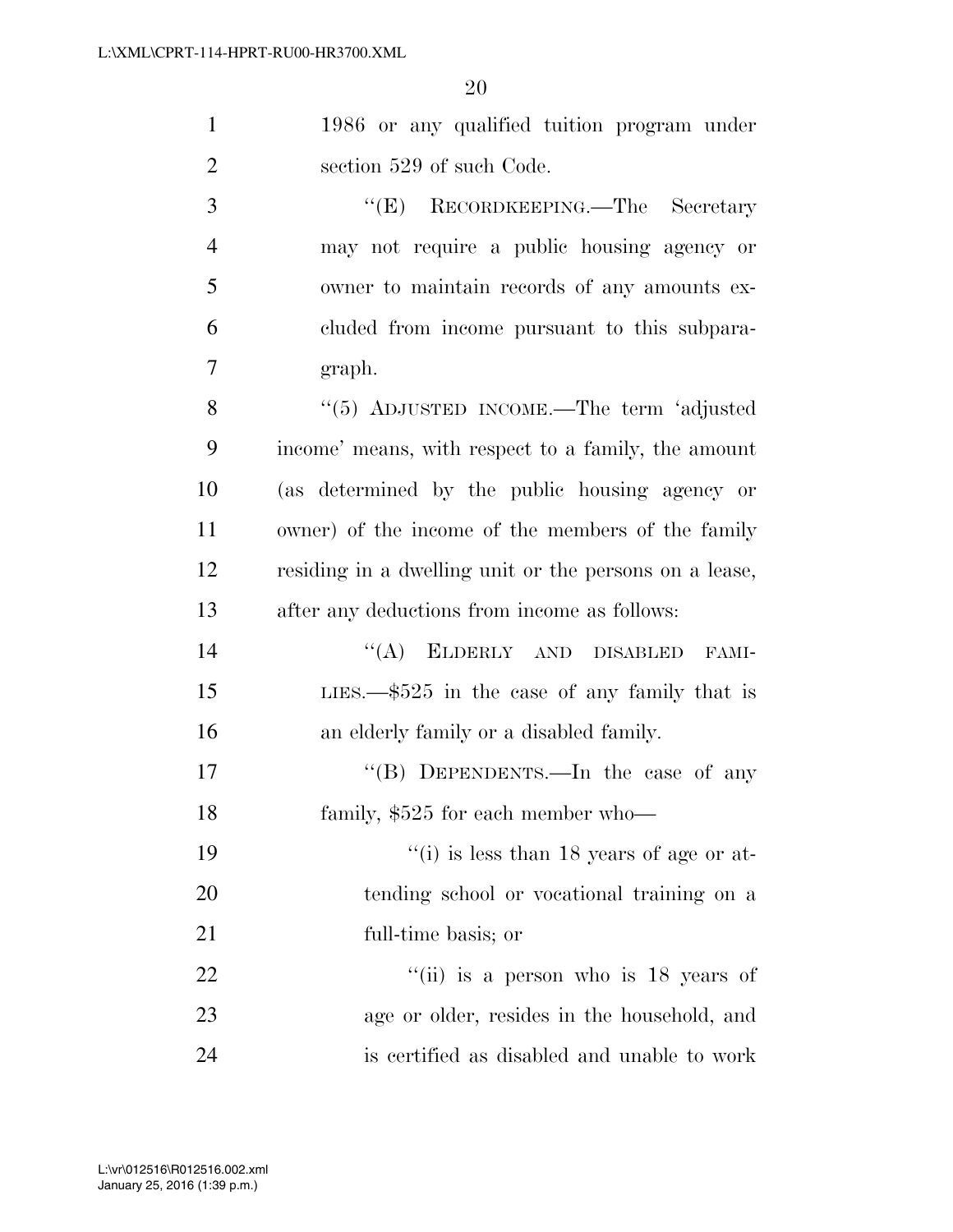by the public housing agency of jurisdic-2 tion.

 ''(C) CHILD CARE.—The amount, if any, that exceeds 5 percent of annual family income that is used to pay for unreimbursed child care expenses, which shall include child care for pre- school-age children, for before- and after-care for children in school, and for other child care necessary to enable a member of the family to be employed or further his or her education.

11 ""(D) HEALTH AND MEDICAL EXPENSES.— 12 The amount, if any, by which 10 percent of an- nual family income is exceeded by the sum of— 14 ''(i) in the case of any elderly or dis- abled family, any unreimbursed health and medical care expenses; and

 $\frac{1}{10}$  any unreimbursed reasonable at- tendant care and auxiliary apparatus ex- penses for each handicapped member of the family, if determined necessary by the public housing agency or owner to enable 22 any member of such family to be employed. The Secretary shall, by regulation, provide hardship exemptions to the requirements of this subparagraph and subparagraph (C) for im-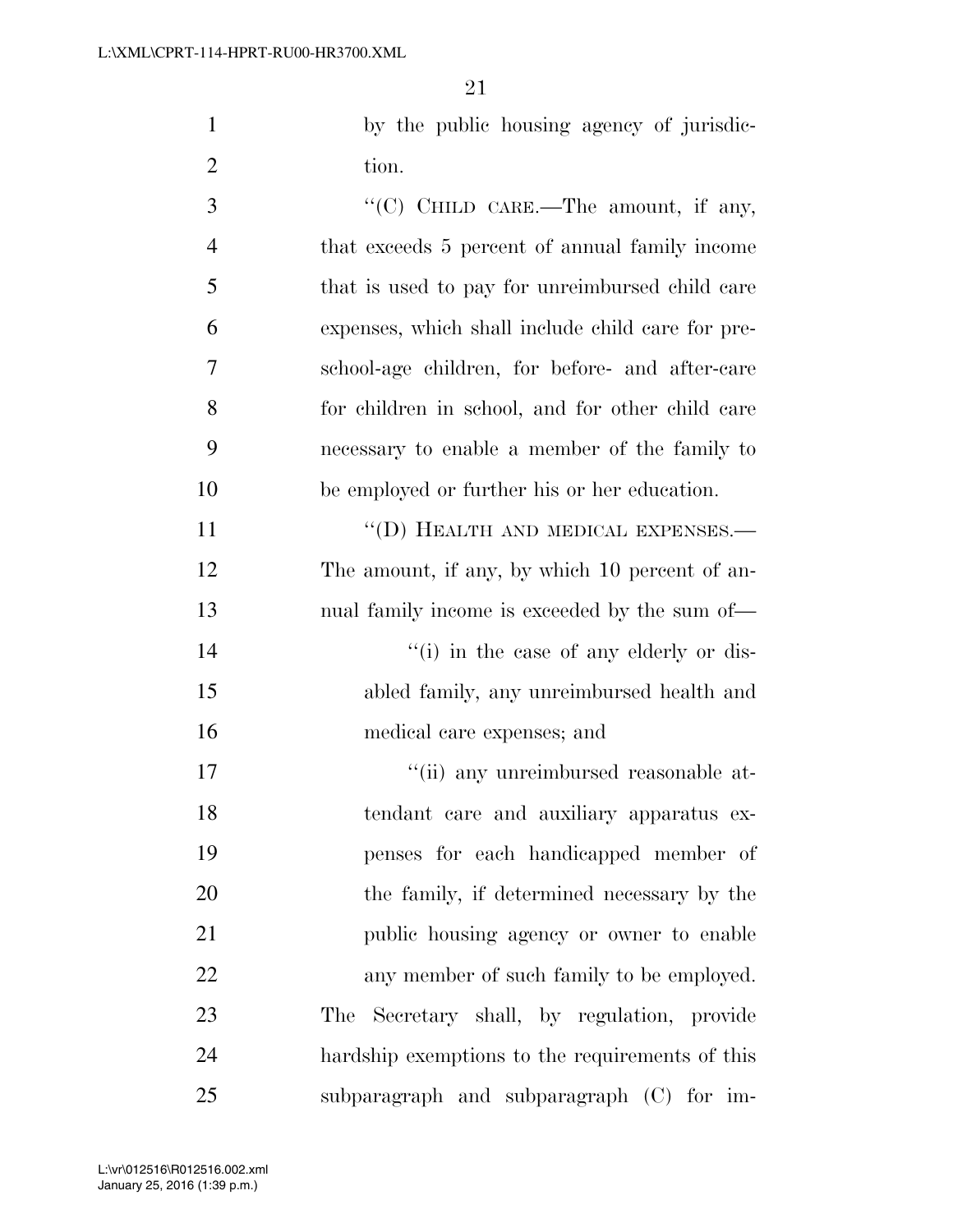pacted families who demonstrate an inability to pay calculated rents because of financial hard- ship. Such regulations shall include a require- ment to notify tenants regarding any changes to the determination of adjusted income pursu- ant to such subparagraphs based on the deter- mination of the family's claim of financial hard- ship exemptions required by the preceding sen- tence. Such regulations shall be promulgated in consultation with tenant organizations, industry participants, and the Secretary of Health and Human Services, with an adequate comment period provided for interested parties.

14 "(E) PERMISSIVE DEDUCTIONS.—Such ad- ditional deductions as a public housing agency may, at its discretion, establish, except that the Secretary shall establish procedures to ensure that such deductions do not materially increase Federal expenditures.

 The Secretary shall annually calculate the amounts of the deductions under subparagraphs (A) and (B), as such amounts may have been previously cal- culated, by applying an inflationary factor as the Secretary shall, by regulation, establish, except that the actual deduction determined for each year shall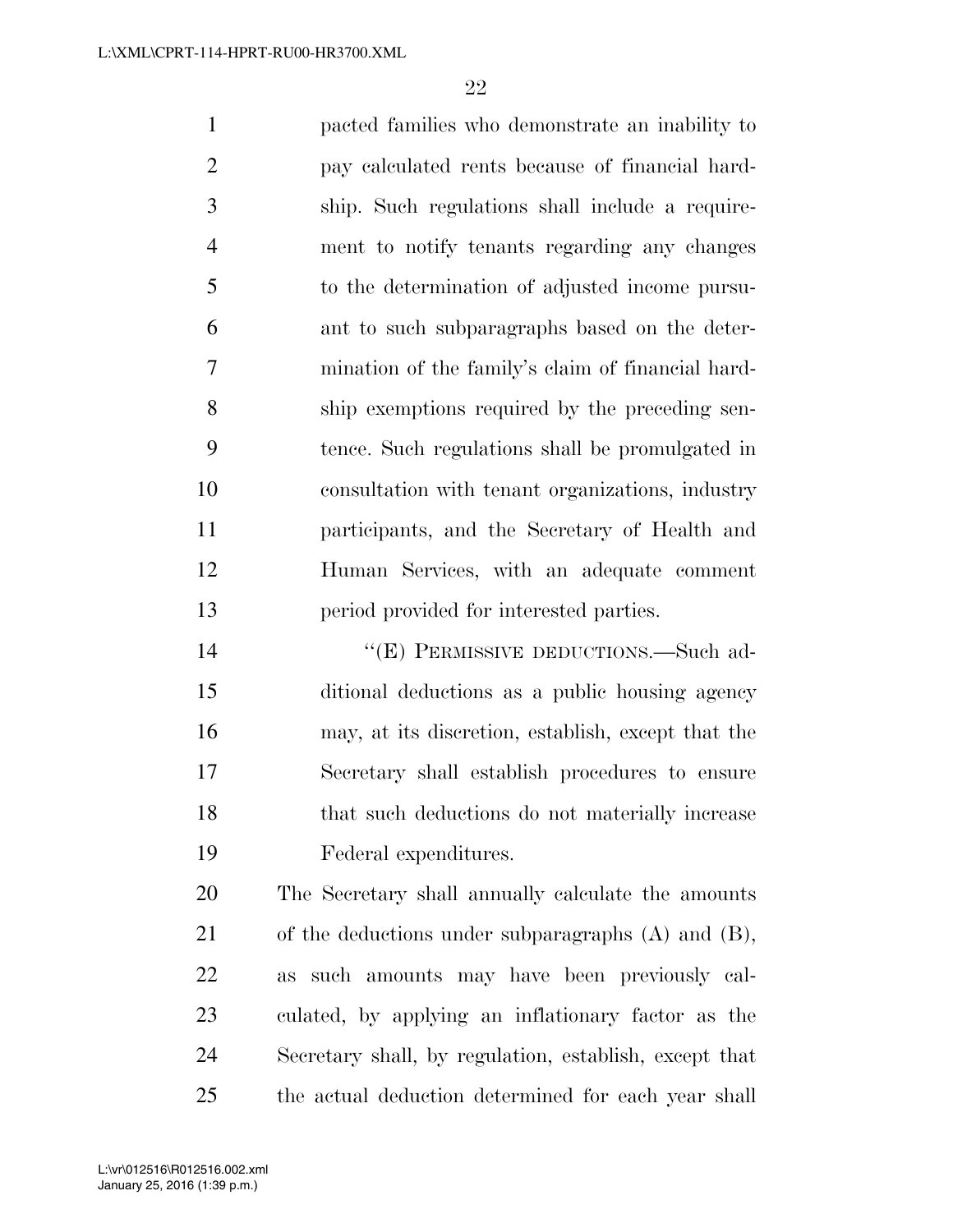be established by rounding such amount to the next lowest multiple of \$25.''.

 (d) HOUSING CHOICE VOUCHER PROGRAM.—Section 8(o) of the United States Housing Act of 1937 (42 U.S.C. 5  $1437f(0)$  is amended—

6 (1) in paragraph  $(1)(D)$ , by inserting before the period at the end the following: '', except that a pub- lic housing agency may establish a payment stand- ard of not more than 120 percent of the fair market rent where necessary as a reasonable accommodation for a person with a disability, without approval of the Secretary. A public housing agency may use a payment standard that is greater than 120 percent of the fair market rent as a reasonable accommoda- tion for a person with a disability, but only with the approval of the Secretary. In connection with the use of any increased payment standard established or approved pursuant to either of the preceding two sentences as a reasonable accommodation for a per- son with a disability, the Secretary may not estab-21 lish additional requirements regarding the amount of adjusted income paid by such person for rent''; and 23 (2) in paragraph  $(5)$ —

 (A) in the paragraph heading, by striking ''ANNUAL REVIEW'' and inserting ''REVIEWS'';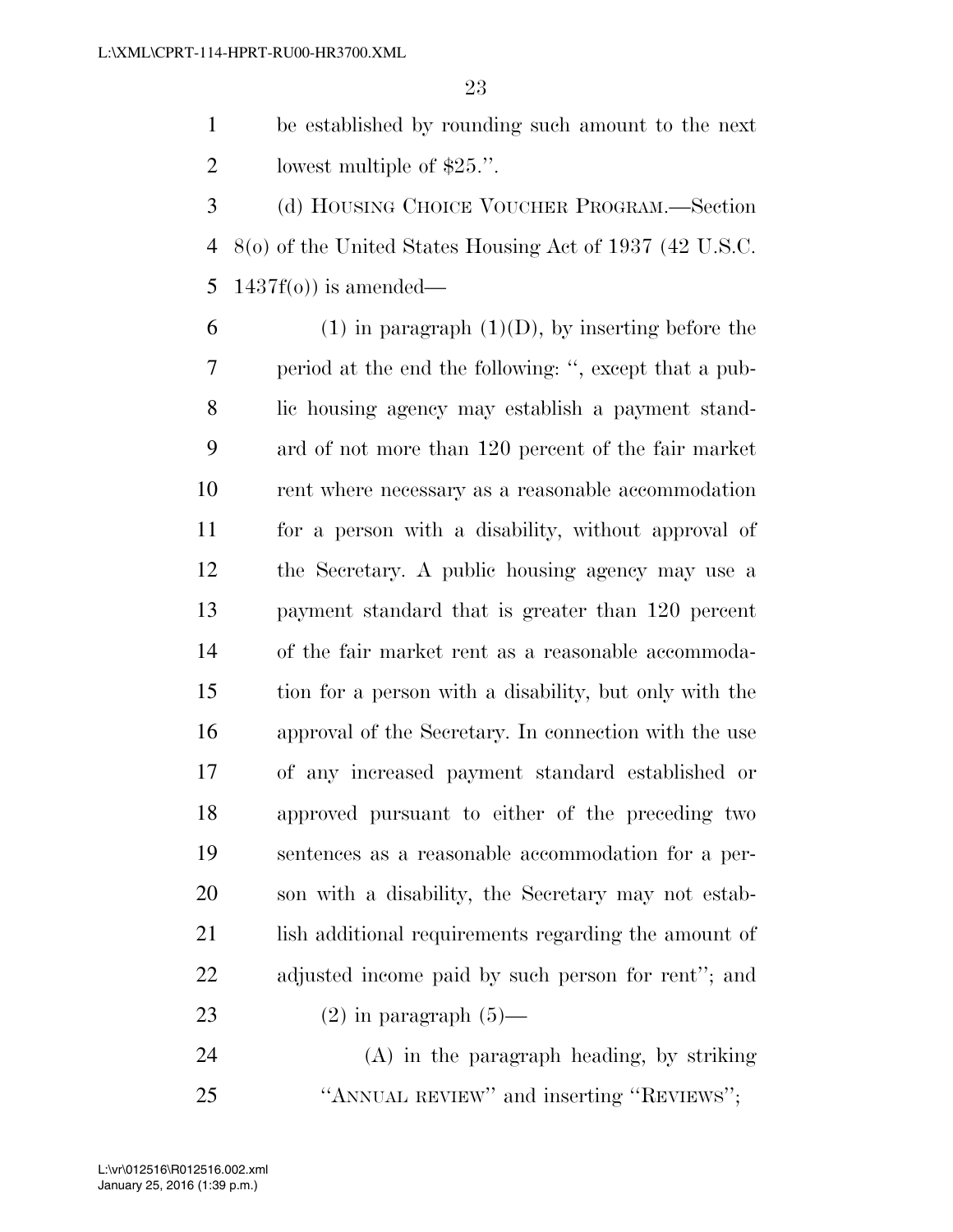| $\mathbf{1}$   | $(B)$ in subparagraph $(A)$ —                                      |
|----------------|--------------------------------------------------------------------|
| $\overline{2}$ | (i) by striking "the provisions of" and                            |
| 3              | inserting "paragraphs $(1)$ , $(6)$ , and $(7)$ of                 |
| $\overline{4}$ | section $3(a)$ and to"; and                                        |
| 5              | (ii) by striking "and shall be con-                                |
| 6              | ducted" and all that follows through the                           |
| $\tau$         | end of the subparagraph and inserting a                            |
| 8              | period; and                                                        |
| 9              | $(C)$ in subparagraph $(B)$ , by striking the                      |
| 10             | second sentence.                                                   |
| 11             | ENHANCED VOUCHER PROGRAM.-Section<br>(e)                           |
| 12             | $8(t)(1)(D)$ of the United States Housing Act of 1937 (42)         |
|                | 13 U.S.C. $1437f(t)(1)(D)$ is amended by striking "income"         |
| 14             | each place such term appears and inserting "annual ad-             |
|                | 15 justed income".                                                 |
| 16             | (f) PROJECT-BASED HOUSING.—Paragraph (3) of                        |
| 17             | section $8(c)$ of the United States Housing Act of 1937            |
| 18             | $(42 \text{ U.S.C. } 1437f(c)(3))$ is amended by striking the last |
| 19             | sentence.                                                          |
| 20             | (g) IMPACT ON PUBLIC HOUSING REVENUES.-                            |
| 21             | (1) ADJUSTMENTS TO OPERATING FORMULA.—                             |
| 22             | If the Secretary of Housing and Urban Development                  |
| 23             | determines that the application of subsections (a)                 |
| 24             | through (e) of this section results in a material and              |
| 25             | disproportionate reduction in the rental income of                 |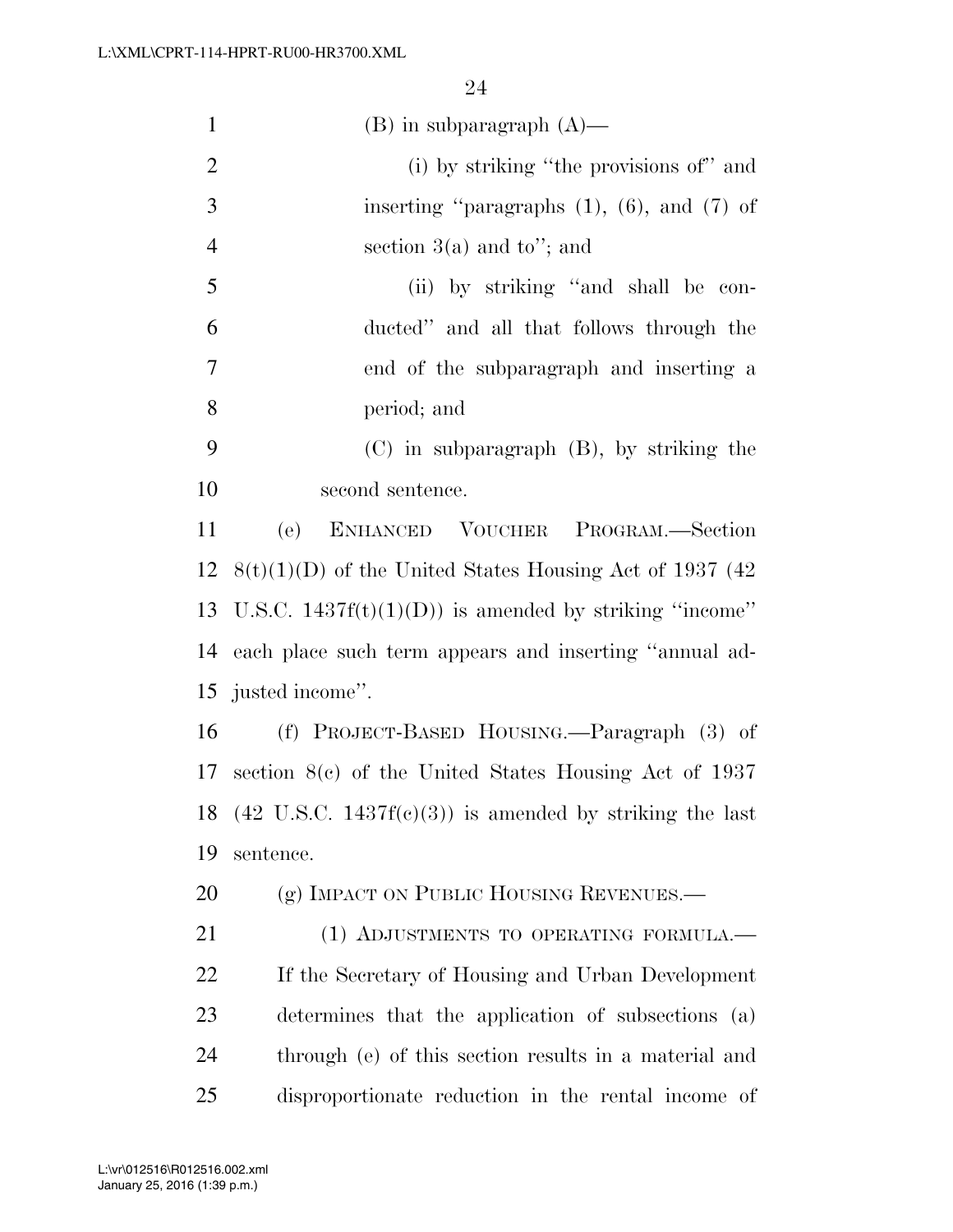certain public housing agencies during the first year 2 in which such subsections are implemented, the Sec- retary may make appropriate adjustments in the for- mula income for such year of those agencies experi-encing such a reduction.

 (2) HUD REPORTS ON REVENUE AND COST IM- PACT.—In each of the first two years after the first year in which subsections (a) through (e) are imple- mented, the Secretary of Housing and Urban Devel- opment shall submit a report to Congress identifying and calculating the impact of changes made by such subsections and section 104 of this Act on the reve- nues and costs of operating public housing units, the voucher program for rental assistance under section 8 of the United States Housing Act of 1937, and the program under such section 8 for project-based rental assistance. If such report identifies a material reduction in the net income of public housing agen- cies nationwide or a material increase in the costs of funding the voucher program or the project-based assistance program, the Secretary shall include in such report recommendations for legislative changes to reduce or eliminate such a reduction.

 (h) EFFECTIVE DATE.—The Secretary of Housing and Urban Development shall issue notice or regulations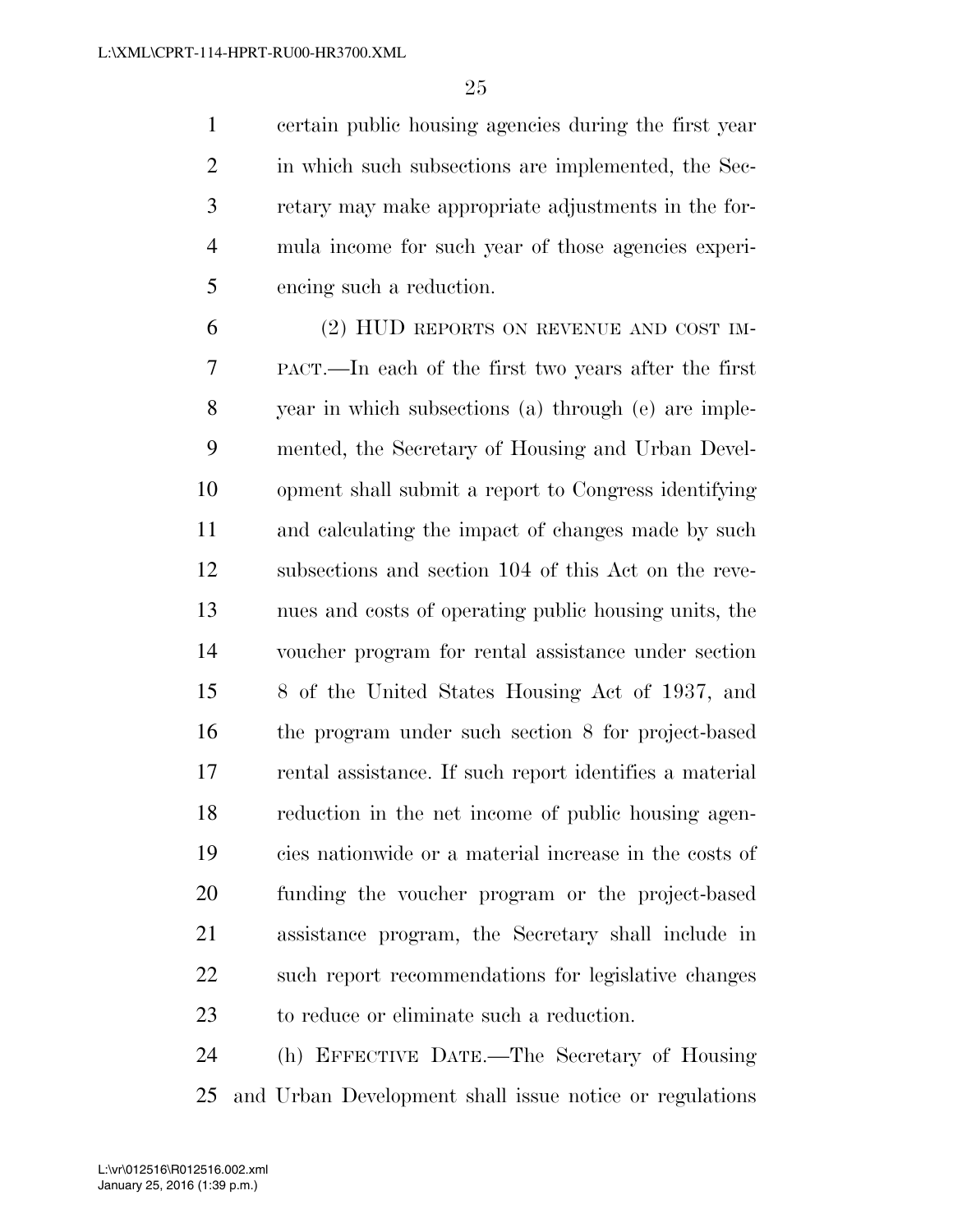to implement this section and this section shall take effect after such issuance, except that this section may only take effect upon the commencement of a calendar year.

## **SEC. 103. LIMITATION ON PUBLIC HOUSING TENANCY FOR OVER-INCOME FAMILIES.**

 Subsection (a) of section 16 of the United States Housing Act of 1937 (42 U.S.C. 1437n(a)) is amended by adding at the end the following new paragraph:

9 "(5) LIMITATIONS ON TENANCY FOR OVER-IN-10 COME FAMILIES.—

11 ""(A) LIMITATIONS.—Except as provided in subparagraph (D), in the case of any family re- siding in a dwelling unit of public housing whose income for the most recent two consecu- tive years, as determined pursuant to income 16 reviews conducted pursuant to section  $3(a)(6)$ , has exceeded the applicable income limitation under subparagraph (C), the public housing agency shall—

 $\frac{1}{1}$  notwithstanding any other provi- sion of this Act, charge such family as 22 monthly rent for the unit occupied by such family an amount equal to the greater of— 24 ''(I) the applicable fair market rental established under section 8(c)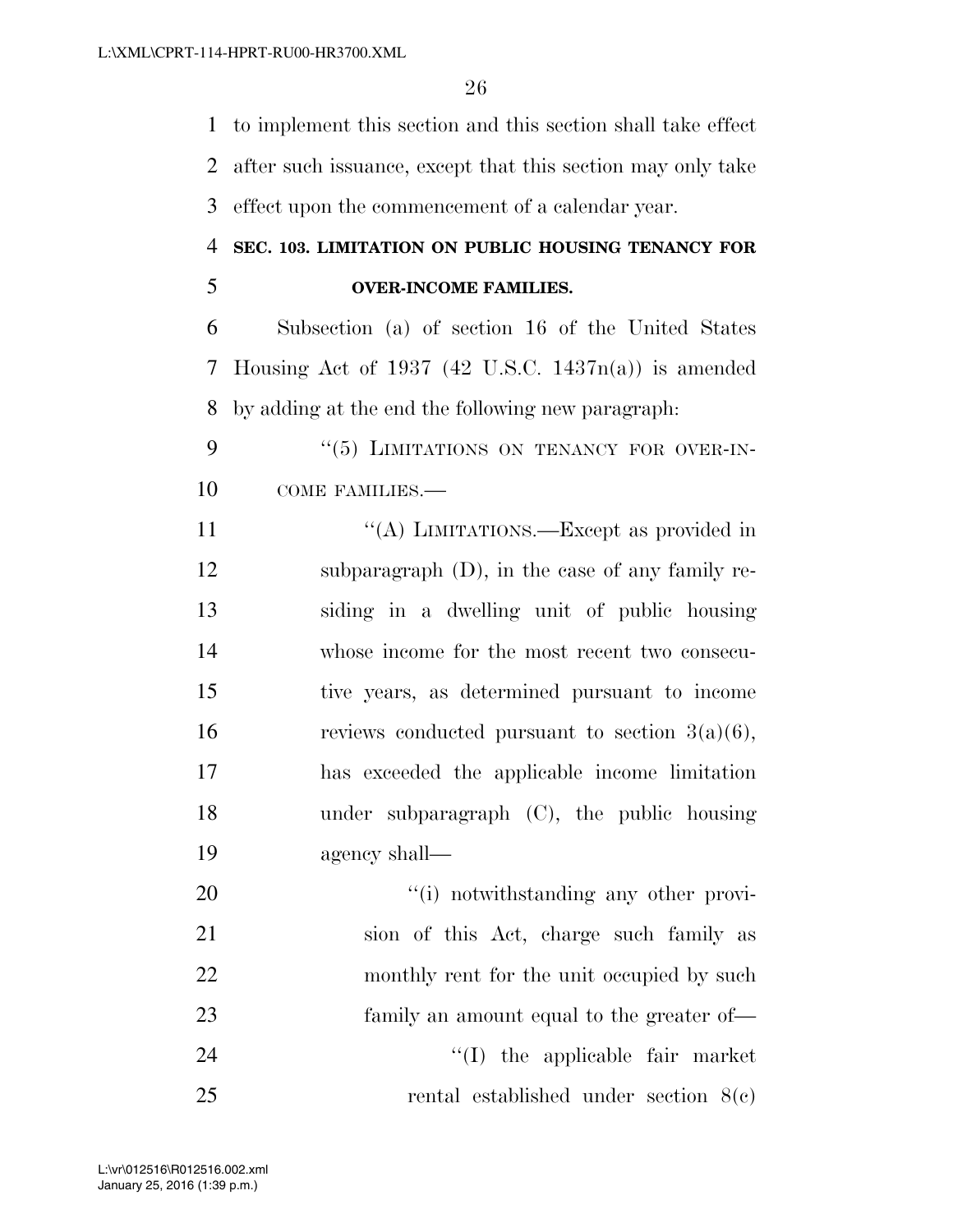| $\mathbf{1}$   | for a dwelling unit in the same mar-             |
|----------------|--------------------------------------------------|
| $\overline{2}$ | ket area of the same size; or                    |
| 3              | $\lq\lq$ (II) the amount of the monthly          |
| $\overline{4}$ | subsidy provided under this Act for              |
| 5              | the dwelling unit, which shall include           |
| 6              | any amounts from the Operating                   |
| 7              | Fund and Capital Fund under section              |
| 8              | 9 used for the unit, as determined by            |
| 9              | the agency in accordance with regula-            |
| 10             | tions that the Secretary shall issue to          |
| 11             | carry out this subclause; or                     |
| 12             | "(ii) terminate the tenancy of such              |
| 13             | family in public housing not later than 6        |
| 14             | months after the income determination de-        |
| 15             | scribed in subparagraph $(A)$ .                  |
| 16             | "(B) NOTICE.—In the case of any family           |
| 17             | residing in a dwelling unit of public housing    |
| 18             | whose income for a year has exceeded the appli-  |
| 19             | income limitation under subparagraph<br>cable    |
| 20             | (C), upon the conclusion of such year the public |
| 21             | housing agency shall provide written notice to   |
| 22             | such family of the requirements under subpara-   |
| 23             | graph(A).                                        |
| 24             | "(C) INCOME LIMITATION.—The income               |
| 25             | limitation under this subparagraph shall be 120  |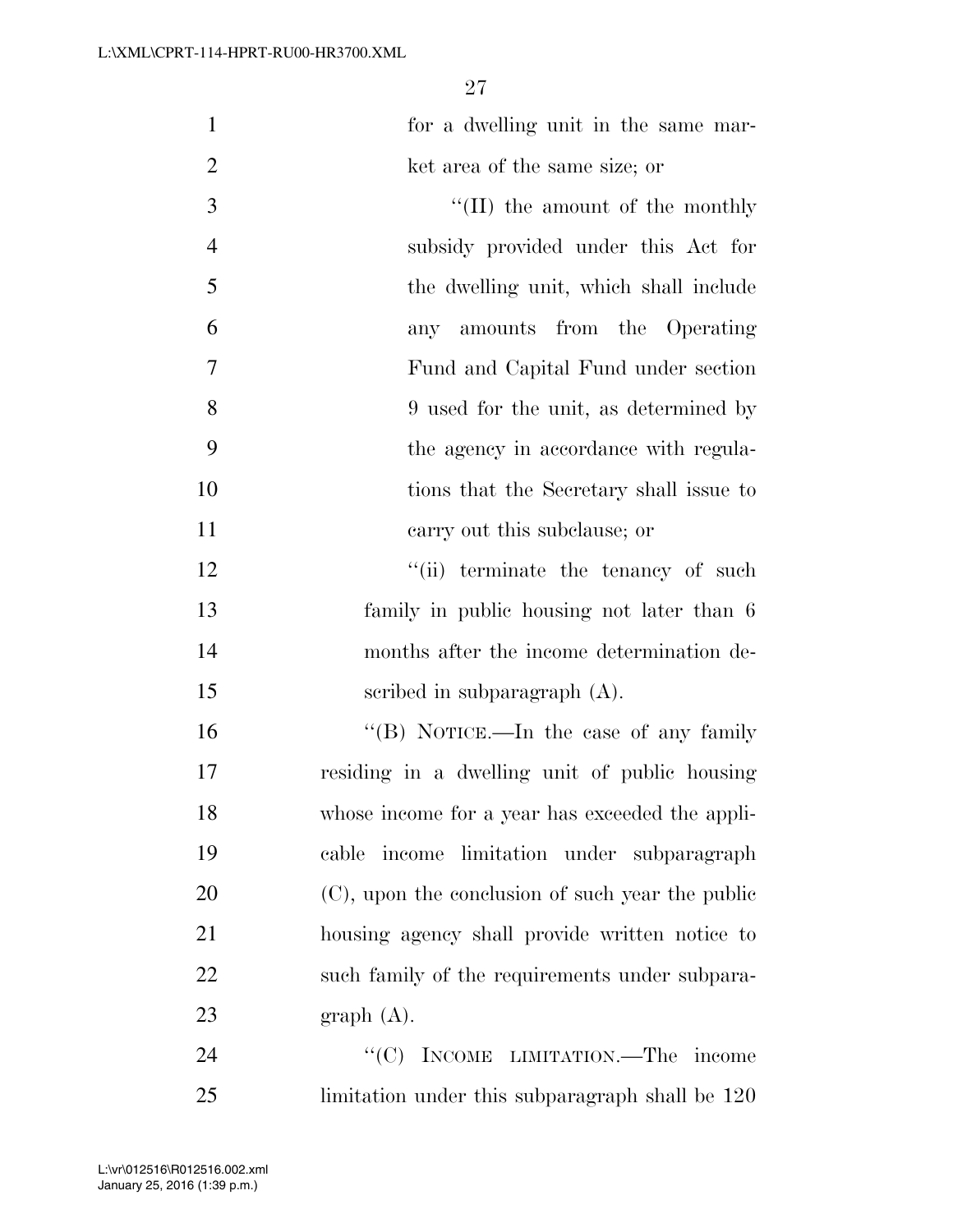| $\mathbf{1}$   | percent of the median income for the area, as     |
|----------------|---------------------------------------------------|
| $\overline{2}$ | determined by the Secretary with adjustments      |
| 3              | for smaller and larger families, except that the  |
| $\overline{4}$ | Secretary may establish income limitations        |
| 5              | higher or lower than 120 percent of such me-      |
| 6              | dian income on the basis of the Secretary's       |
| 7              | findings that such variations are necessary be-   |
| 8              | cause of prevailing levels of construction costs, |
| 9              | or unusually high or low family incomes, va-      |
| 10             | cancy rates, or rental costs.                     |
| 11             | "(D) EXCEPTION.—Subparagraph<br>(A)               |
| 12             | shall not apply to a family occupying a dwelling  |
| 13             | unit in public housing pursuant to paragraph      |
| 14             | $(5)$ of section 3(a) (42 U.S.C. 1437a(a)(5)).    |
| 15             | "(E) REPORTS ON OVER-INCOME FAMILIES              |
| 16             | AND WAITING LISTS.—The Secretary shall re-        |
| 17             | quire that each public housing agency shall—      |
| 18             | "(i) submit a report annually, in a               |
| 19             | format required by the Secretary, that            |
| 20             | specifies—                                        |
| 21             | $\lq\lq$ (I) the number of families resid-        |
| 22             | ing, as of the end of the year for                |
| 23             | which the report is submitted, in pub-            |
| 24             | lic housing administered by the agen-             |
| 25             | cy who had incomes exceeding the ap-              |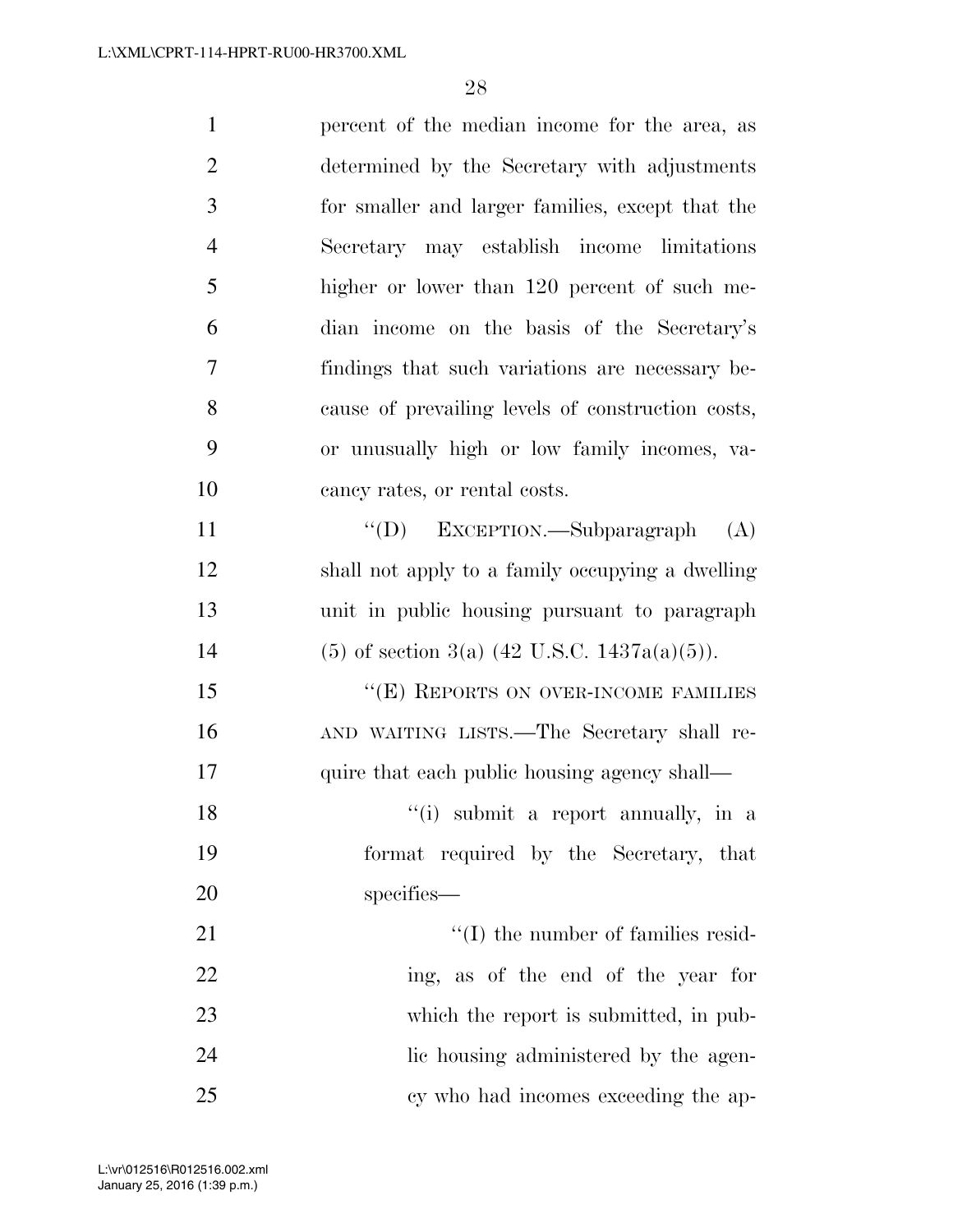| $\mathbf{1}$   | plicable income limitation under sub-                   |
|----------------|---------------------------------------------------------|
| $\overline{2}$ | paragraph (C); and                                      |
| 3              | $\lq\lq$ (II) the number of families, as                |
| $\overline{4}$ | of the end of such year, on the wait-                   |
| 5              | ing lists for admission to public hous-                 |
| 6              | ing projects of the agency; and                         |
| 7              | "(ii) make the information reported                     |
| 8              | pursuant to clause (i) publicly available.".            |
| 9              | SEC. 104. LIMITATION ON ELIGIBILITY FOR ASSISTANCE      |
| 10             | <b>BASED ON ASSETS.</b>                                 |
| 11             | Section 16 of the United States Housing Act of 1937     |
| 12             | (42 U.S.C. 1437n) is amended by inserting after sub-    |
| 13             | section (d) the following new subsection:               |
| 14             | "(e) ELIGIBILITY FOR ASSISTANCE BASED ON AS-            |
| 15             | SETS.-                                                  |
| 16             | "(1) LIMITATION ON ASSETS.—Subject to para-             |
| 17             | graph (3) and notwithstanding any other provision       |
| 18             | of this Act, a dwelling unit assisted under this Act    |
| 19             | may not be rented and assistance under this Act         |
| 20             | may not be provided, either initially or at each recer- |
| 21             | tification of family income, to any family—             |
| 22             | $\lq\lq$ whose net family assets<br>exceed              |
| 23             | $$100,000$ , as such amount is adjusted annually        |
| 24             | by applying an inflationary factor as the Sec-          |
| 25             | retary considers appropriate; or                        |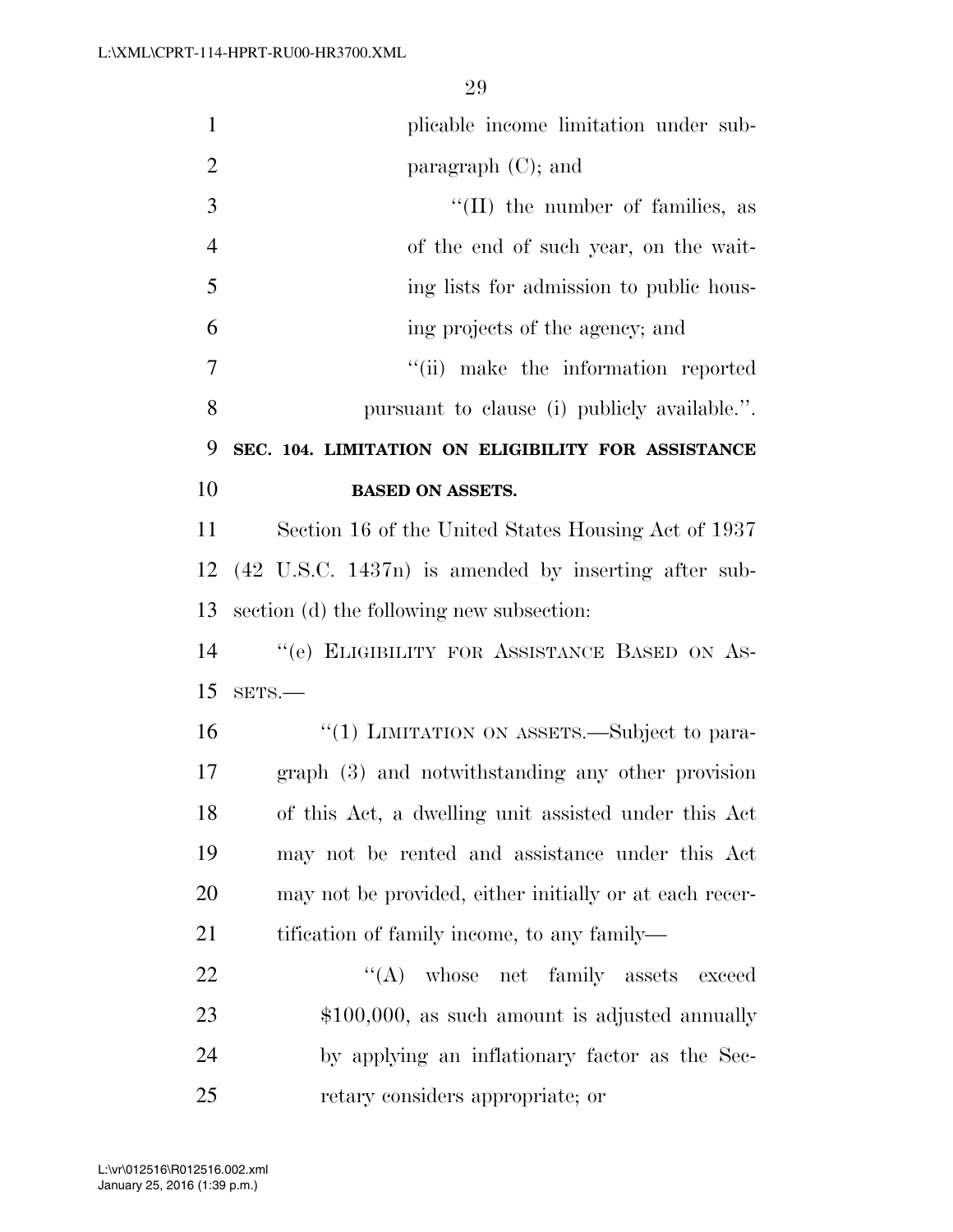| $\mathbf{1}$   | $\lq\lq (B)$ who has a present ownership interest    |
|----------------|------------------------------------------------------|
| $\overline{2}$ | in, a legal right to reside in, and the effective    |
| 3              | legal authority to sell, real property that is suit- |
| 4              | able for occupancy by the family as a residence,     |
| 5              | except that the prohibition under this subpara-      |
| 6              | graph shall not apply to—                            |
| $\overline{7}$ | "(i) any property for which the family               |
| 8              | is receiving assistance under subsection (y)         |
| 9              | or $(o)(12)$ of section 8 of this Act;               |
| 10             | "(ii) any person that is a victim of do-             |
| 11             | mestic violence; or                                  |
| 12             | "(iii) any family that is offering such              |
| 13             | property for sale.                                   |
| 14             | $``(2)$ NET FAMILY ASSETS.—                          |
|                |                                                      |
| 15             | "(A) IN GENERAL.—For purposes of this                |
| 16             | subsection, the term 'net family assets' means,      |
| 17             | for all members of the household, the net cash       |
| 18             | value of all assets after deducting reasonable       |
| 19             | costs that would be incurred in disposing of real    |
| <b>20</b>      | property, savings, stocks, bonds, and other          |
| 21             | forms of capital investment. Such term does not      |
| 22             | include interests in Indian trust land, equity in    |
| 23             | property for which the family is receiving assist-   |
| 24             | ance under subsection (y) or $(o)(12)$ of section    |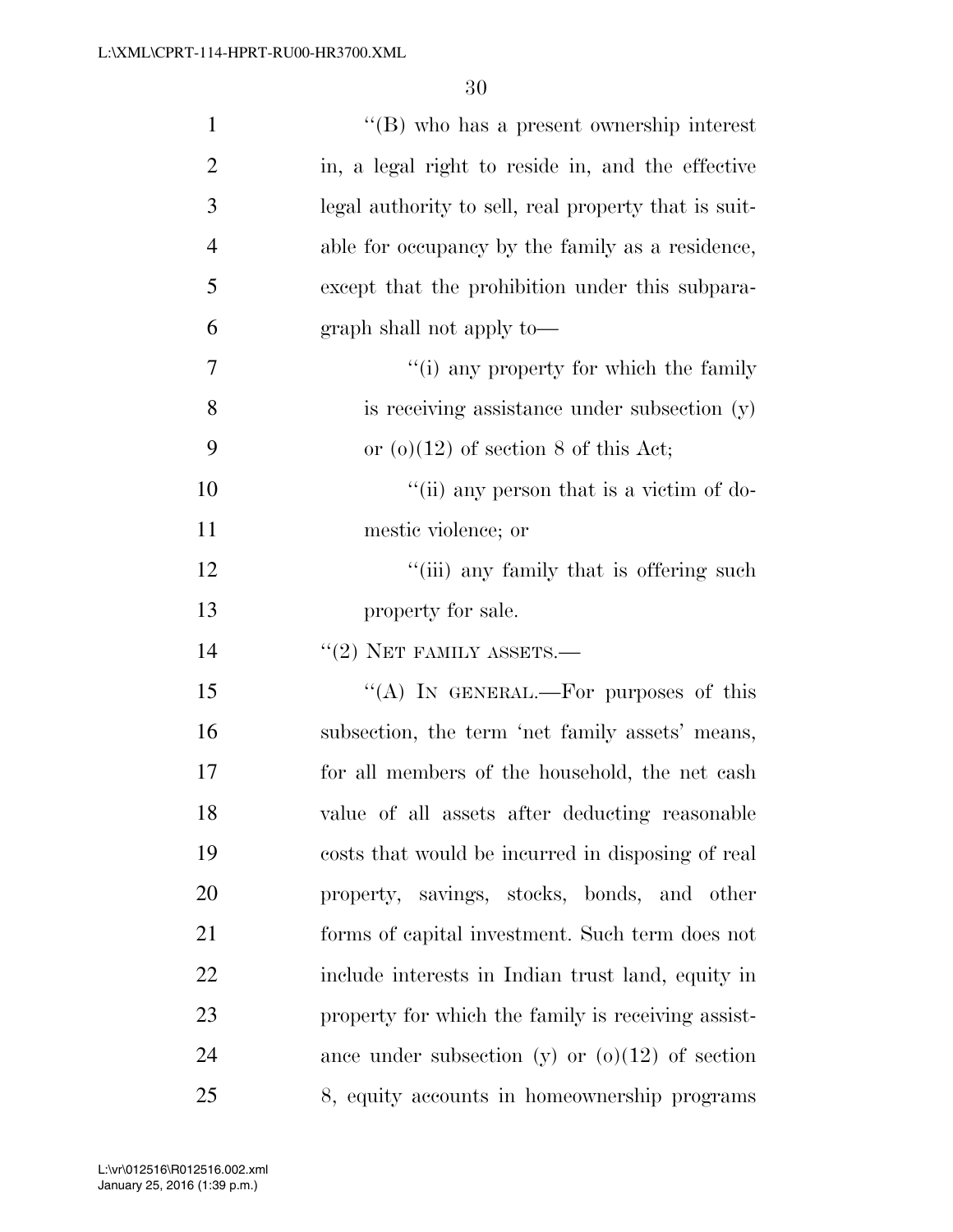| $\mathbf{1}$   | of the Department of Housing and Urban De-      |
|----------------|-------------------------------------------------|
| $\overline{2}$ | velopment, or Family Self Sufficiency accounts. |
| 3              | "(B) EXCLUSIONS.—Such term does not             |
| $\overline{4}$ | include—                                        |
| 5              | $``(i)$ the value of personal property, ex-     |
| 6              | cept for items of personal property of sig-     |
| $\overline{7}$ | nificant value, as the Secretary may estab-     |
| 8              | lish or the public housing agency may de-       |
| 9              | termine;                                        |
| 10             | "(ii) the value of any retirement ac-           |
| 11             | count;                                          |
| 12             | "(iii) real property for which the fam-         |
| 13             | ily does not have the effective legal author-   |
| 14             | ity necessary to sell such property;            |
| 15             | "(iv) any amounts recovered in any              |
| 16             | civil action or settlement based on a claim     |
| 17             | of malpractice, negligence, or other breach     |
| 18             | of duty owed to a member of the family          |
| 19             | and arising out of law, that resulted in a      |
| 20             | member of the family being disabled;            |
| 21             | "(v) the value of any Coverdell edu-            |
| 22             | cation savings account under section 530        |
| 23             | of the Internal Revenue Code of 1986 or         |
| 24             | any qualified tuition program under sec-        |
| 25             | tion 529 of such Code; and                      |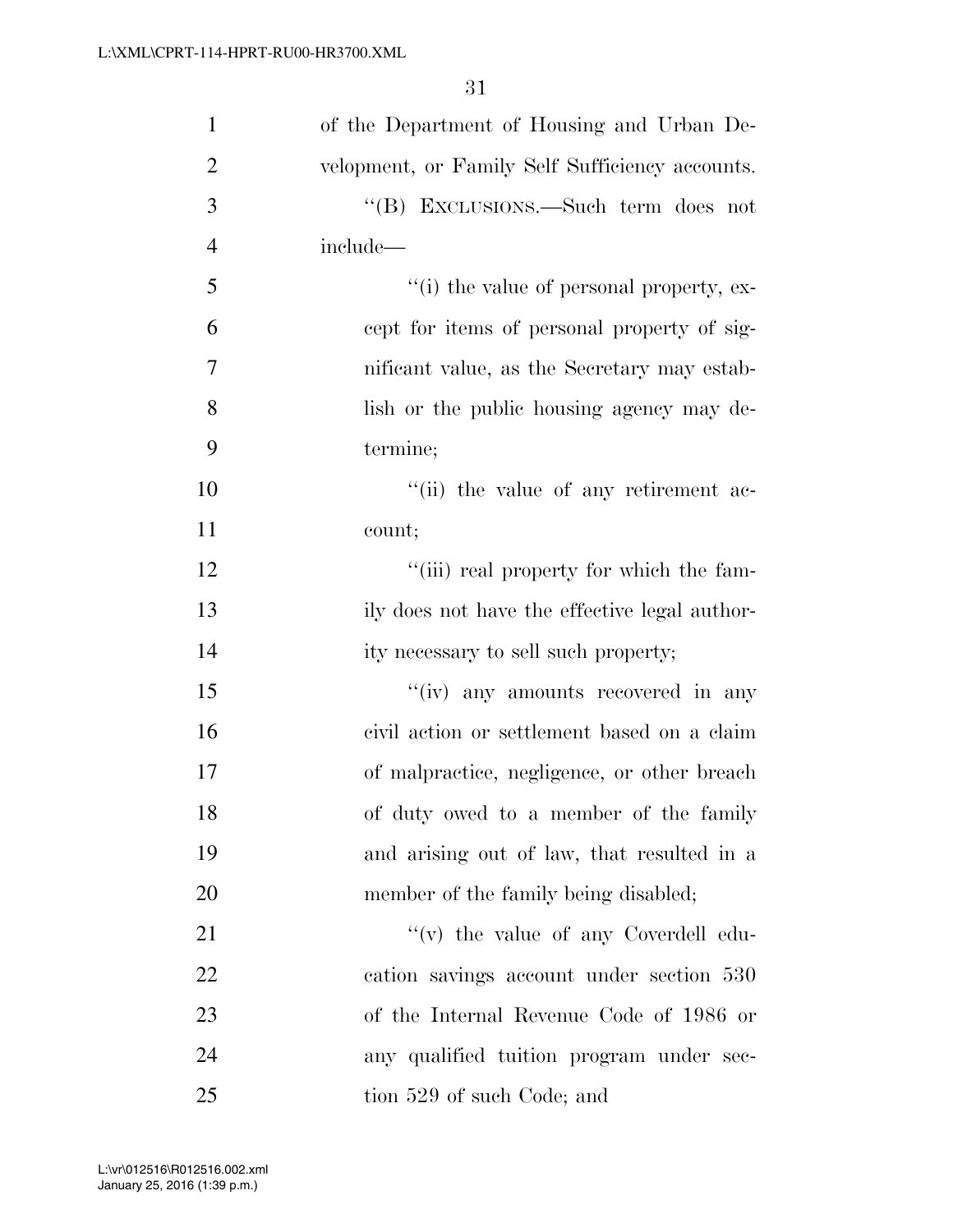1  $''(\vec{v})$  such other exclusions as the Sec-retary may establish.

 ''(C) TRUST FUNDS.—In cases in which a trust fund has been established and the trust is not revocable by, or under the control of, any member of the family or household, the value of the trust fund shall not be considered an asset of a family if the fund continues to be held in trust. Any income distributed from the trust fund shall be considered income for purposes of section 3(b) and any calculations of annual family income, except in the case of medical ex-penses for a minor.

14  $((3)$  SELF-CERTIFICATION.

15 "(A) NET FAMILY ASSETS.—A public housing agency or owner may determine the net assets of a family, for purposes of this section, based on a certification by the family that the net assets of such family do not exceed \$50,000, as such amount is adjusted annually by applying an inflationary factor as the Sec-22 retary considers appropriate.

23 "(B) NO CURRENT REAL PROPERTY OWN- ERSHIP.—A public housing agency or owner may determine compliance with paragraph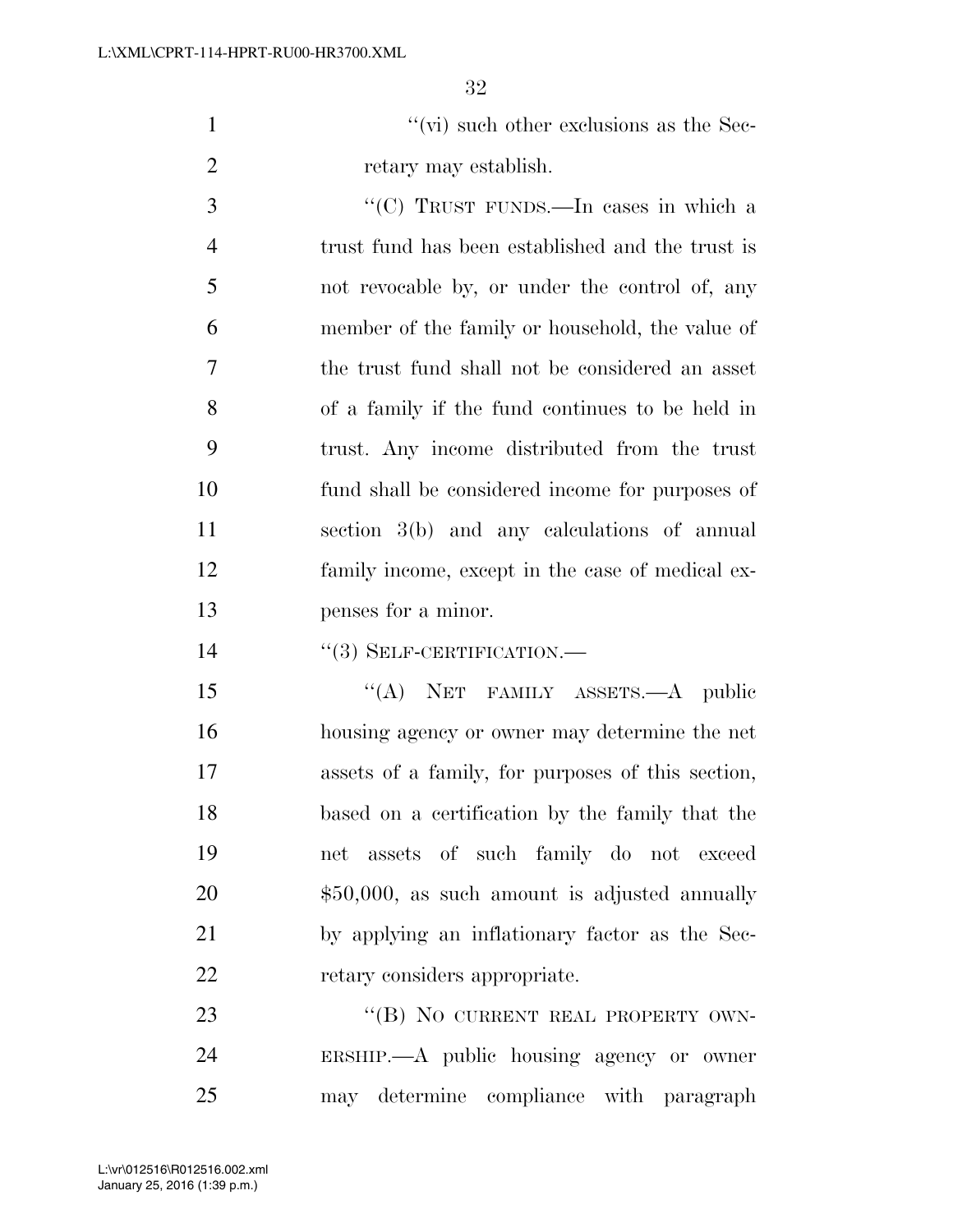(1)(B) based on a certification by the family that such family does not have any current ownership interest in any real property at the 4 time the agency or owner reviews the family's income.

 ''(C) STANDARDIZED FORMS.—The Sec- retary may develop standardized forms for the certifications referred to in subparagraphs (A) and (B).

 $(4)$  COMPLIANCE FOR PUBLIC HOUSING DWELLING UNITS.—When recertifying family income with respect to families residing in public housing dwelling units, a public housing agency may, in the discretion of the agency and only pursuant to a pol- icy that is set forth in the public housing agency plan under section 5A for the agency, choose not to enforce the limitation under paragraph (1).

18 "(5) ENFORCEMENT.—When recertifying the income of a family residing in a dwelling unit as- sisted under this Act, a public housing agency or owner may choose not to enforce the limitation under paragraph (1) or may establish exceptions to such limitation based on eligibility criteria, but only pursuant to a policy that is set forth in the public housing agency plan under section 5A for the agency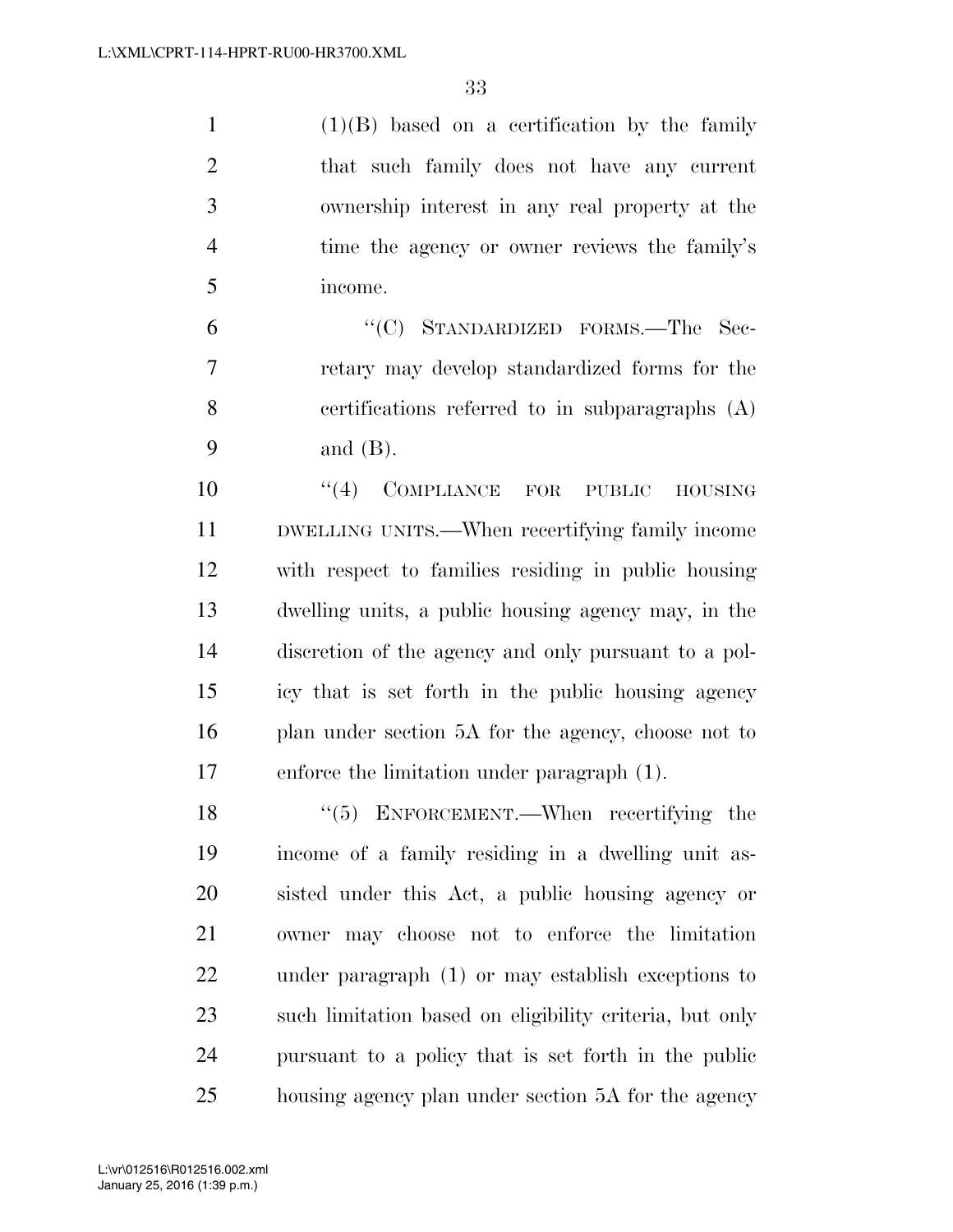or under a policy adopted by the owner. Eligibility criteria for establishing exceptions may provide for separate treatment based on family type and may be based on different factors, such as age, disability, in- come, the ability of the family to find suitable alter- native housing, and whether supportive services are being provided.

8 "(6) AUTHORITY TO DELAY EVICTIONS.—In the case of a family residing in a dwelling unit assisted under this Act who does not comply with the limita- tion under paragraph (1), the public housing agency or project owner may delay eviction or termination of the family based on such noncompliance for a pe-riod of not more than 6 months.''.

#### **SEC. 105. UNITS OWNED BY PUBLIC HOUSING AGENCIES.**

 Paragraph (11) of section 8(o) of the United States Housing Act of 1937 (42 U.S.C. 1437f(o)(11)) is amend-ed—

19 (1) by striking "(11) LEASING OF UNITS OWNED BY PHA.—If'' and inserting the following: 21 "(11) LEASING OF UNITS OWNED BY PHA.— 22 "(A) INSPECTIONS AND RENT DETERMINA- TIONS.—If''; and (2) by adding at the end the following new sub-paragraph: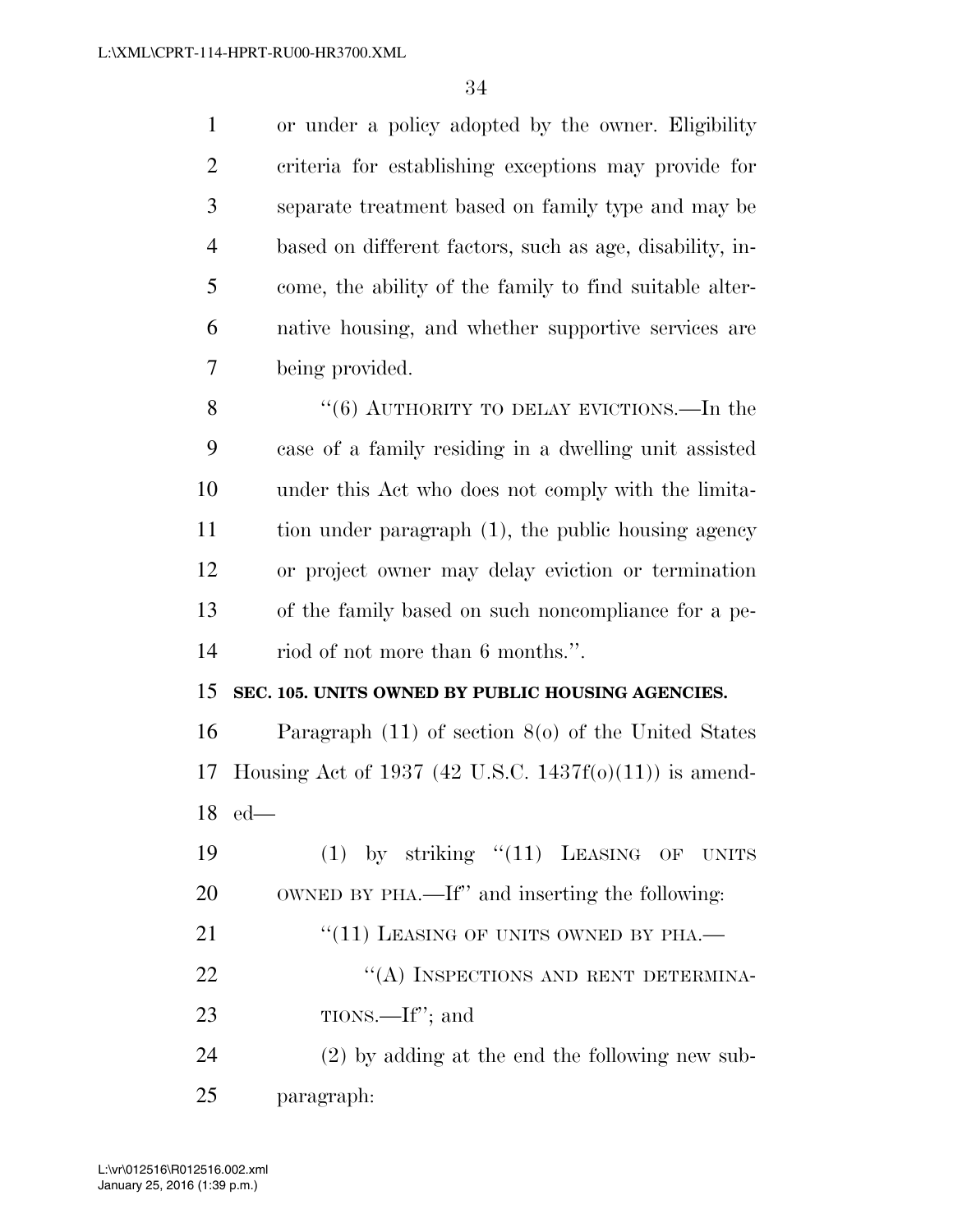1 "(B) UNITS OWNED BY PHA.—For pur- poses of this subsection, the term 'owned by a public housing agency' means, with respect to a dwelling unit, that the dwelling unit is in a project that is owned by such agency, by an en- tity wholly controlled by such agency, or by a limited liability company or limited partnership in which such agency (or an entity wholly con- trolled by such agency) holds a controlling in- terest in the managing member or general part- ner. A dwelling unit shall not be deemed to be owned by a public housing agency for purposes of this subsection because the agency holds a fee interest as ground lessor in the property on which the unit is situated, holds a security in- terest under a mortgage or deed of trust on the unit, or holds a non-controlling interest in an entity which owns the unit or in the managing member or general partner of an entity which owns the unit.''.

## **SEC. 106. PHA PROJECT-BASED ASSISTANCE.**

 (a) IN GENERAL.—Paragraph (13) of section 8(o) of the United States Housing Act of 1937 (42 U.S.C. 24  $1437f(0)(13)$  is amended—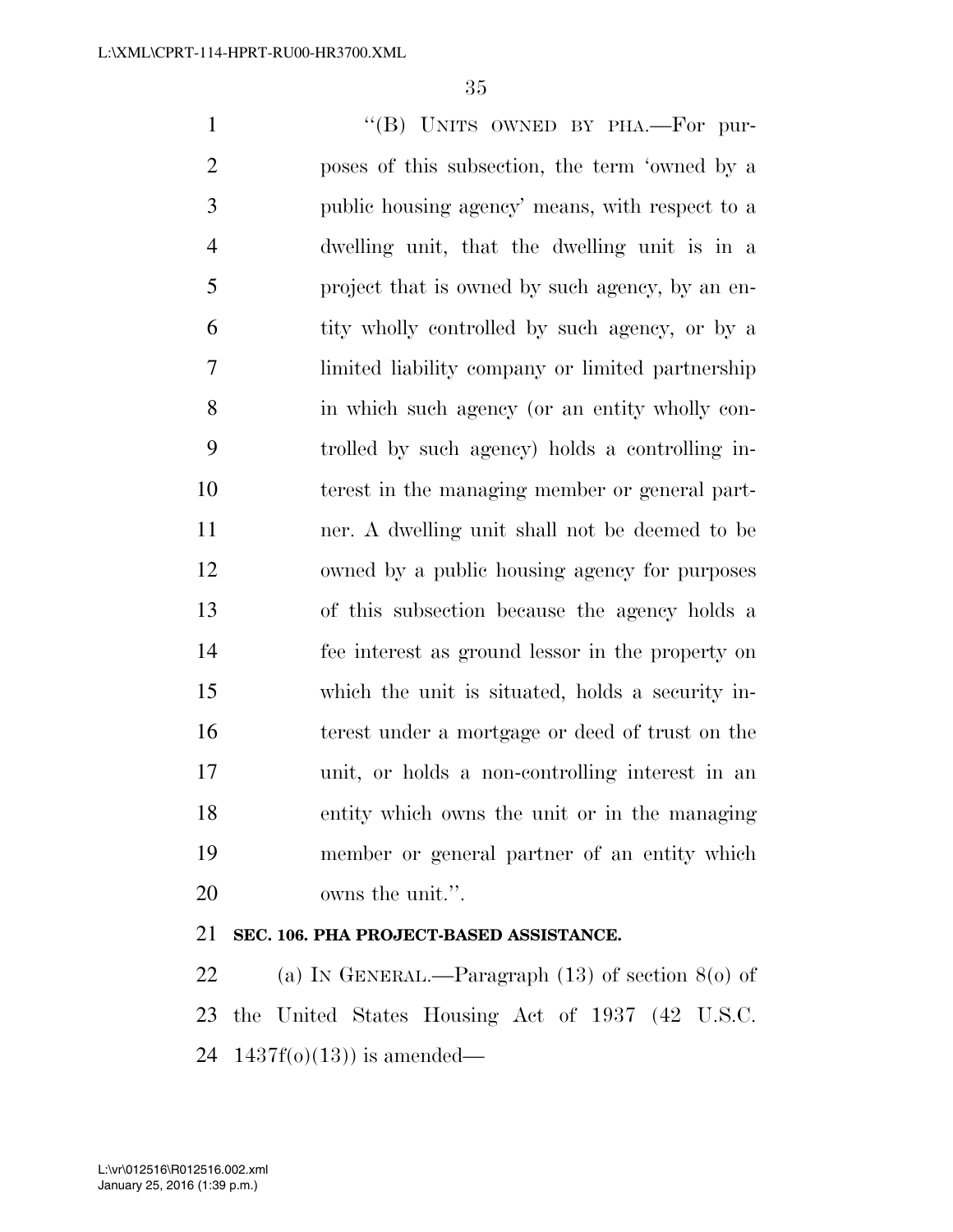| $\mathbf{1}$   | (1) by striking "structure" each place such        |
|----------------|----------------------------------------------------|
| $\overline{2}$ | term appears and inserting "project";              |
| 3              | $(2)$ by striking subparagraph $(B)$ and inserting |
| $\overline{4}$ | the following new subparagraph.                    |
| 5              | "(B) PERCENTAGE LIMITATION.-                       |
| 6              | "(i) IN GENERAL.—Subject to clause                 |
| 7              | (ii), a public housing agency may use for          |
| 8              | project-based assistance under this para-          |
| 9              | graph not more than 20 percent of the au-          |
| 10             | thorized units for the agency.                     |
| 11             | "(ii) EXCEPTION.—A public housing                  |
| 12             | agency may use up to an additional 10              |
| 13             | percent of the authorized units for the            |
| 14             | agency for project-based assistance under          |
| 15             | this paragraph, to provide units that house        |
| 16             | individuals and families that meet the defi-       |
| 17             | nition of homeless under section 103 of the        |
| 18             | McKinney-Vento Homeless Assistance Act             |
| 19             | $(42 \text{ U.S.C. } 11302)$ , that house families |
| 20             | with veterans, that provide supportive             |
| 21             | housing to persons with disabilities or el-        |
| 22             | derly persons, or that are located in areas        |
| 23             | where vouchers under this subsection are           |
| 24             | difficult to use, as specified in subpara-         |
| 25             | $graph (D)(ii)(II)$ . Any units of project-        |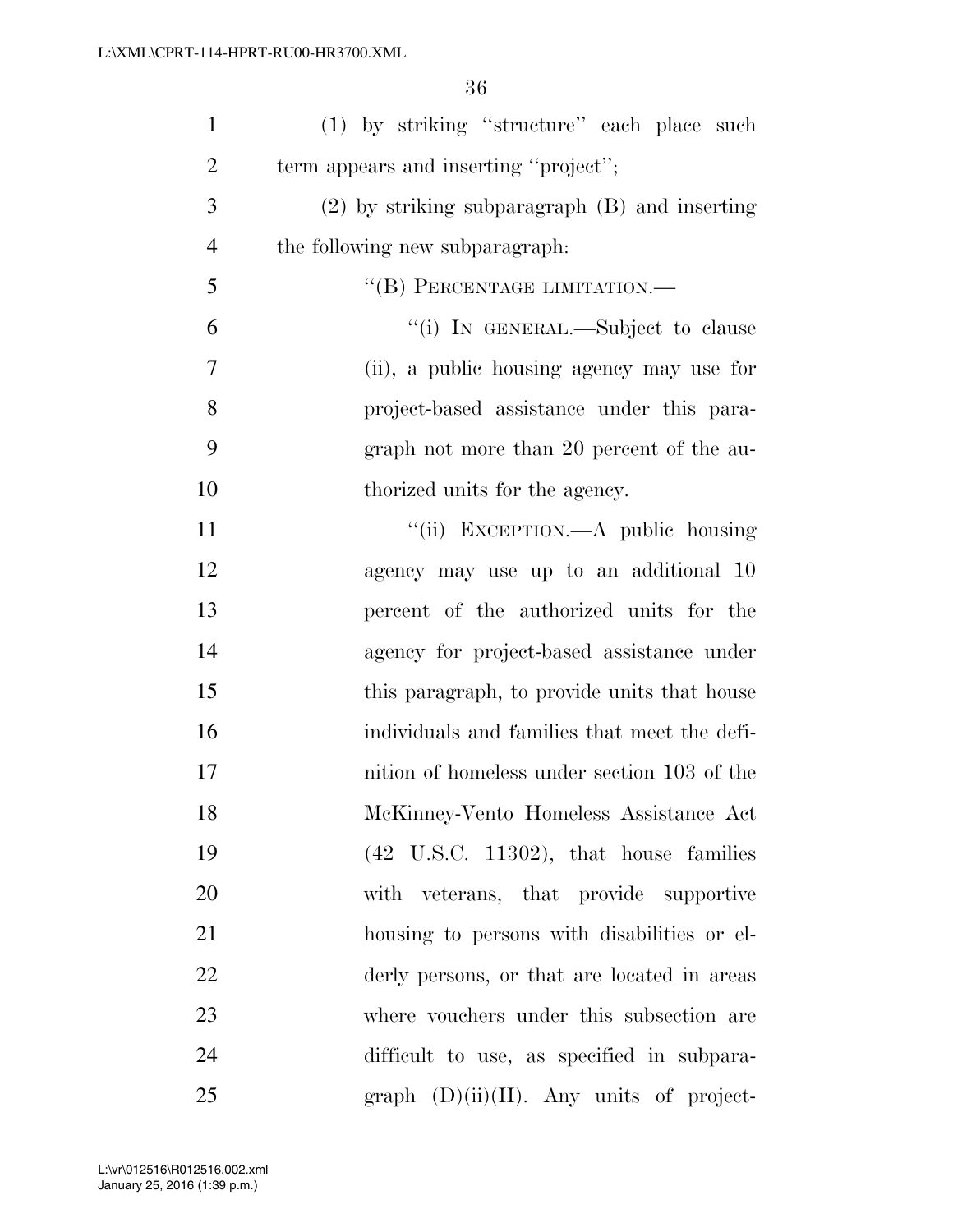| $\mathbf{1}$   | based assistance that are attached to units        |
|----------------|----------------------------------------------------|
| $\overline{2}$ | previously subject to federally required           |
| 3              | rent restrictions or receiving another type        |
| $\overline{4}$ | of long-term housing subsidy provided by           |
| 5              | the Secretary shall not count toward the           |
| 6              | percentage limitation under clause (i) of          |
| 7              | this subparagraph. The Secretary may, by           |
| 8              | regulation, establish additional categories        |
| 9              | for the exception under this clause.";             |
| 10             | $(3)$ by striking subparagraph $(D)$ and inserting |
| 11             | the following new subparagraph.                    |
| 12             | "(D) INCOME-MIXING REQUIREMENT.—                   |
| 13             | "(i) IN GENERAL.—Except as pro-                    |
| 14             | vided in clause (ii), not more than the            |
| 15             | greater of 25 dwelling units or 25 percent         |
| 16             | of the dwelling units in any project may be        |
| 17             | assisted under a housing assistance pay-           |
| 18             | ment contract for project-based assistance         |
| 19             | pursuant to this paragraph. For purposes           |
| 20             | of this subparagraph, the term 'project'           |
| 21             | means a single building, multiple contig-          |
| 22             | uous buildings, or multiple buildings on           |
| 23             | contiguous parcels of land.                        |
| 24             | "(ii) EXCEPTIONS.—                                 |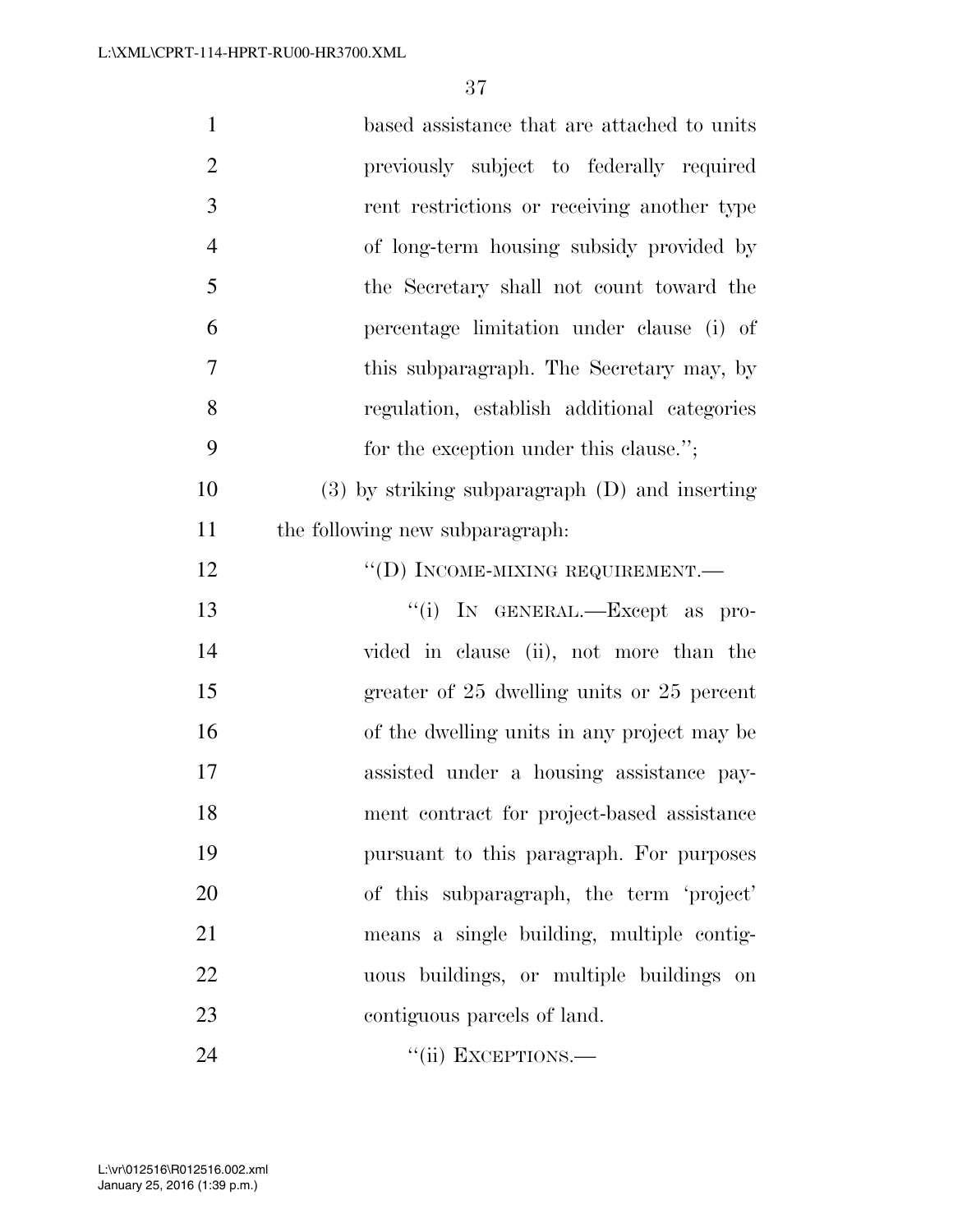| $\mathbf{1}$   | ``(I)<br>CERTAIN FAMILIES.—The           |
|----------------|------------------------------------------|
| $\overline{2}$ | limitation under clause (i) shall not    |
| 3              | apply to dwelling units assisted under   |
| $\overline{4}$ | a contract that are exclusively made     |
| 5              | available to elderly families or to      |
| 6              | households eligible for supportive serv- |
| 7              | ices that are made available to the as-  |
| 8              | sisted residents of the project, accord- |
| 9              | ing to standards for such services the   |
| 10             | Secretary may establish.                 |
| 11             | "(II) CERTAIN AREAS.—With re-            |
| 12             | spect to areas in which tenant-based     |
| 13             | vouchers for assistance under this       |
| 14             | subsection are difficult to use, as de-  |
| 15             | termined by the Secretary, and with      |
| 16             | respect to census tracts with a poverty  |
| 17             | rate of 20 percent or less, clause (i)   |
| 18             | shall be applied by substituting '40     |
| 19             | percent' for '25 percent', and the Sec-  |
| 20             | retary may, by regulation, establish     |
| 21             | additional conditions.                   |
| 22             | "(III) CERTAIN CONTRACTS.-               |
| 23             | The limitation under clause (i) shall    |
| 24             | not apply with respect to contracts or   |
| 25             | renewal of contracts under which a       |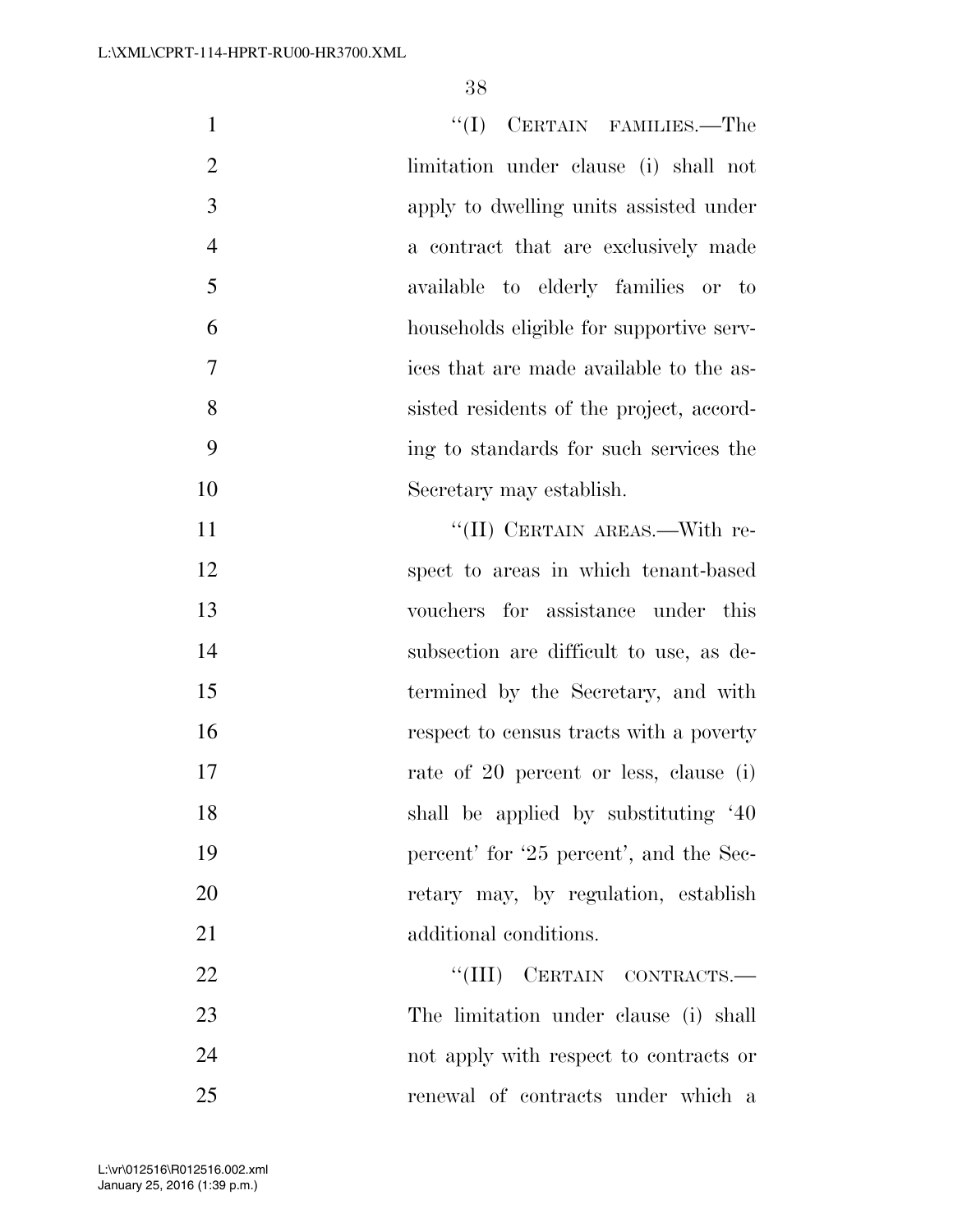| $\mathbf{1}$   | greater percentage of the dwelling      |
|----------------|-----------------------------------------|
| $\overline{2}$ | units in a project were assisted under  |
| 3              | a housing assistance payment contract   |
| $\overline{4}$ | for project-based assistance pursuant   |
| 5              | to this paragraph on the date of the    |
| 6              | enactment of the Housing Oppor-         |
| $\overline{7}$ | tunity Through Modernization Act of     |
| 8              | 2015.                                   |
| 9              | $``(IV)$ CERTAIN PROPERTIES.—           |
| 10             | Any units of project-based assistance   |
| 11             | under this paragraph that are at-       |
| 12             | tached to units previously subject to   |
| 13             | federally required rent restrictions or |
|                |                                         |

 receiving other project-based assist- ance provided by the Secretary shall not count toward the percentage limi-17 tation imposed by this subparagraph (D).

 ''(iii) ADDITIONAL MONITORING AND 20 OVERSIGHT REQUIREMENTS.—The Sec- retary may establish additional require- ments for monitoring and oversight of projects in which more than 40 percent of the dwelling units are assisted under a housing assistance payment contract for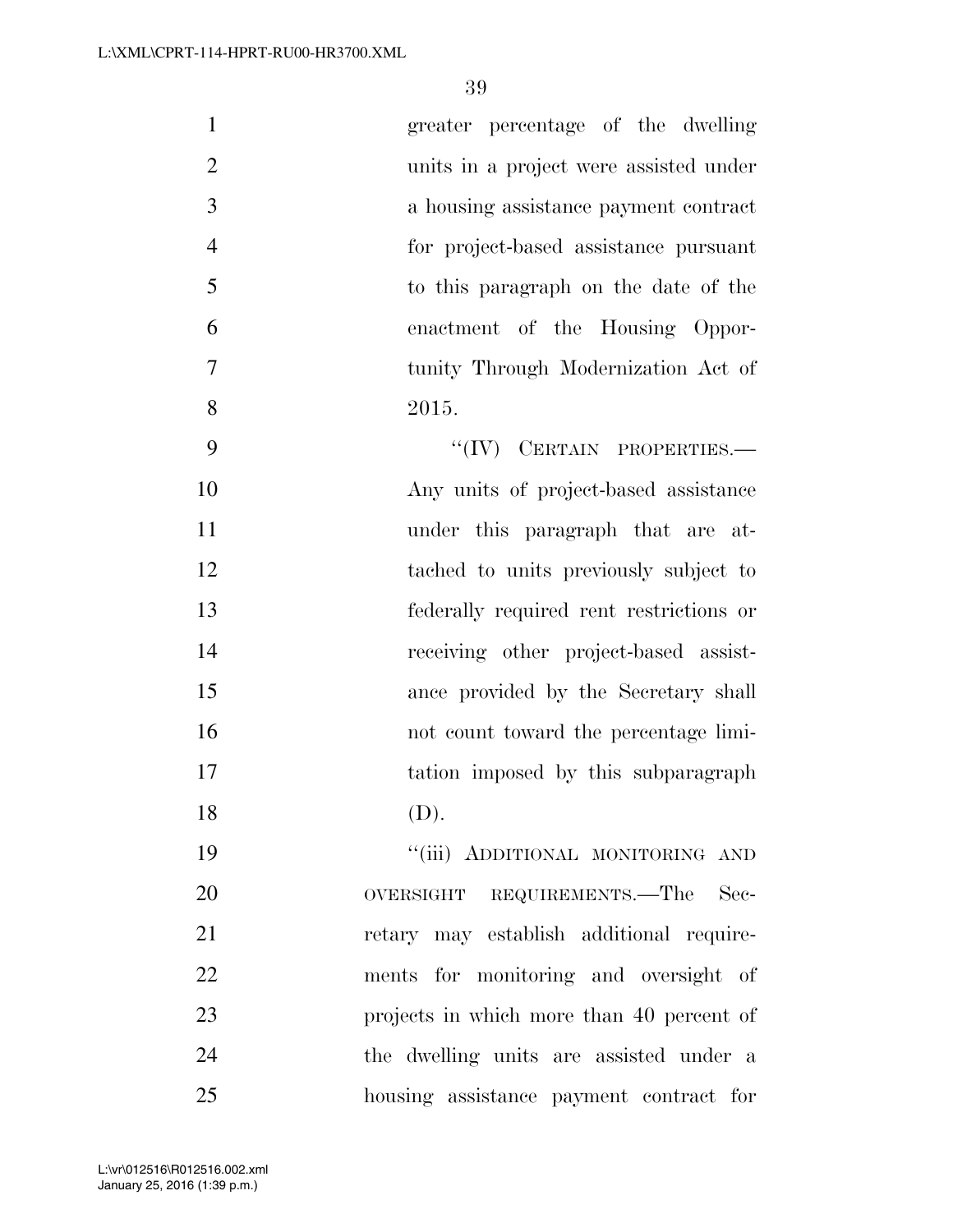| $\mathbf{1}$   | project-based assistance pursuant to this          |
|----------------|----------------------------------------------------|
| $\overline{2}$ | paragraph.";                                       |
| 3              | $(4)$ by striking subparagraph $(F)$ and inserting |
| $\overline{4}$ | the following new subparagraph.                    |
| 5              | $``$ (F) CONTRACT TERM.—                           |
| 6              | $``(i)$ TERM.—A housing assistance                 |
| 7              | payment contract pursuant to this para-            |
| 8              | graph between a public housing agency              |
| 9              | and the owner of a project may have a              |
| 10             | term of up to 20 years, subject to-                |
| 11             | "(I) the availability of sufficient                |
| 12             | appropriated funds for the purpose of              |
| 13             | renewing expiring contracts for assist-            |
| 14             | ance payments, as provided in appro-               |
| 15             | priation Acts and in the agency's an-              |
| 16             | nual contributions contract with the               |
| 17             | Secretary, provided that in the event              |
| 18             | of insufficient appropriated funds,                |
| 19             | payments due under contracts under                 |
| 20             | this paragraph shall take priority if              |
| 21             | other cost-saving measures that do                 |
| 22             | not require the termination of an ex-              |
| 23             | isting contract are available to the               |
| 24             | agency; and                                        |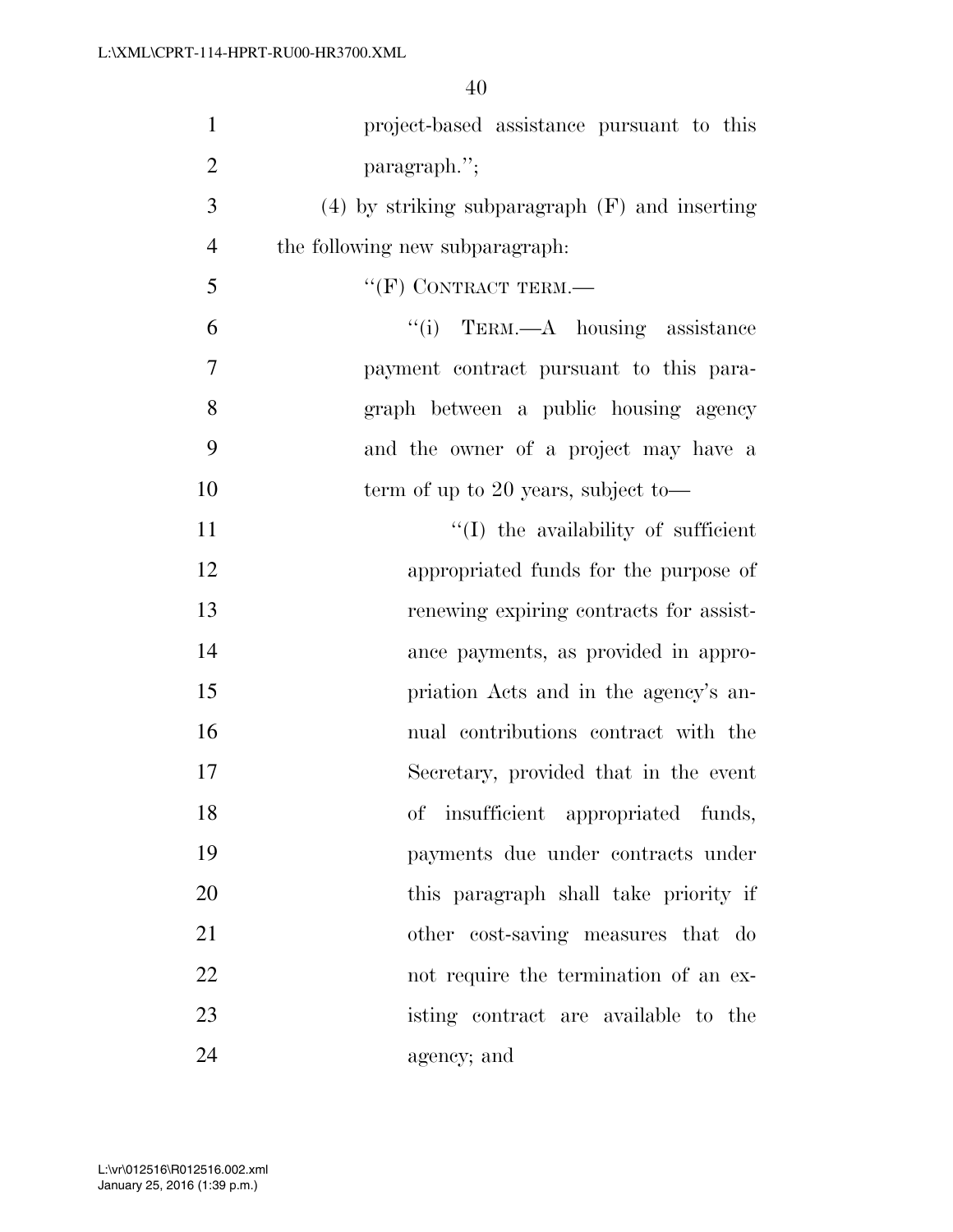| $\mathbf{1}$   | $\lq\lq$ (II) compliance with the inspec-    |
|----------------|----------------------------------------------|
| $\overline{2}$ | tion requirements under paragraph            |
| 3              | $(8)$ , except that the agency shall not     |
| $\overline{4}$ | be required to make biennial inspec-         |
| 5              | tions of each assisted unit in the de-       |
| 6              | velopment.                                   |
| $\overline{7}$ | "(ii) ADDITION OF ELIGIBLE UNITS.—           |
| 8              | Subject to the limitations of subparagraphs  |
| 9              | (B) and (D), the agency and the owner        |
| 10             | may add eligible units within the same       |
| 11             | project to a housing assistance payments     |
| 12             | contract at any time during the term         |
| 13             | thereof without being subject to any addi-   |
| 14             | tional competitive selection procedures.     |
| 15             | "(iii) HOUSING UNDER CONSTRUC-               |
| 16             | TION OR RECENTLY CONSTRUCTED.—An             |
| 17             | agency may enter into a housing assistance   |
| 18             | payments contract with an owner for any      |
| 19             | unit that does not qualify as existing hous- |
| 20             | ing and is under construction or recently    |
| 21             | has been constructed whether or not the      |
| 22             | agency has executed an agreement to enter    |
| 23             | into a contract with the owner, provided     |
| 24             | that the owner demonstrates compliance       |
| 25             | with applicable requirements prior to exe-   |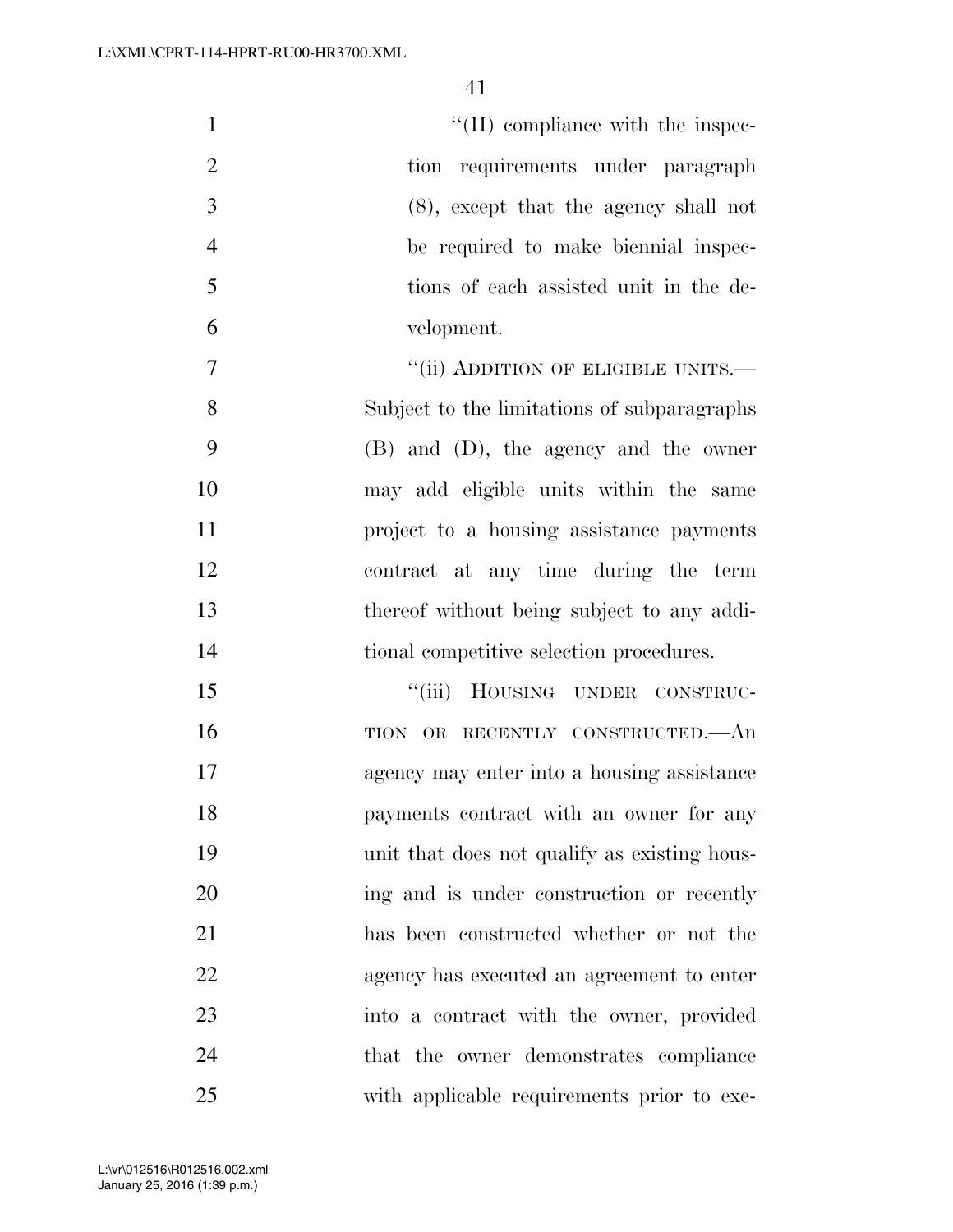| $\mathbf{1}$   | cution of the housing assistance payments      |
|----------------|------------------------------------------------|
| $\overline{2}$ | contract. This clause shall not subject a      |
| 3              | housing assistance payments contract for       |
| $\overline{4}$ | existing housing under this paragraph to       |
| 5              | such requirements or otherwise limit the       |
| 6              | extent to which a unit may be assisted as      |
| $\overline{7}$ | existing housing.                              |
| 8              | "(iv) ADDITIONAL CONDITIONS.—The               |
| 9              | contract may specify additional conditions,    |
| 10             | including with respect to continuation, ter-   |
| 11             | mination, or expiration, and shall specify     |
| 12             | that upon termination or expiration of the     |
| 13             | contract without extension, each assisted      |
| 14             | family may elect to use its assistance         |
| 15             | under this subsection to remain in the         |
| 16             | same project if its unit complies with the     |
| 17             | inspection requirements under paragraph        |
| 18             | $(8)$ , the rent for the unit is reasonable as |
| 19             | required by paragraph $(10)(A)$ , and the      |
| 20             | family pays its required share of the rent     |
| 21             | and the amount, if any, by which the unit      |
| 22             | rent (including the amount allowed for ten-    |
| 23             | ant-based utilities) exceeds the applicable    |
| 24             | payment standard.";                            |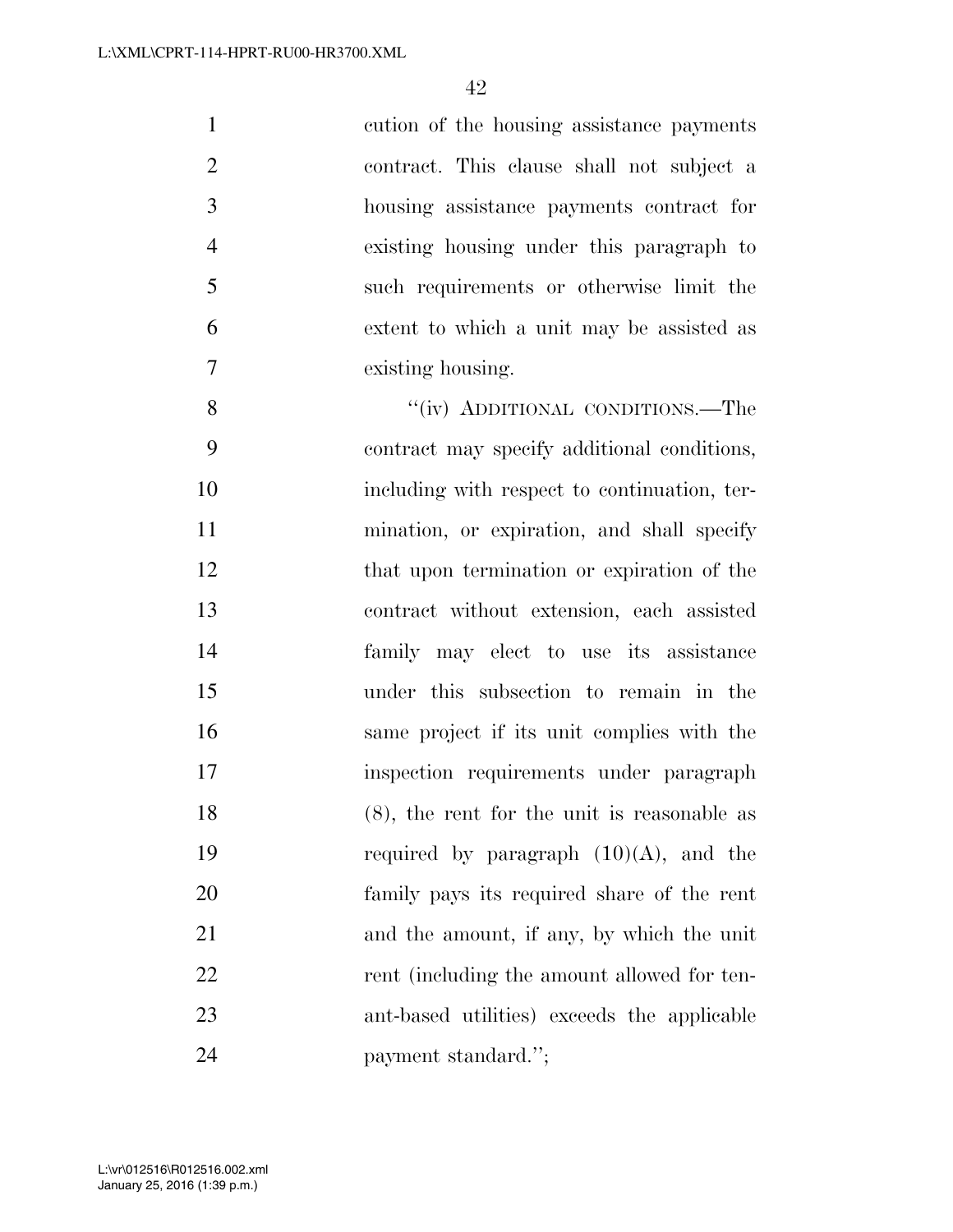| $\mathbf{1}$   | $(5)$ in subparagraph $(G)$ , by striking "15 years" |
|----------------|------------------------------------------------------|
| $\overline{2}$ | and inserting "20 years";                            |
| 3              | $(6)$ by striking subparagraph $(I)$ and inserting   |
| $\overline{4}$ | the following new subparagraph.                      |
| 5              | "(I) RENT ADJUSTMENTS.—A housing as-                 |
| 6              | sistance payments contract pursuant to this          |
| $\overline{7}$ | paragraph entered into after the date of the en-     |
| 8              | actment of the Housing Opportunity Through           |
| 9              | Modernization Act of 2015 shall provide for an-      |
| 10             | nual rent adjustments upon the request of the        |
| 11             | owner, except that—                                  |
| 12             | "(i) by agreement of the parties, a                  |
| 13             | contract may allow a public housing agency           |
| 14             | to adjust the rent for covered units using           |
| 15             | an operating cost adjustment factor estab-           |
| 16             | lished by the Secretary pursuant to section          |
| 17             | $524(c)$ of the Multifamily Assisted Housing         |
| 18             | Reform and Affordability Act of 1997                 |
| 19             | (which shall not result in a negative ad-            |
| 20             | justment), in which case the contract may            |
| 21             | require an additional adjustment, if re-             |
| 22             | quested, up to the reasonable rent periodi-          |
| 23             | cally during the term of the contract, and           |
| 24             | shall require such an adjustment, if re-             |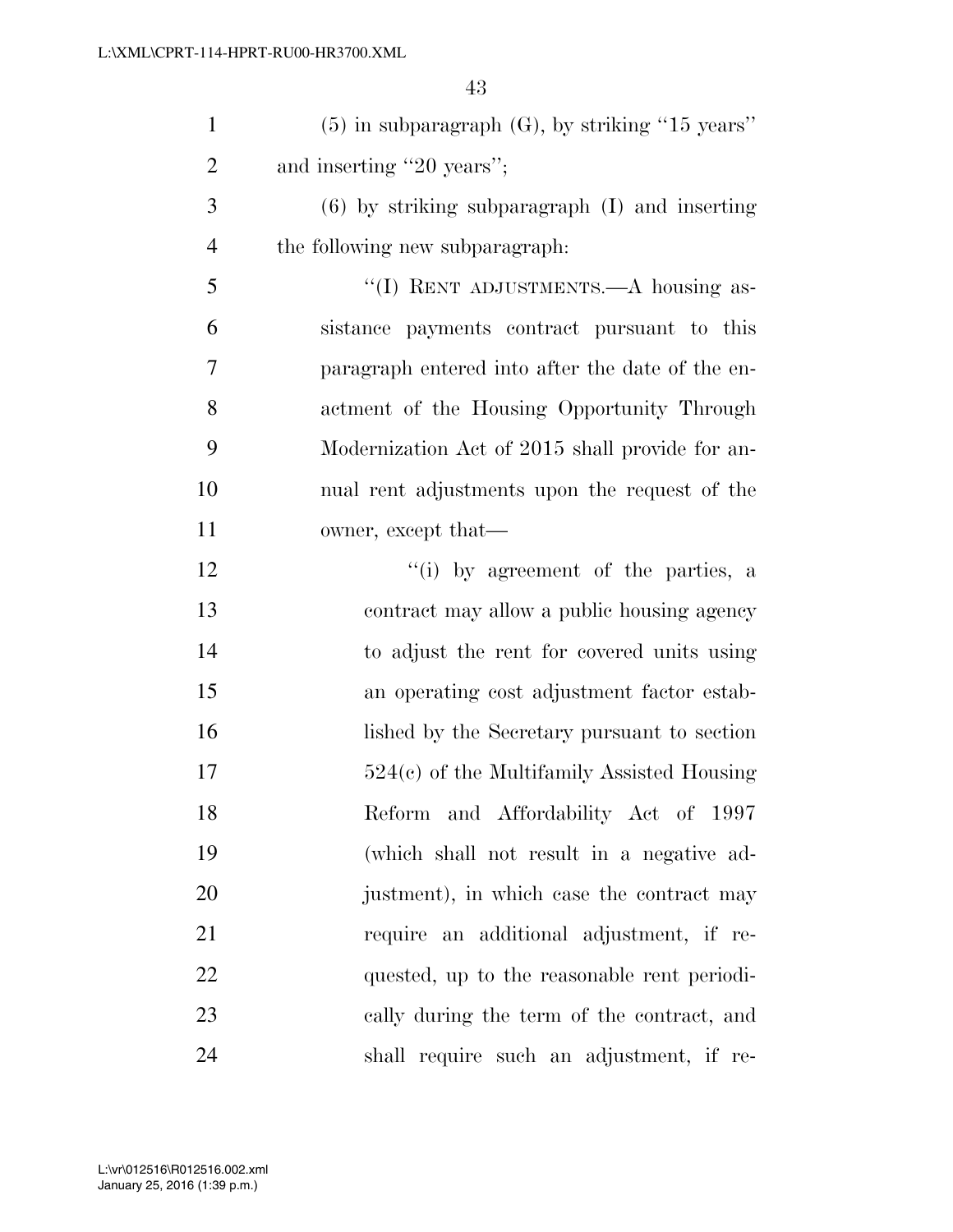| $\mathbf{1}$   | quested, upon extension pursuant to sub-         |
|----------------|--------------------------------------------------|
| $\overline{2}$ | paragraph $(G)$ ;                                |
| 3              | "(ii) the adjusted rent shall not ex-            |
| $\overline{4}$ | ceed the maximum rent permitted under            |
| 5              | subparagraph $(H)$ ;                             |
| 6              | "(iii) the contract may provide that             |
| $\overline{7}$ | the maximum rent permitted for a dwelling        |
| 8              | unit shall not be less than the initial rent     |
| 9              | for the dwelling unit under the initial          |
| 10             | housing assistance payments contract cov-        |
| 11             | ering the units; and                             |
| 12             | $f'(iv)$ the provisions of subsection            |
| 13             | $(e)(2)(C)$ shall not apply.";                   |
| 14             | $(7)$ in subparagraph $(J)$ —                    |
| 15             | $(A)$ in the first sentence—                     |
| 16             | (i) by striking "shall" and inserting            |
| 17             | "may"; and                                       |
| 18             | (ii) by inserting before the period the          |
| 19             | following: "or may permit owners to select       |
| 20             | applicants from site-based waiting lists as      |
| 21             | specified in this subparagraph";                 |
| 22             | (B) by striking the third sentence and in-       |
| 23             | serting the following: "The agency or owner      |
| 24             | may establish preferences or criteria for selec- |
| 25             | tion for a unit assisted under this paragraph    |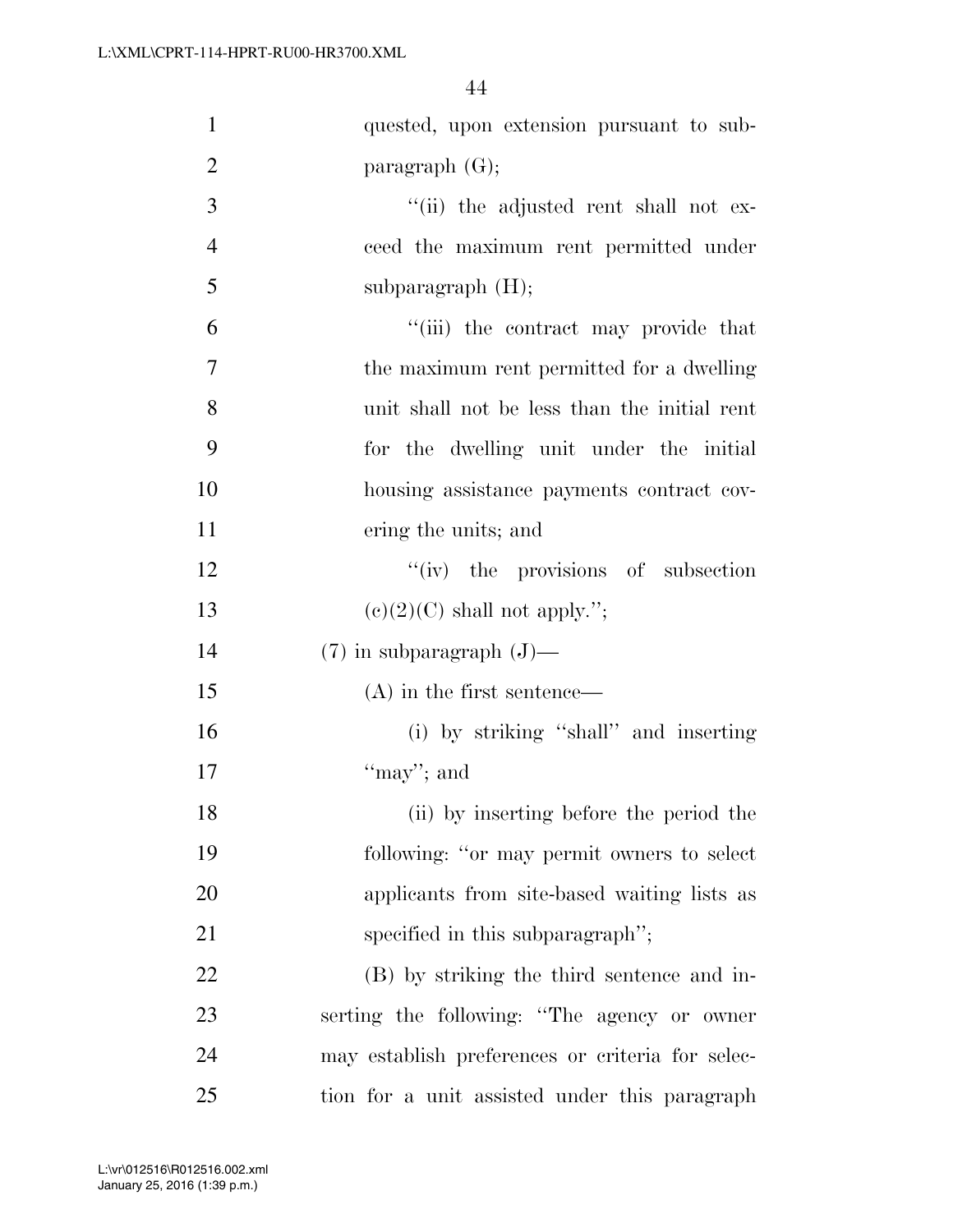that are consistent with the public housing 2 agency plan for the agency approved under sec- tion 5A and that give preference to families who qualify for voluntary services, including disability-specific services, offered in conjunc-tion with assisted units.''; and

 (C) by striking the fifth and sixth sen- tences and inserting the following: ''A public housing agency may establish and utilize proce- dures for owner-maintained site-based waiting lists, under which applicants may apply at, or otherwise designate to the public housing agen- cy, the project or projects in which they seek to reside, except that all eligible applicants on the waiting list of an agency for assistance under 16 this subsection shall be permitted to place their names on such separate list, subject to policies and procedures established by the Secretary. All such procedures shall comply with title VI of the Civil Rights Act of 1964, the Fair Housing Act, section 504 of the Rehabilitation Act of 1973, and other applicable civil rights laws. The owner or manager of a project assisted under this paragraph shall not admit any family to a dwelling unit assisted under a contract pursu-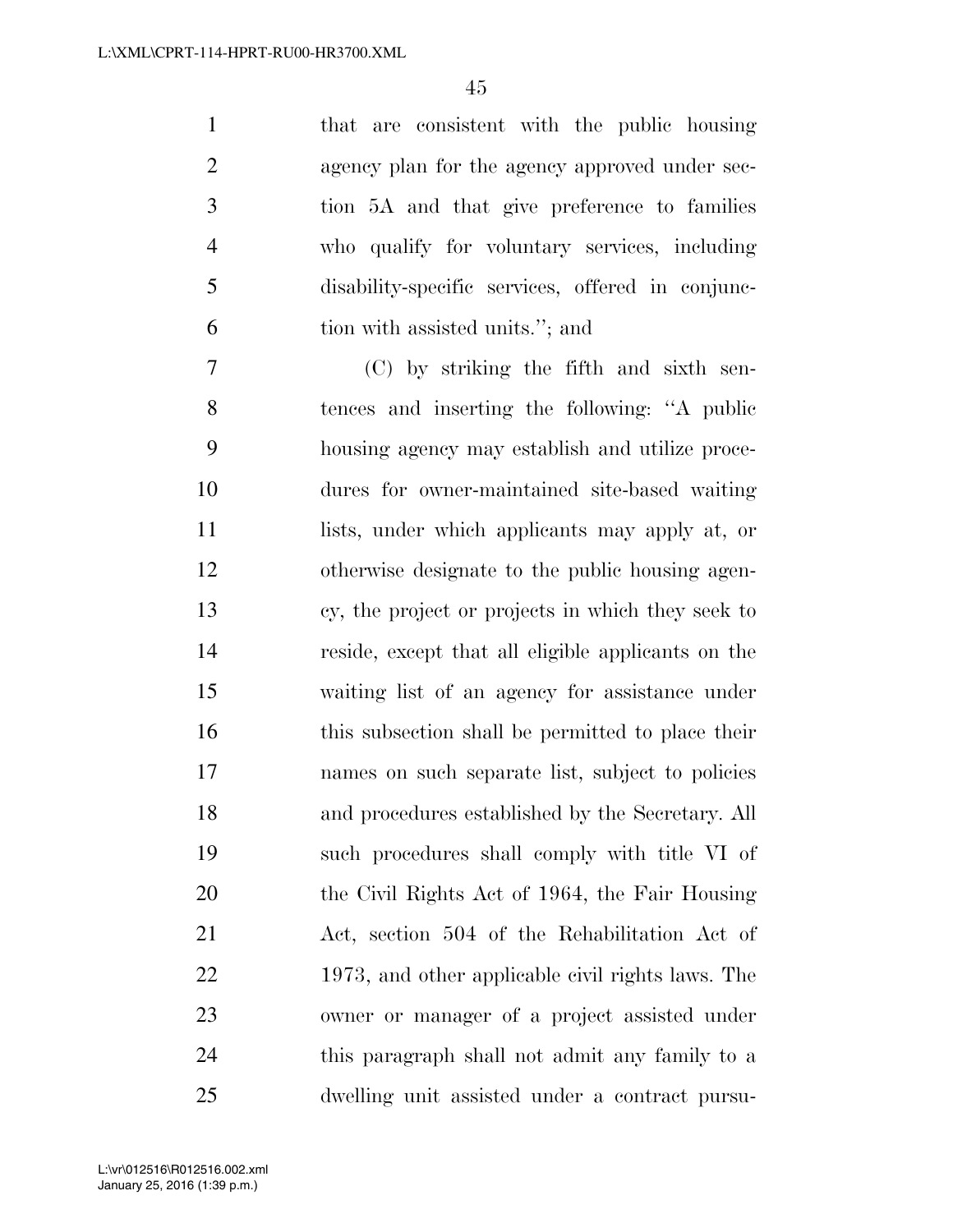| $\mathbf{1}$   | ant to this paragraph other than a family re-         |
|----------------|-------------------------------------------------------|
| $\overline{2}$ | ferred by the public housing agency from its          |
| 3              | waiting list, or a family on a site-based waiting     |
| $\overline{4}$ | list that complies with the requirements of this      |
| 5              | subparagraph. A public housing agency shall           |
| 6              | disclose to each applicant all other options in       |
| 7              | the selection of a project in which to reside that    |
| 8              | are provided by the public housing agency and         |
| 9              | are available to the applicant.";                     |
| 10             | $(8)$ in subparagraph $(M)(ii)$ , by inserting before |
| 11             | the period at the end the following: "relating to     |
| 12             | funding other than housing assistance payments";      |
| 13             | and                                                   |
| 14             | $(9)$ by adding at the end the following new sub-     |
| 15             | paragraphs:                                           |
| 16             | "(N) STRUCTURE OWNED BY AGENCY.— $A$                  |
| 17             | public housing agency engaged in an initiative        |
| 18             | to improve, develop, or replace a public housing      |
| 19             | property or site may attach assistance to an ex-      |
| 20             | isting, newly constructed, or rehabilitated struc-    |
| 21             | ture in which the agency has an ownership in-         |
| 22             | terest or which the agency has control of with-       |
| 23             | out following a competitive process, provided         |
| 24             | that the agency has notified the public of its in-    |
| 25             | tent through its public housing agency plan and       |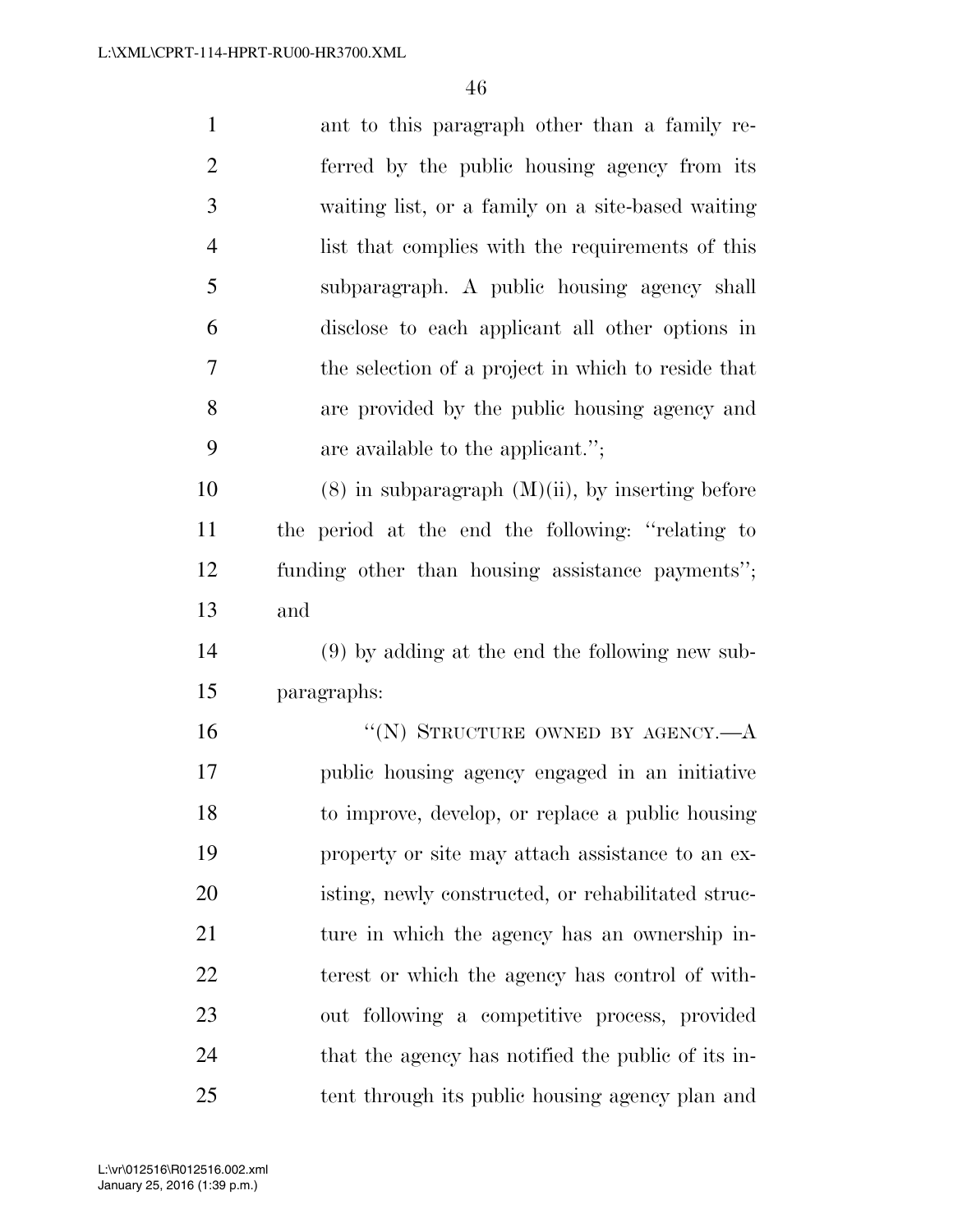subject to the limitations and requirements of 2 this paragraph.

3 "(0) SPECIAL PURPOSE VOUCHERS.—A public housing agency that administers vouch-5 ers authorized under subsection  $(0)(19)$  or  $(x)$  of this section may provide such assistance in accordance with the limitations and require- ments of this paragraph, without additional re-quirements for approval by the Secretary.''.

 (b) EFFECTIVE DATE.—The Secretary of Housing and Urban Development shall issue notice or regulations to implement subsection (a) of this section and such sub-section shall take effect upon such issuance.

#### **SEC. 107. ESTABLISHMENT OF FAIR MARKET RENT.**

 (a) IN GENERAL.—Paragraph (1) of section 8(c) of the United States Housing Act of 1937 (42 U.S.C.  $17 \quad 1437f(c)(1)$  is amended—

18 (1) by inserting " $(A)$ " after the paragraph des-ignation;

 (2) by striking the fourth, seventh, eighth, and ninth sentences; and

(3) by adding at the end the following:

 ''(B) Fair market rentals for an area shall be pub- lished not less than annually by the Secretary on the site of the Department on the World Wide Web and in any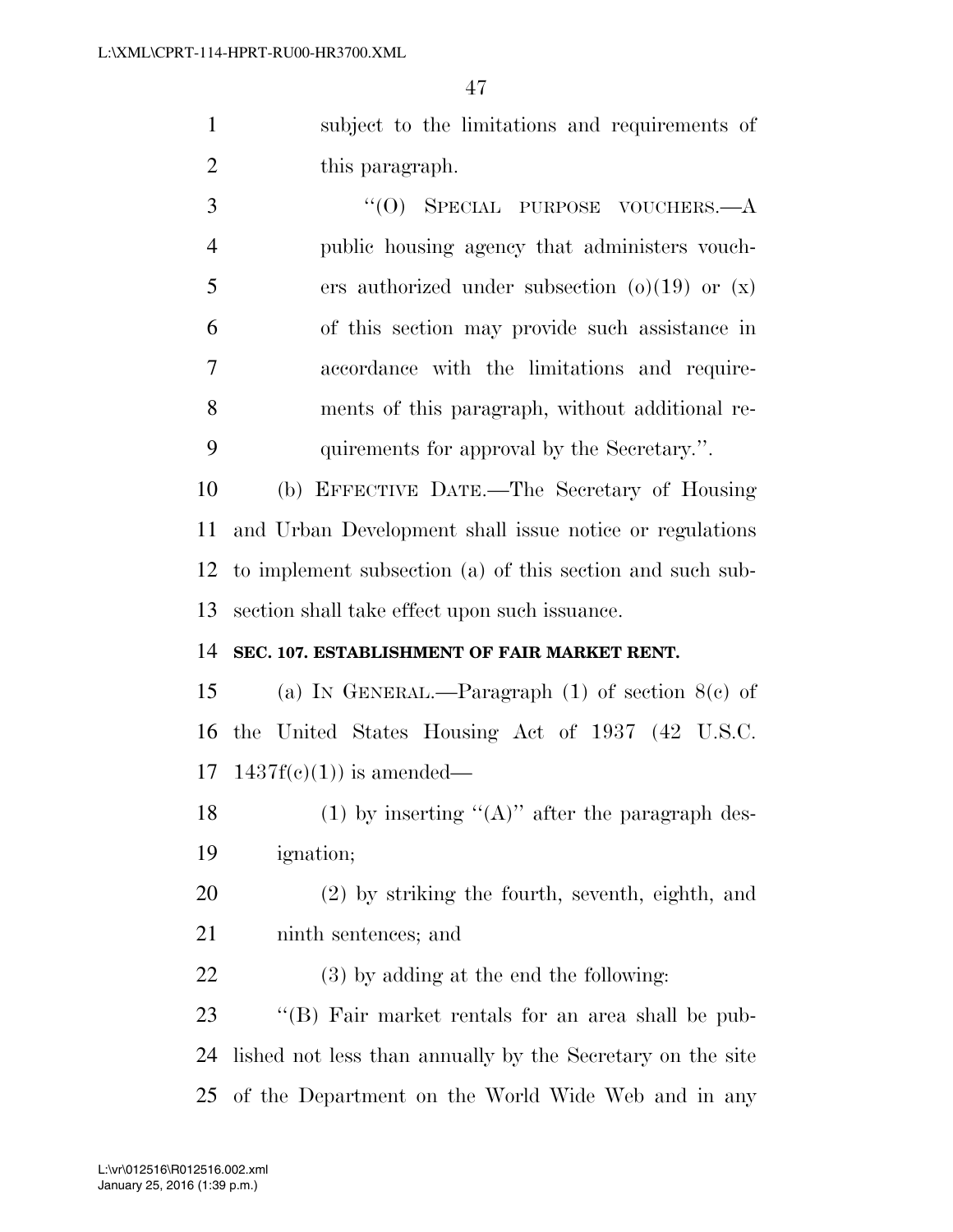other manner specified by the Secretary. Notice that such fair market rentals are being published shall be published in the Federal Register, and such fair market rentals shall become effective no earlier than 30 days after the date of such publication. The Secretary shall establish a proce- dure for public housing agencies and other interested par- ties to comment on such fair market rentals and to re- quest, within a time specified by the Secretary, reevalua- tion of the fair market rentals in a jurisdiction before such rentals become effective. The Secretary shall cause to be published for comment in the Federal Register notices of proposed material changes in the methodology for esti- mating fair market rentals and notices specifying the final decisions regarding such proposed substantial methodo-logical changes and responses to public comments.''.

 (b) PAYMENT STANDARD.—Subparagraph (B) of sec- tion 8(o)(1) of the United States Housing Act of 1937 18 (42 U.S.C. 1437f(o)(1)(B)) is amended by inserting be- fore the period at the end the following: '', except that no public housing agency shall be required as a result of a reduction in the fair market rental to reduce the pay- ment standard applied to a family continuing to reside in a unit for which the family was receiving assistance under this section at the time the fair market rental was reduced. The Secretary shall allow public housing agencies to re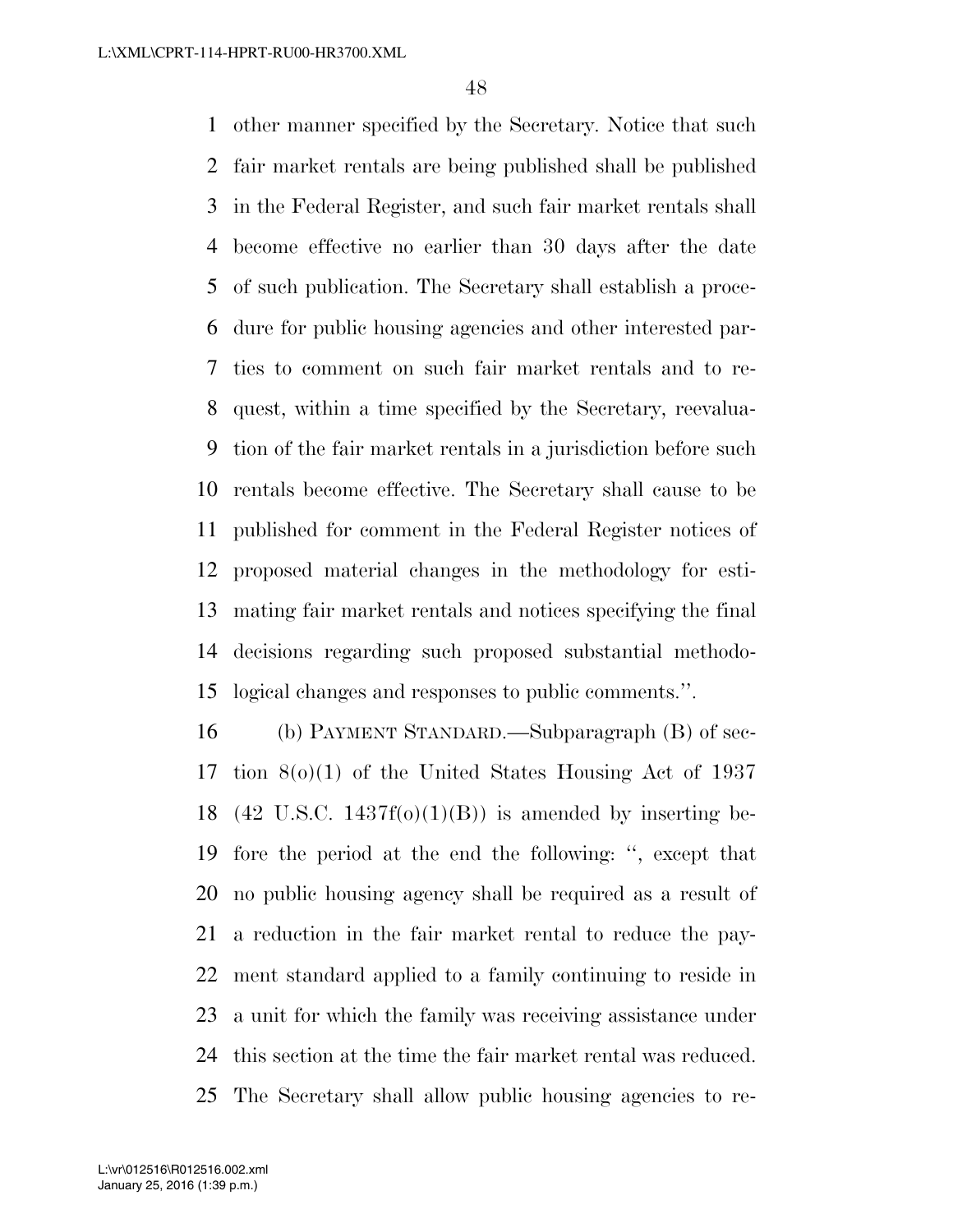quest exception payment standards within fair market rental areas subject to criteria and procedures established by the Secretary''.

 (c) EFFECTIVE DATE.—The amendments made by this section shall take effect upon the date of the enact-ment of this Act.

#### **SEC. 108. COLLECTION OF UTILITY DATA.**

 Section 8(o) of the United States Housing Act of 1937 (42 U.S.C. 1437f(o)) is amended by adding at the end the following new paragraph:

11 "(20) COLLECTION OF UTILITY DATA.—

12 "(A) PUBLICATION.—The Secretary shall, to the extent that data can be collected cost ef- fectively, regularly publish such data regarding utility consumption and costs in local areas as the Secretary determines will be useful for the establishment of allowances for tenant-paid util- ities for families assisted under this subsection. 19 "'(B) USE OF DATA.—The Secretary shall provide such data in a manner that—  $\frac{1}{2}$   $\frac{1}{2}$  avoids unnecessary administrative burdens for public housing agencies and owners; and 24 ''(ii) protects families in various unit

sizes and building types, and using various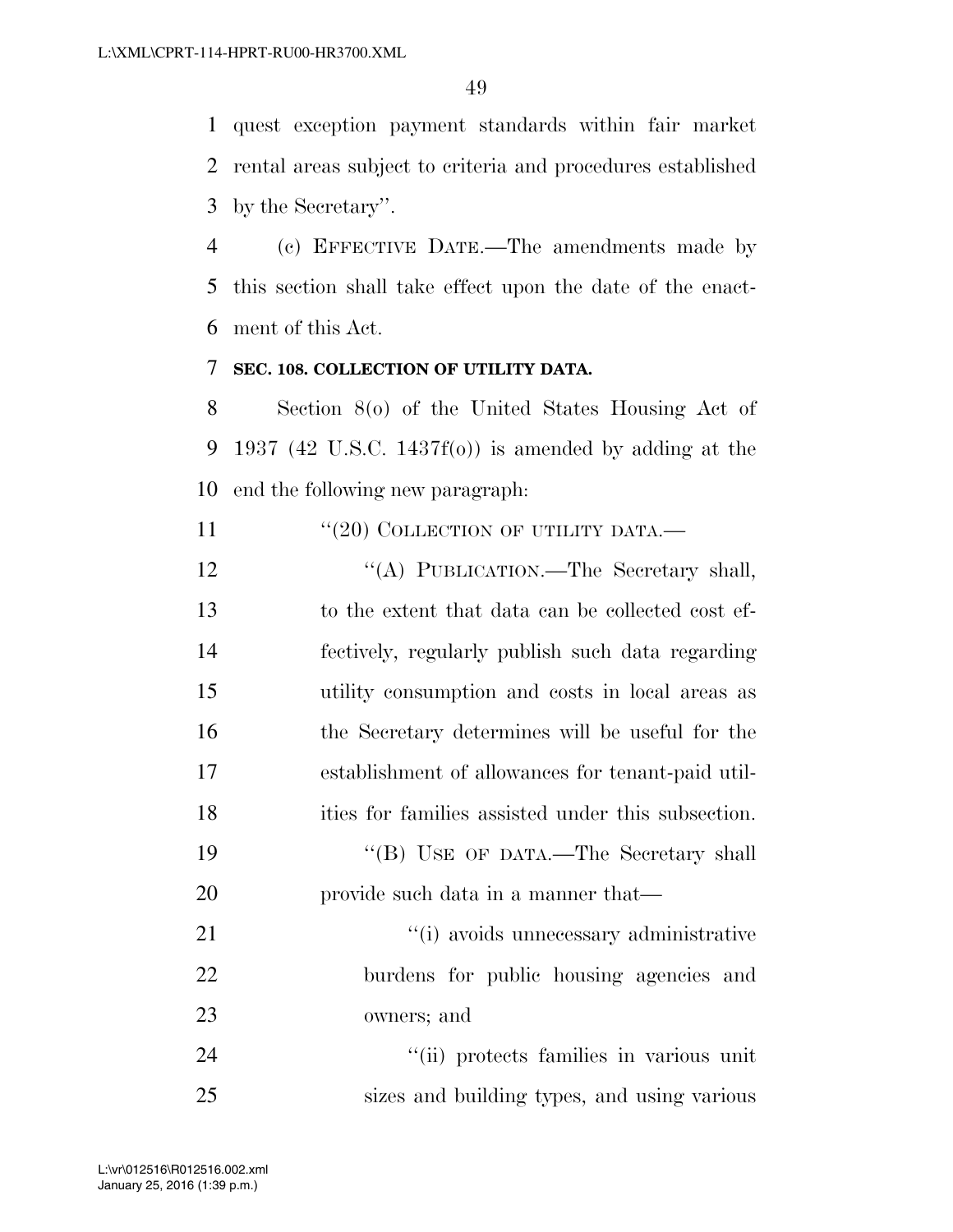| $\mathbf{1}$             | utilities, from high rent and utility cost            |
|--------------------------|-------------------------------------------------------|
| $\overline{2}$           | burdens relative to income.".                         |
| 3                        | SEC. 109. PUBLIC HOUSING CAPITAL AND OPERATING        |
| 4                        | <b>FUNDS.</b>                                         |
| 5                        | (a) CAPITAL FUND REPLACEMENT RESERVES.—Sec-           |
| 6                        | tion 9 of the United States Housing Act of 1937 (42)  |
| $\overline{\mathcal{L}}$ | U.S.C. $1437g$ is amended—                            |
| 8                        | $(1)$ in subsection (j), by adding at the end the     |
| 9                        | following new paragraph:                              |
| 10                       | "(7) TREATMENT OF REPLACEMENT<br>$RE-$                |
| 11                       | SERVE.—The requirements of this subsection shall      |
| 12                       | not apply to funds held in replacement reserves es-   |
| 13                       | tablished pursuant to subsection $(n)$ ."; and        |
| 14                       | $(2)$ by adding at the end the following new sub-     |
| 15                       | section:                                              |
| 16                       | "(n) ESTABLISHMENT OF REPLACEMENT<br>$RE-$            |
| 17                       | SERVES.-                                              |
| 18                       | "(1) IN GENERAL.—Public housing agencies              |
| 19                       | shall be permitted to establish a replacement reserve |
| <b>20</b>                | to fund any of the capital activities listed in sub-  |
| 21                       | section $(d)(1)$ .                                    |
| 22                       | "(2) SOURCE AND AMOUNT OF FUNDS FOR RE-               |
| 23                       | PLACEMENT RESERVE.—At any time, a public hous-        |
| 24                       | ing agency may deposit funds from such agency's       |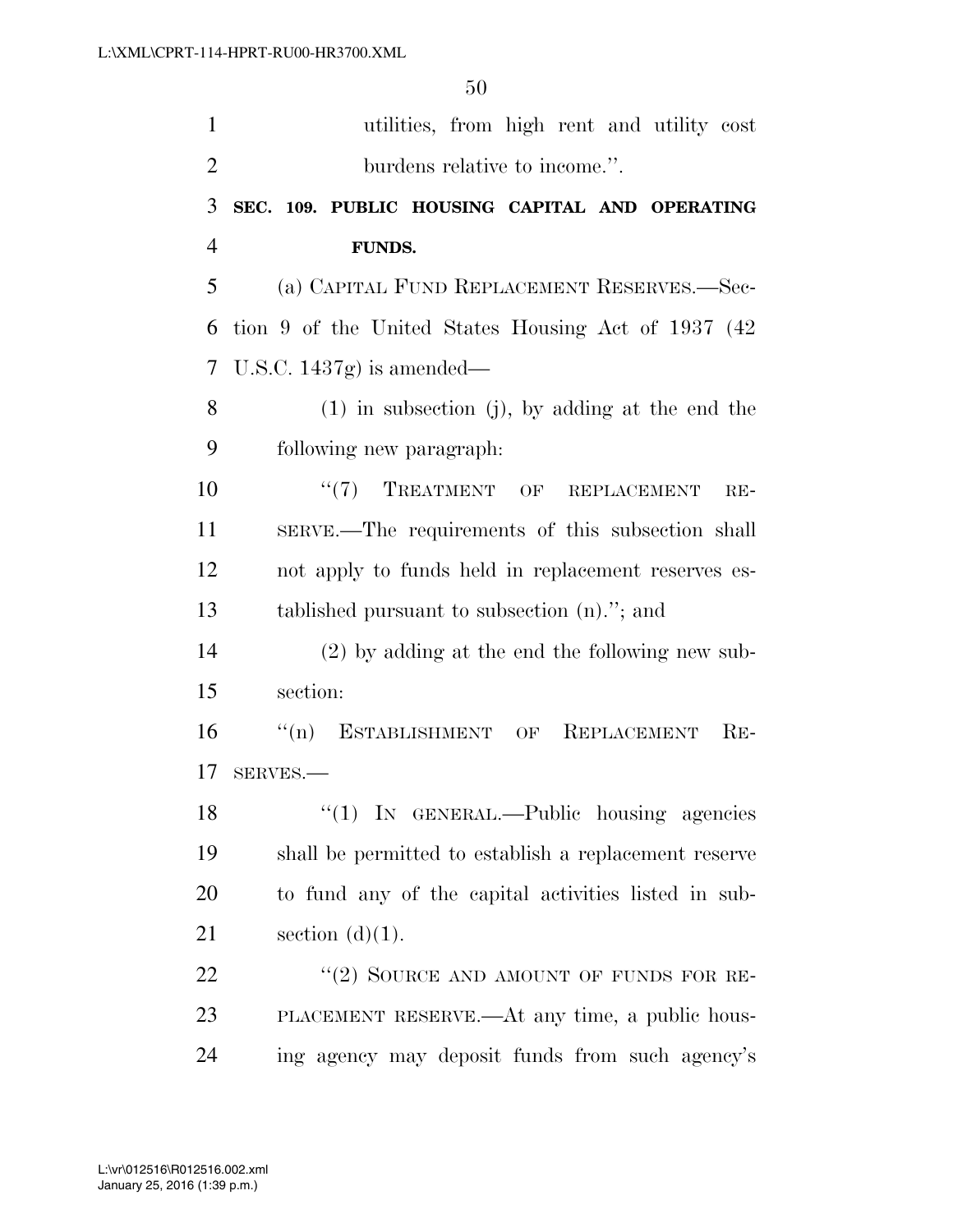| $\mathbf{1}$   | Capital Fund into a replacement reserve, subject to |
|----------------|-----------------------------------------------------|
| $\overline{2}$ | the following:                                      |
| 3              | "(A) At the discretion of the Secretary,            |
| $\overline{4}$ | public housing agencies may transfer and hold       |
| 5              | in a replacement reserve funds originating from     |
| 6              | additional sources.                                 |
| 7              | "(B) No minimum transfer of funds to a              |
| 8              | replacement reserve shall be required.              |
| 9              | $\lq\lq$ (C) At any time, a public housing agency   |
| 10             | may not hold in a replacement reserve more          |
| 11             | than the amount the public housing authority        |
| 12             | has determined necessary to satisfy the antici-     |
| 13             | pated capital needs of properties in its portfolio  |
| 14             | assisted under this section, as outlined in its     |
| 15             | Capital Fund 5-Year Action Plan, or a com-          |
| 16             | parable plan, as determined by the Secretary.       |
| 17             | "(D) The Secretary may establish, by reg-           |
| 18             | ulation, a maximum replacement reserve level        |
| 19             | or levels that are below amounts determined         |
| 20             | under subparagraph (C), which may be based          |
| 21             | upon the size of the portfolio assisted under       |
| 22             | this section or other factors.                      |
| 23             | (3)<br>TRANSFER OF OPERATING FUNDS.-In              |
| 24             | first establishing a replacement reserve, the Sec-  |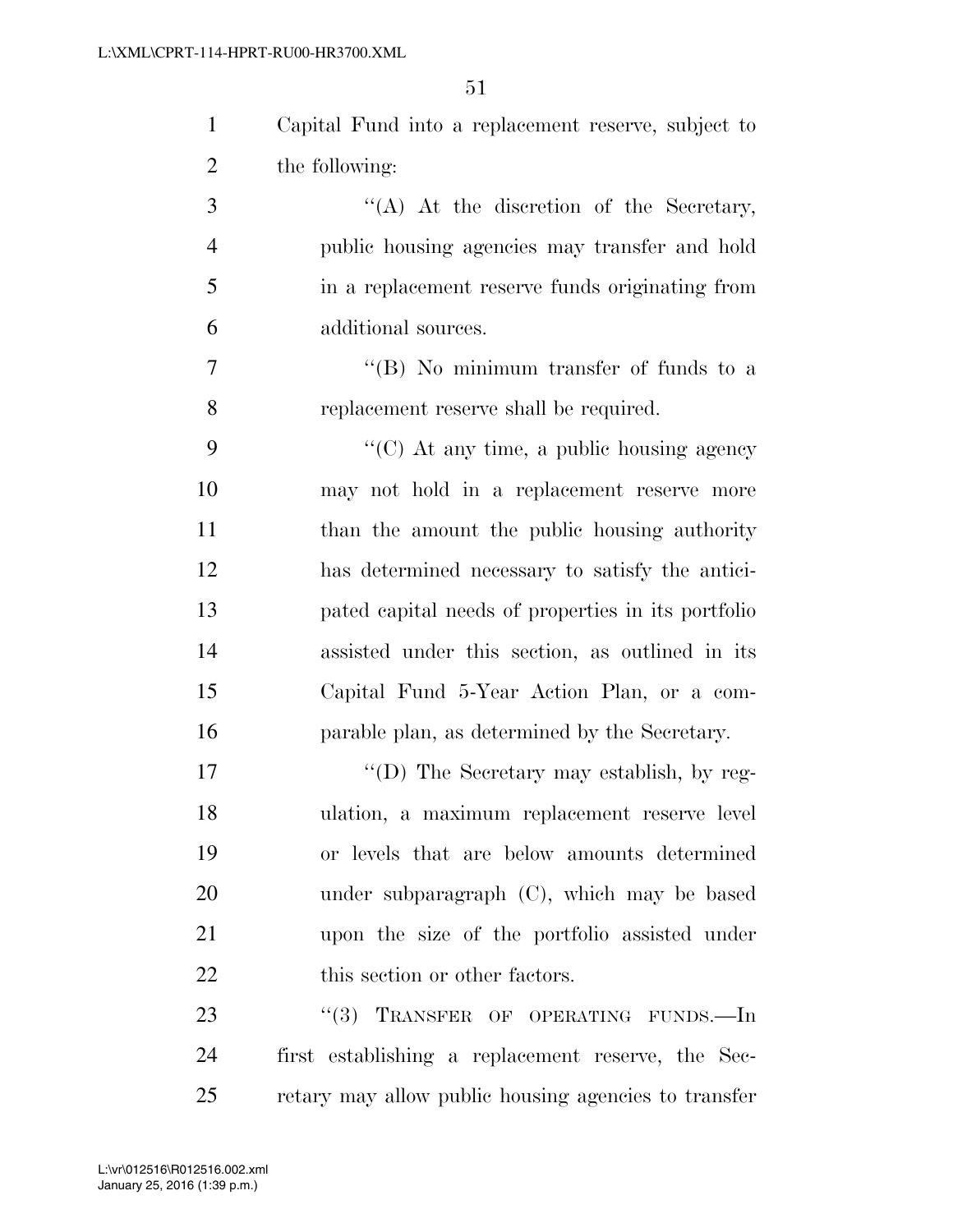1 more than 20 percent of its operating funds into its 2 replacement reserve.

 ''(4) EXPENDITURE.—Funds in a replacement reserve may be used for purposes authorized by sub- section (d)(1) and contained in its Capital Fund 5- Year Action Plan.

7 "(5) MANAGEMENT AND REPORT.—The Sec- retary shall establish appropriate accounting and re- porting requirements to ensure that public housing agencies are spending funds on eligible projects and that funds in the replacement reserve are connected to capital needs.''.

13 (b) FLEXIBILITY OF OPERATING FUND AMOUNTS.— 14 Paragraph (1) of section  $9(g)$  of the United States Hous-15 ing Act of 1937 (42 U.S.C. 1437 $g(g)(1)$ ) is amended— 16 (1) by striking " $(1)$ " and all that follows

17 through "—Of" and inserting the following:

18 "(1) FLEXIBILITY IN USE OF FUNDS.—

19 "(A) FLEXIBILITY FOR CAPITAL FUND 20 AMOUNTS.—Of"; and

21 (2) by adding at the end the following new sub-22 paragraph:

23 "(B) FLEXIBILITY FOR OPERATING FUND 24 AMOUNTS.—Of any amounts appropriated for 25 fiscal year 2016 or any fiscal year thereafter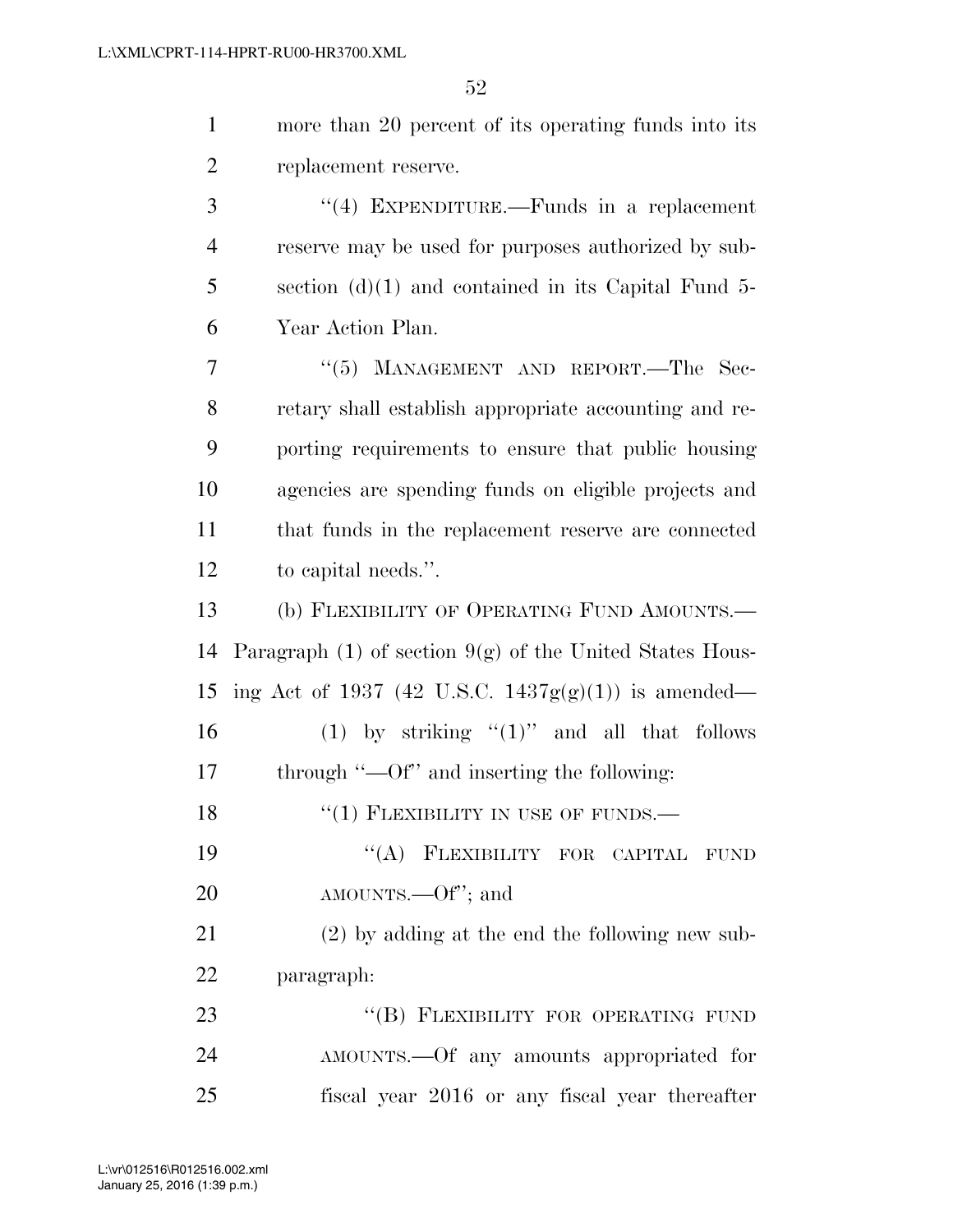| $\mathbf{1}$   | that are allocated for fiscal year 2016 or any     |
|----------------|----------------------------------------------------|
| $\overline{2}$ | fiscal year thereafter from the Operating Fund     |
| 3              | for any public housing agency, the agency may      |
| $\overline{4}$ | use not more than 20 percent for activities that   |
| 5              | are eligible under subsection (d) for assistance   |
| 6              | with amounts from the Capital Fund, but only       |
| 7              | if the public housing plan under section 5A for    |
| 8              | the agency provides for such use.".                |
| 9              | SEC. 110. FAMILY UNIFICATION PROGRAM FOR CHILDREN  |
| 10             | AGING OUT OF FOSTER CARE.                          |
| <sup>11</sup>  | Section $8(x)$ of the United States Housing Act of |
| 12             | 1937 (42 U.S.C. 1437f(x)) is amended—              |
| 13             | $(1)$ in paragraph $(2)(B)$ —                      |
| 14             | $(A)$ by striking "18 months" and inserting        |
| 15             | $"36$ months";                                     |
| 16             | (B) by striking "21 years of age" and in-          |
| 17             | serting "24 years of age"; and                     |
| 18             | (C) by inserting after "have left foster           |
| 19             | care" the following: ", or will leave foster care  |
| 20             | within 90 days, in accordance with a transition    |
| 21             | plan described in section $475(5)(H)$ of the So-   |
| 22             | cial Security Act, and is homeless or is at risk   |
| 23             | of becoming homeless";                             |
| 24             | $(2)$ by redesignating paragraph $(4)$ as para-    |
| 25             | $graph(5)$ ; and                                   |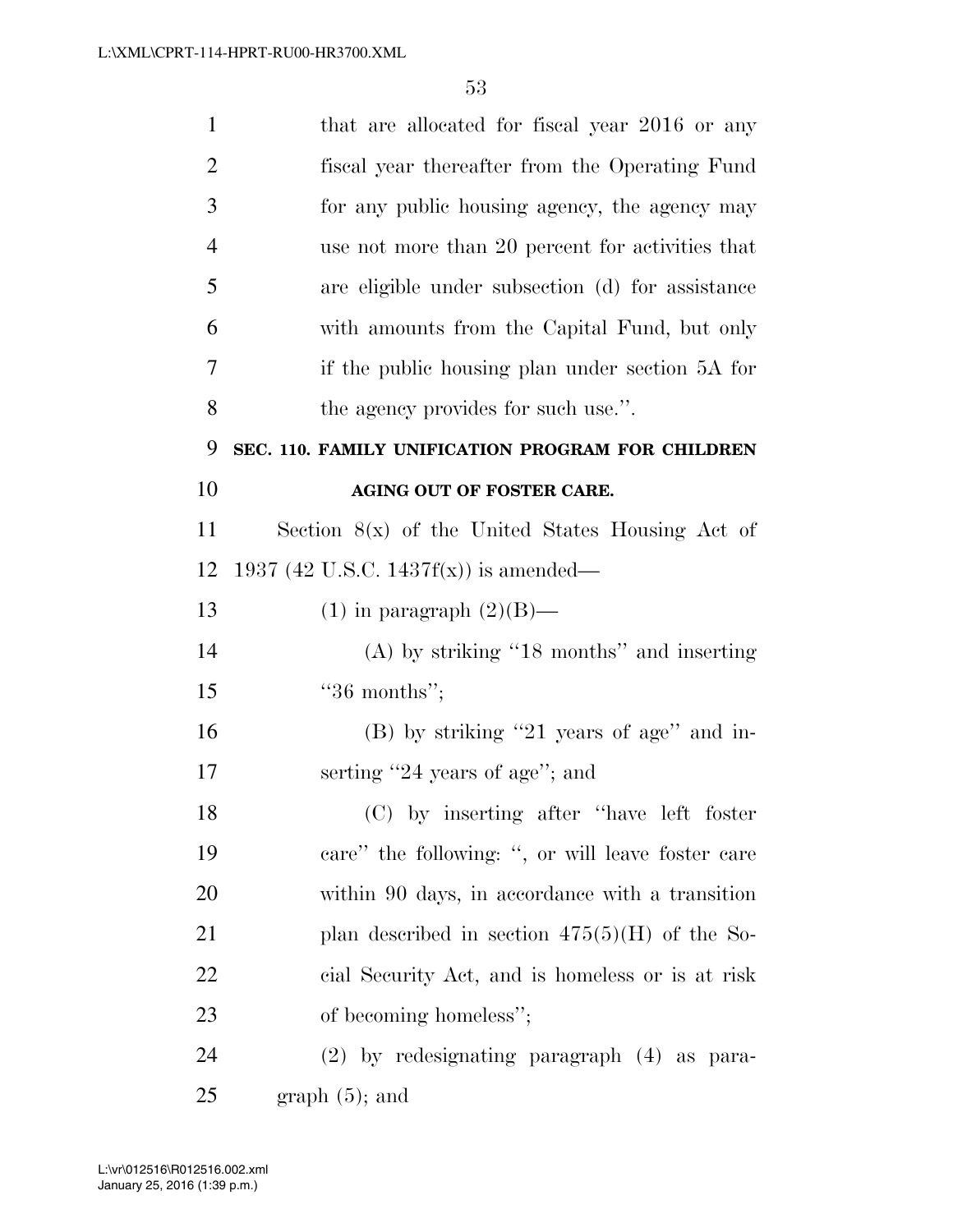(3) by inserting after paragraph (3) the fol-lowing new paragraph:

3 "(4) COORDINATION BETWEEN PUBLIC HOUS- ING AGENCIES AND PUBLIC CHILD WELFARE AGEN- CIES.—The Secretary shall, not later than the expi- ration of the 180-day period beginning on the date of the enactment of the Housing Opportunity Through Modernization Act of 2015 and after con- sultation with other appropriate Federal agencies, issue guidance to improve coordination between pub-11 lic housing agencies and public child welfare agen- cies in carrying out the program under this sub- section, which shall provide guidance on—  $\langle (A)$  identifying eligible recipients for as-

15 sistance under this subsection;

16 "(B) coordinating with other local youth and family providers in the community and par- ticipating in the Continuum of Care program established under subtitle C of title IV of the McKinney-Vento Homeless Assistance Act (42 21 U.S.C. 11381 et seq.);

22  $\text{``(C)}$  implementing housing strategies to assist eligible families and youth;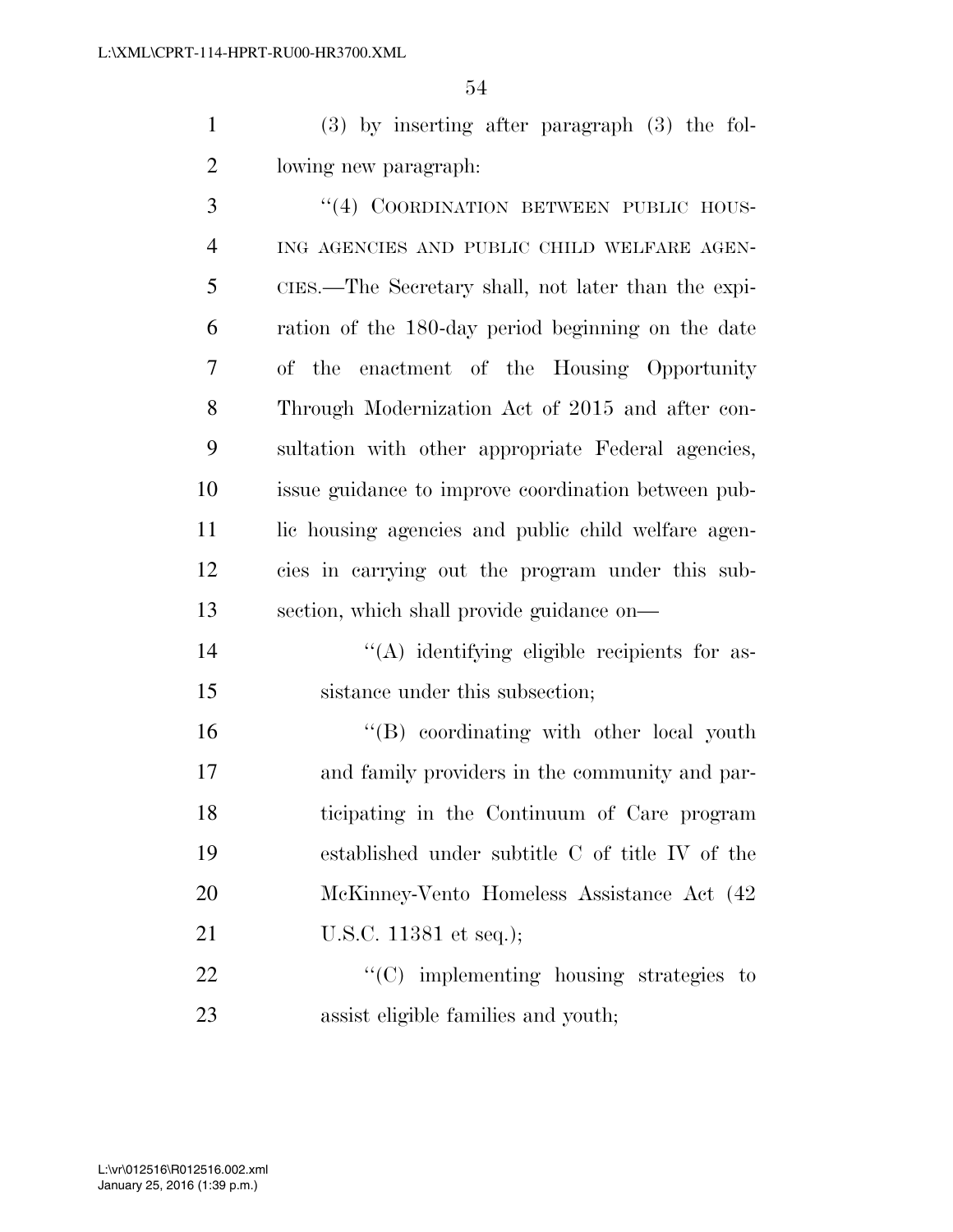$''(D)$  aligning system goals to improve out- comes for families and youth and reducing lapses in housing for families and youth; and 4 ''(E) identifying resources that are avail- able to eligible families and youth to provide supportive services available through parts B and E of title IV of the Social Security Act (42 U.S.C. 621 et seq.; 670 et seq.) or that the head of household of a family or youth may be

 entitled to receive under section 477 of the So-cial Security Act (42 U.S.C. 677).''.

## **TITLE II—RURAL HOUSING**

#### **SEC. 201. DELEGATION OF GUARANTEED RURAL HOUSING**

## **LOAN APPROVAL.**

 Subsection (h) of section 502 of the Housing Act of 1949 (42 U.S.C. 1472(h)) is amended by adding at the end the following new paragraph:

18 "(18) DELEGATION OF APPROVAL.—The Sec- retary may delegate, in part or in full, the Sec- retary's authority to approve and execute binding Rural Housing Service loan guarantees pursuant to this subsection to certain preferred lenders, in ac- cordance with standards established by the Sec-retary.''.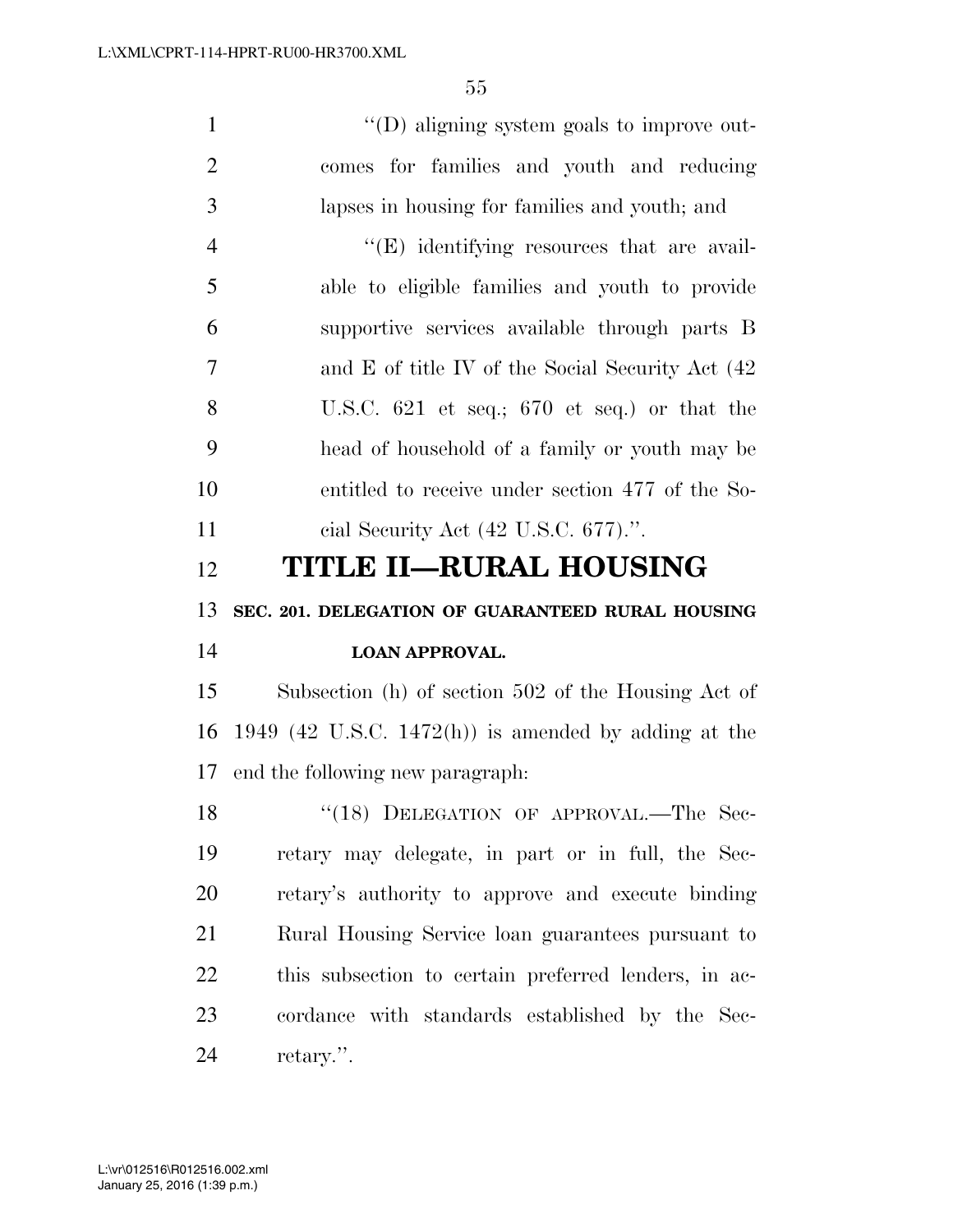# **TITLE III—FHA MORTGAGE IN- SURANCE FOR CONDOMIN-IUMS**

 **SEC. 301. MODIFICATION OF FHA REQUIREMENTS FOR MORTGAGE INSURANCE FOR CONDOMIN-IUMS.** 

 Section 203 of the National Housing Act (12 U.S.C. 1709) is amended by adding at the end the following new subsection:

10 "(y) REQUIREMENTS FOR MORTGAGES FOR CON-DOMINIUMS.—

12 "(1) PROJECT RECERTIFICATION REQUIRE- MENTS.—Notwithstanding any other law, regulation, or guideline of the Secretary, including chapter 2.4 of the Condominium Project Approval and Proc- essing Guide of the FHA, the Secretary shall streamline the project certification requirements that are applicable to the insurance under this section for mortgages for condominium projects so that recer- tifications are substantially less burdensome than certifications. The Secretary shall consider length- ening the time between certifications for approved properties, and allowing updating of information rather than resubmission.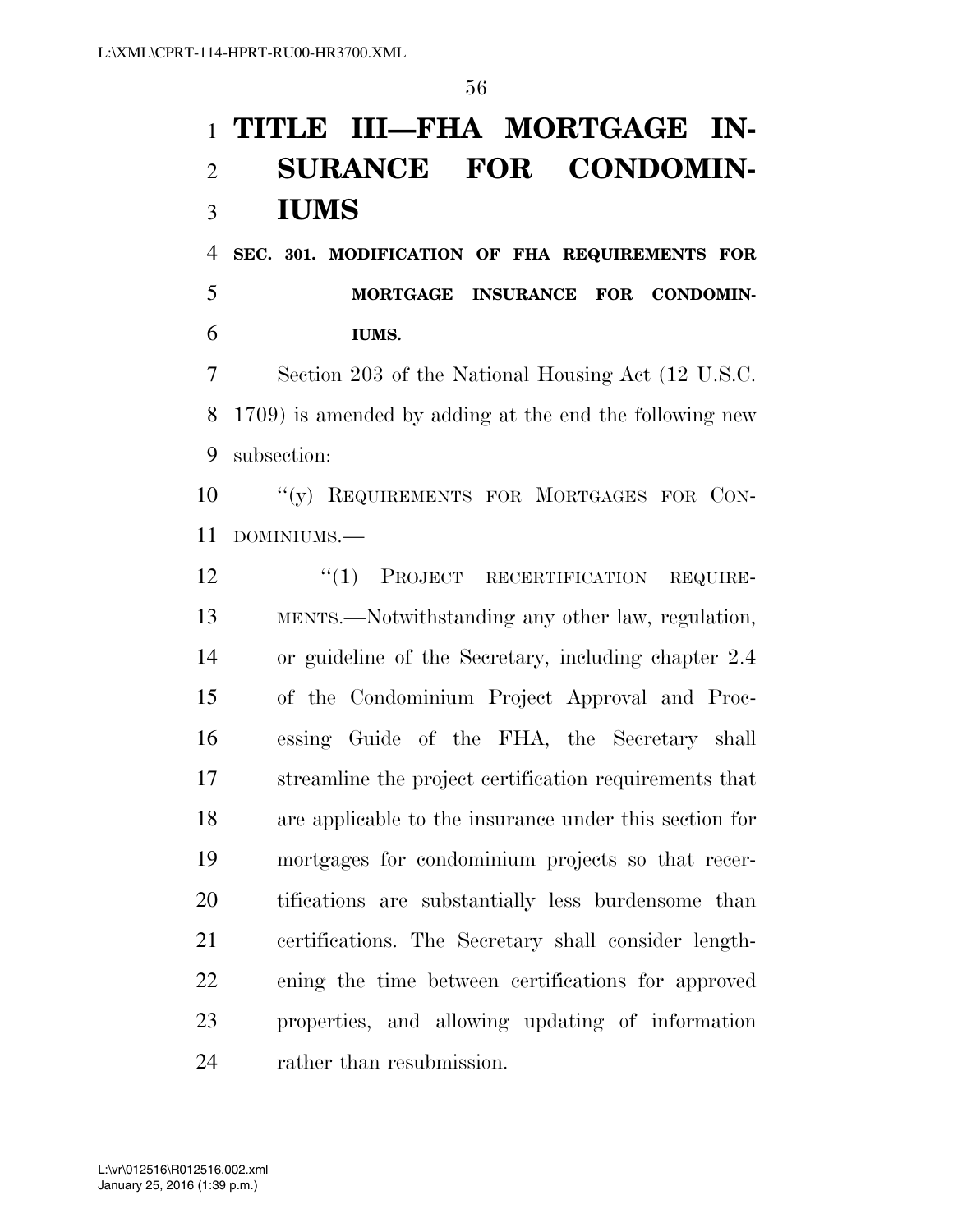1 ''(2) COMMERCIAL SPACE REQUIREMENTS. Notwithstanding any other law, regulation, or guide- line of the Secretary, including chapter 2.1.3 of the Condominium Project Approval and Processing Guide of the FHA, in providing for exceptions to the requirement for the insurance of a mortgage on a condominium property under this section regarding the percentage of the floor space of a condominium property that may be used for nonresidential or com- mercial purposes, the Secretary shall provide that—  $\langle (A)$  any request for such an exception and the determination of the disposition of such re- quest may be made, at the option of the re- quester, under the direct endorsement lender review and approval process or under the HUD review and approval process through the appli- cable field office of the Department; and 18 ''(B) in determining whether to allow such

 an exception for a condominium property, fac- tors relating to the economy for the locality in which such project is located or specific to project, including the total number of family units in the project, shall be considered.

 Not later than the expiration of the 90-day period beginning on the date of the enactment of this para-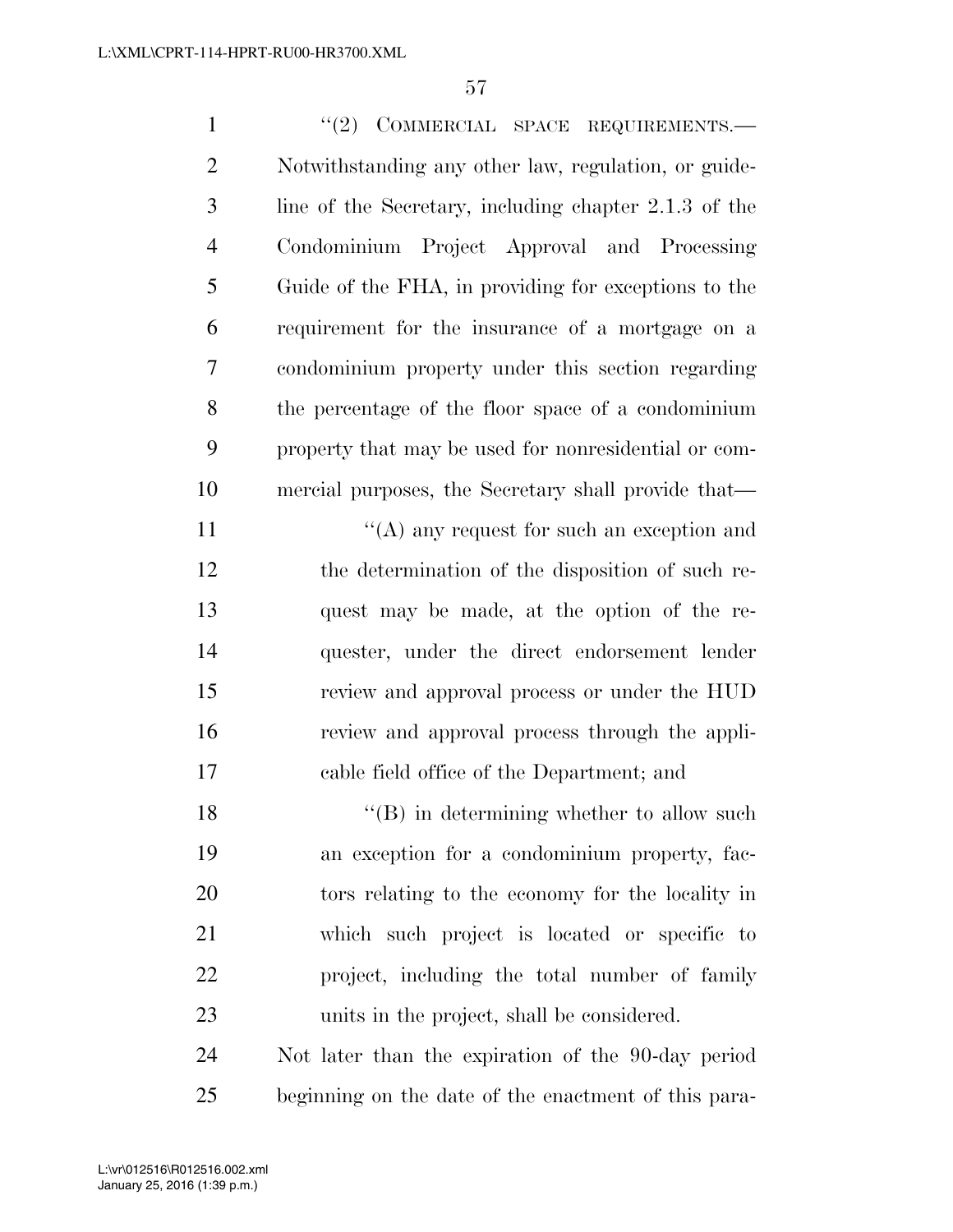graph, the Secretary shall issue regulations to imple- ment this paragraph, which shall include any stand- ards, training requirements, and remedies and pen-alties that the Secretary considers appropriate.

5 "(3) TRANSFER FEES.—Notwithstanding any other law, regulation, or guideline of the Secretary, including chapter 1.8.8 of the Condominium Project Approval and Processing Guide of the FHA and sec- tion 203.41 of the Secretary's regulations (24 C.F.R. 203.41), existing standards of the Federal Housing Finance Agency relating to encumbrances under private transfer fee covenants shall apply to the insurance of mortgages by the Secretary under this section to the same extent and in the same manner that such standards apply to the pur- chasing, investing in, and otherwise dealing in mort- gages by the Federal National Mortgage Association and the Federal Home Loan Mortgage Corporation. If the provisions of part 1228 of the Director of the Federal Housing Finance Agency's regulations (12 C.F.R. part 1228) are amended or otherwise changed after the date of the enactment of this paragraph, the Secretary of Housing and Urban De- velopment shall adopt any such amendments or changes for purposes of this paragraph, unless the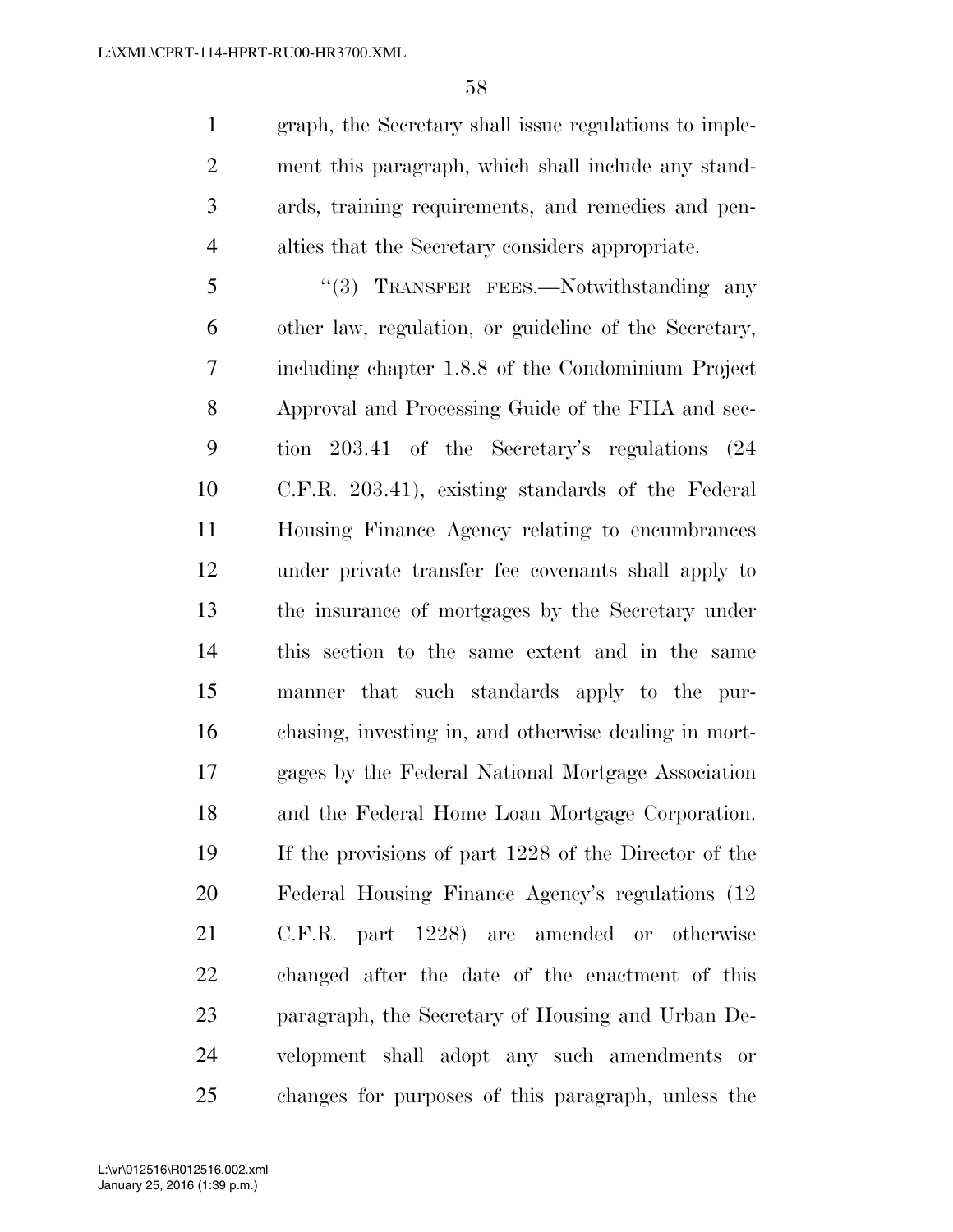Secretary causes to be published in the Federal Reg- ister a notice explaining why the Secretary will dis- regard such amendments or changes within 90 days after the effective date of such amendments or changes.

## 6 "(4) OWNER-OCCUPANCY REQUIREMENT.

7 "(A) ESTABLISHMENT OF PERCENTAGE REQUIREMENT.—Not later than the expiration of the 90-day period beginning on the date of the enactment of this paragraph, the Secretary shall, by rule, notice, or mortgagee letter, issue guidance regarding the percentage of units that must be occupied by the owners as a principal residence or a secondary residence (as such terms are defined by the Secretary), or must have been sold to owners who intend to meet such occupancy requirements, including jus- tifications for the percentage requirements, in order for a condominium project to be accept- able to the Secretary for insurance under this section of a mortgage within such condominium property.

23 "'(B) FAILURE TO ACT.—If the Secretary fails to issue the guidance required under sub-paragraph (A) before the expiration of the 90-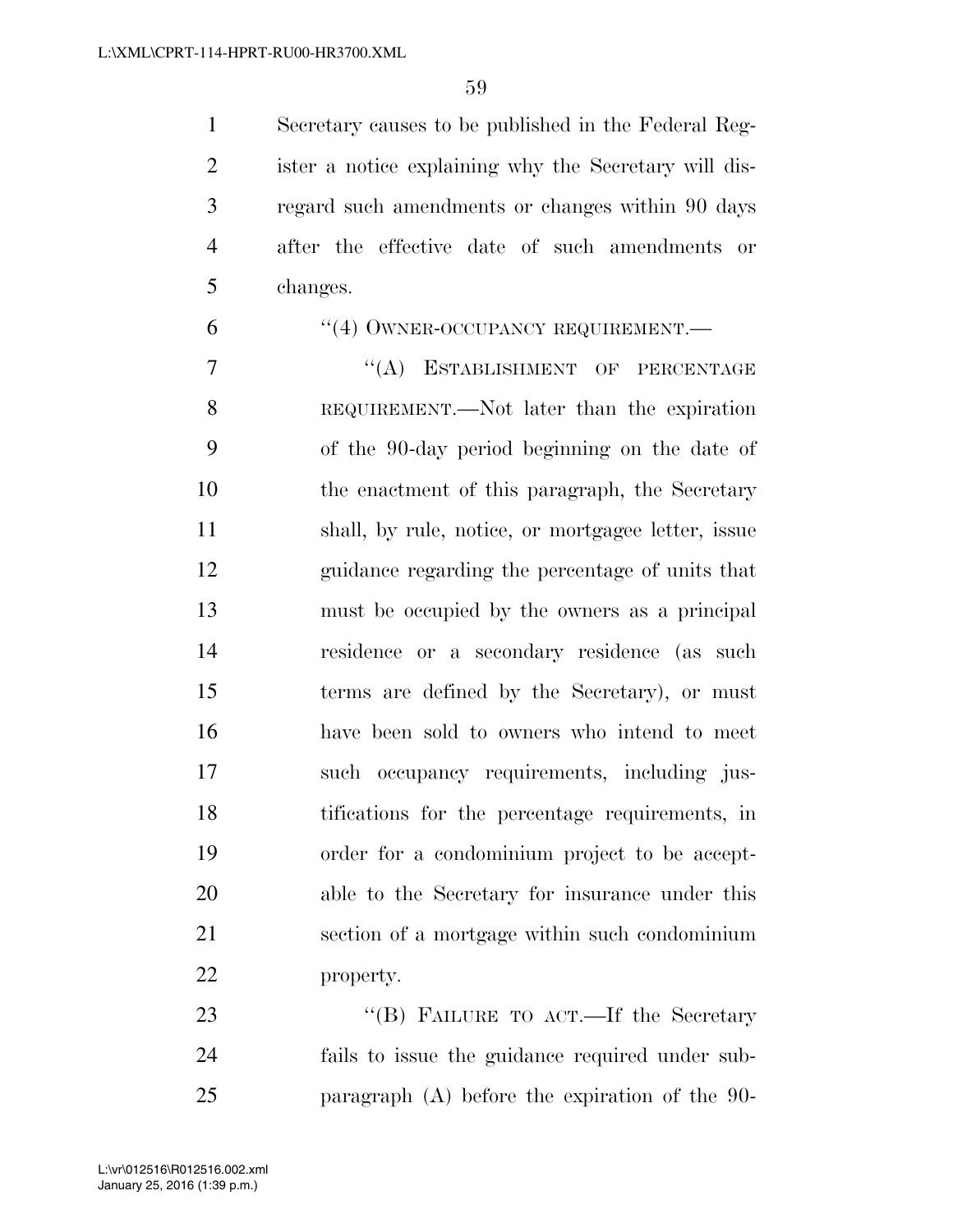day period specified in such clause, the fol-lowing provisions shall apply:

 $\frac{4}{1}$  35 PERCENT REQUIREMENT. In order for a condominium project to be ac- ceptable to the Secretary for insurance under this section, at least 35 percent of all family units (including units not cov- ered by FHA-insured mortgages) must be occupied by the owners as a principal resi- dence or a secondary residence (as such terms are defined by the Secretary), or must have been sold to owners who intend to meet such occupancy requirement.

14 ''(ii) OTHER CONSIDERATIONS.—The Secretary may increase the percentage ap- plicable pursuant to clause (i) to a condo- minium project on a project-by-project or regional basis, and in determining such percentage for a project shall consider fac- tors relating to the economy for the local-21 ity in which such project is located or spe- cific to project, including the total number 23 of family units in the project.".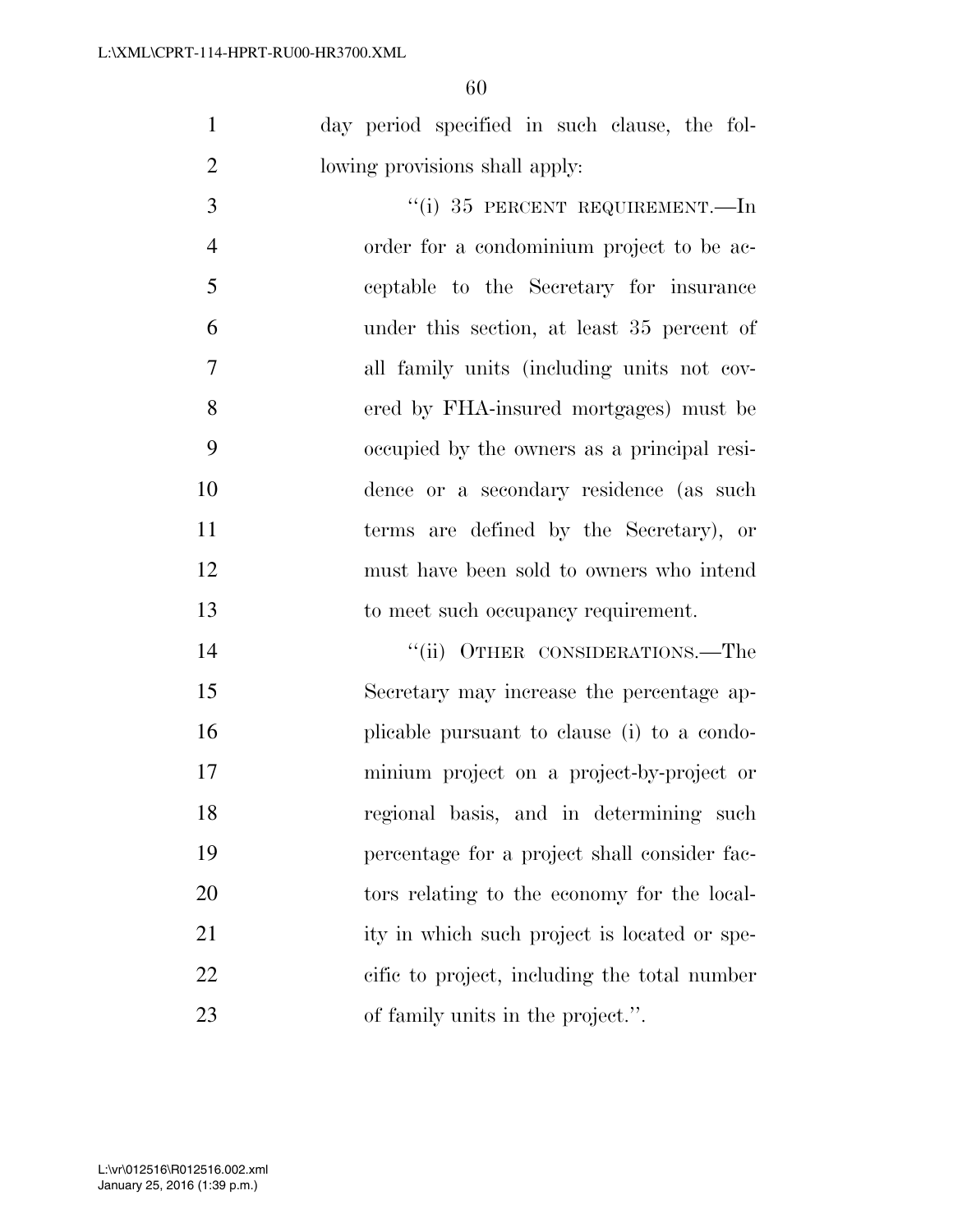# **TITLE IV—HOUSING REFORMS FOR THE HOMELESS AND FOR VETERANS**

 **SEC. 401. DEFINITION OF GEOGRAPHIC AREA FOR CON-TINUUM OF CARE PROGRAM.** 

 (a) DEFINITION.—Subtitle C of the McKinney-Vento Homeless Assistance Act is amended—

 (1) by redesignating sections 432 and 433 (42 U.S.C. 11387, 11388) as sections 433 and 434, re-spectively; and

 (2) by inserting after section 431 (42 U.S.C. 11386e) the following new section:

## **''SEC. 432. GEOGRAPHIC AREAS.**

 ''(a) REQUIREMENT TO DEFINE.—For purposes of this subtitle, the term 'geographic area' shall have such meaning as the Secretary shall by notice provide.

 ''(b) ISSUANCE OF NOTICE.—Not later than the expi- ration of the 90-day period beginning on the date of the enactment of the Housing Opportunity Through Mod- ernization Act of 2015, the Secretary shall issue a notice setting forth the definition required by subsection (a).''. (b) CLERICAL AMENDMENT.—The table of contents

 in section 101(b) of the McKinney-Vento Homeless Assist-ance Act (42 U.S.C. 11301 note) is amended by striking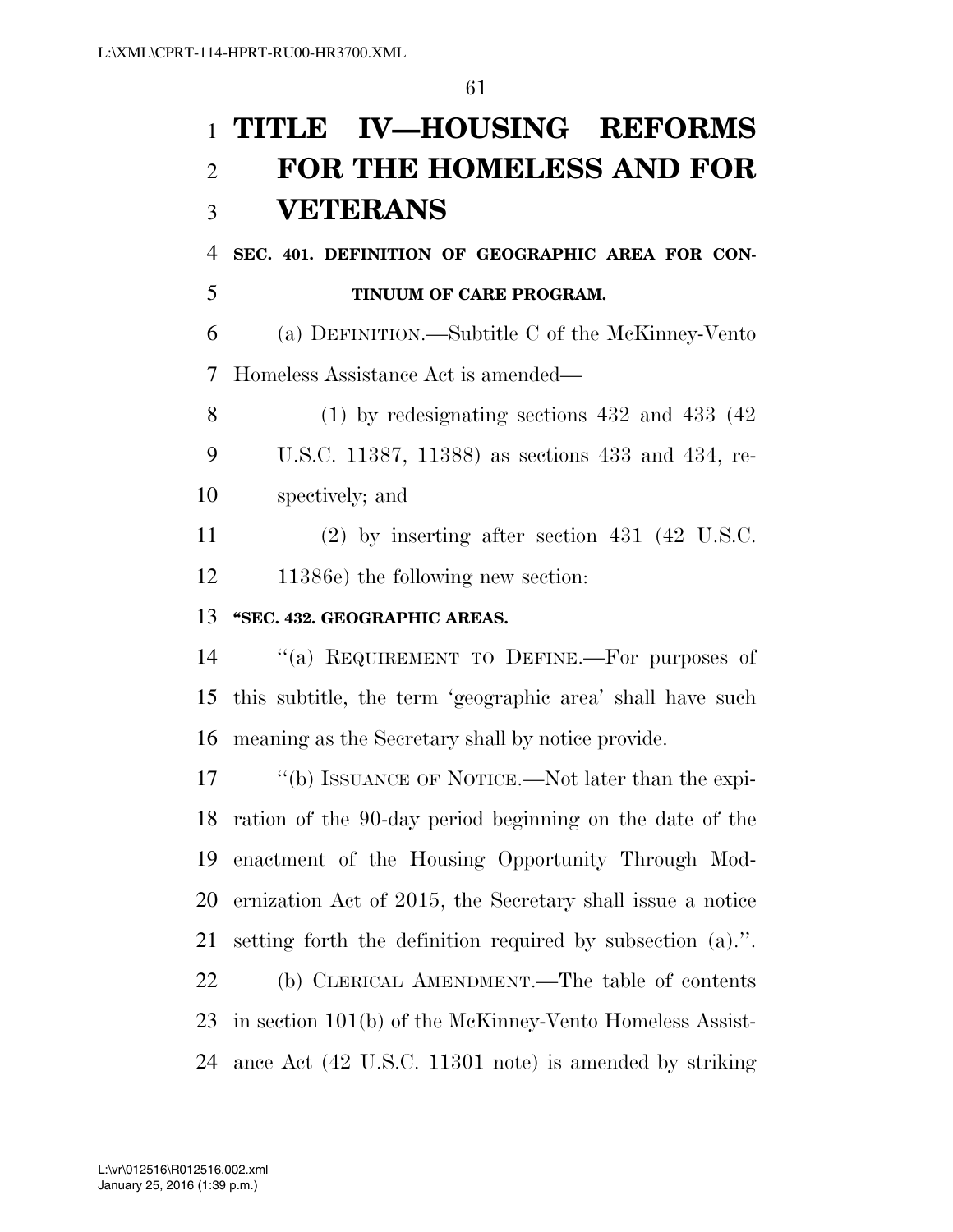|                | 1 the items relating to sections 432 and 433 and inserting                                   |
|----------------|----------------------------------------------------------------------------------------------|
| 2              | the following new items:                                                                     |
|                | "Sec. 432. Geographic areas.<br>"Sec. 433. Regulations.<br>"Sec. 434. Reports to Congress.". |
| 3              | SEC. 402. INCLUSION OF PUBLIC HOUSING AGENCIES AND                                           |
| $\overline{4}$ | <b>LOCAL REDEVELOPMENT AUTHORITIES IN</b>                                                    |
| 5              | EMERGENCY SOLUTIONS GRANTS.                                                                  |
| 6              | Section $414(c)$ of the McKinney-Vento Homeless As-                                          |
| 7              | sistance Act $(42 \text{ U.S.C. } 11373(c))$ is amended—                                     |
| 8              | $(1)$ in the subsection heading, by inserting ",                                             |
| 9              | PUBLIC HOUSING AGENCIES, AND LOCAL REDEVEL-                                                  |
| 10             | OPMENT AUTHORITIES" after "ORGANIZATIONS";                                                   |
| 11             | and                                                                                          |
| 12             | $(2)$ in the first sentence, by inserting before the                                         |
| 13             | period at the end the following: ", to public housing                                        |
| 14             | agencies (as defined under section $3(b)(6)$ of the                                          |
| 15             | United States Housing Act of 1937), or to local re-                                          |
| 16             | development authorities (as defined under State                                              |
| 17             | $\text{law})$ ".                                                                             |
| 18             | SEC. 403. SPECIAL ASSISTANT FOR VETERANS AFFAIRS IN                                          |
| 19             | THE DEPARTMENT OF HOUSING AND URBAN                                                          |
| 20             | DEVELOPMENT.                                                                                 |
| 21             | (a) TRANSFER OF POSITION TO OFFICE OF THE SEC-                                               |
| 22             | RETARY.—Section 4 of the Department of Housing and                                           |
| 23             | Urban Development Act (42 U.S.C. 3533) is amended by                                         |
| 24             | adding at the end the following new subsection:                                              |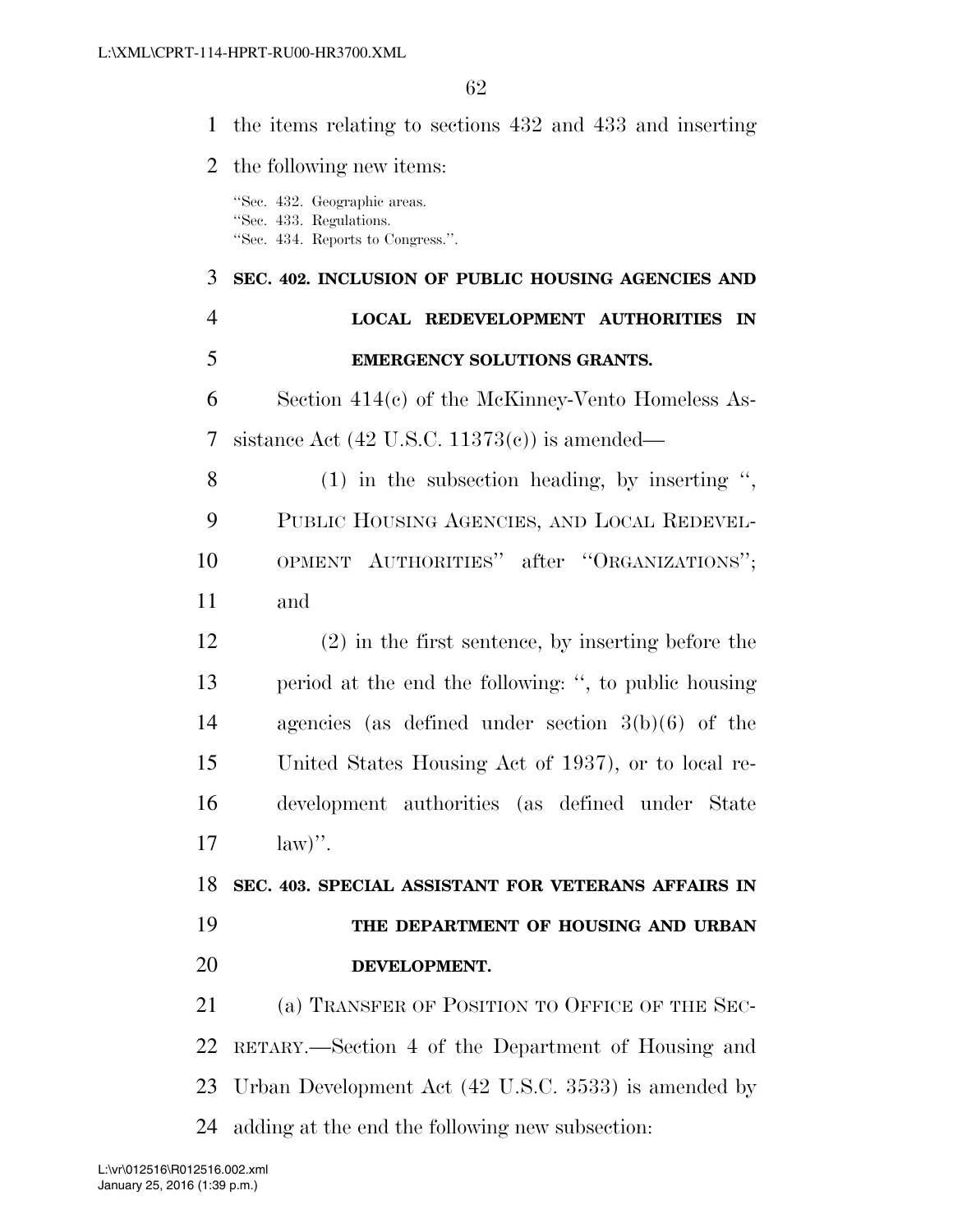''(h) SPECIAL ASSISTANT FOR VETERANS AF-FAIRS.—

| 3              | "(1) POSITION.—There shall be in the Office of      |
|----------------|-----------------------------------------------------|
| $\overline{4}$ | the Secretary a Special Assistant for Veterans Af-  |
| 5              | fairs, who shall report directly to the Secretary.  |
| 6              | "(2) APPOINTMENT.—The Special Assistant for         |
| 7              | Veterans Affairs shall be appointed based solely on |
| 8              | merit and shall be covered under the provisions of  |
| 9              | title 5, United States Code, governing appointments |
| 10             | in the competitive service.                         |
| 11             | "(3) RESPONSIBILITIES.—The Special Assist-          |
| 12             | ant for Veterans Affairs shall be responsible for—  |
| 13             | $\lq\lq$ ensuring veterans have fair access to      |
| 14             | housing and homeless assistance under each          |
| 15             | program of the Department providing either          |
| 16             | such assistance;                                    |
| 17             | "(B) coordinating all programs and activi-          |
| 18             | ties of the Department relating to veterans;        |
| 19             | $\lq\lq$ (C) serving as a liaison for the Depart-   |
| 20             | ment with the Department of Veterans Affairs,       |
| 21             | including establishing and maintaining relation-    |
| 22             | ships with the Secretary of Veterans Affairs;       |
| 23             | "(D) serving as a liaison for the Depart-           |
| 24             | ment, and establishing and maintaining rela-        |

tionships with the United States Interagency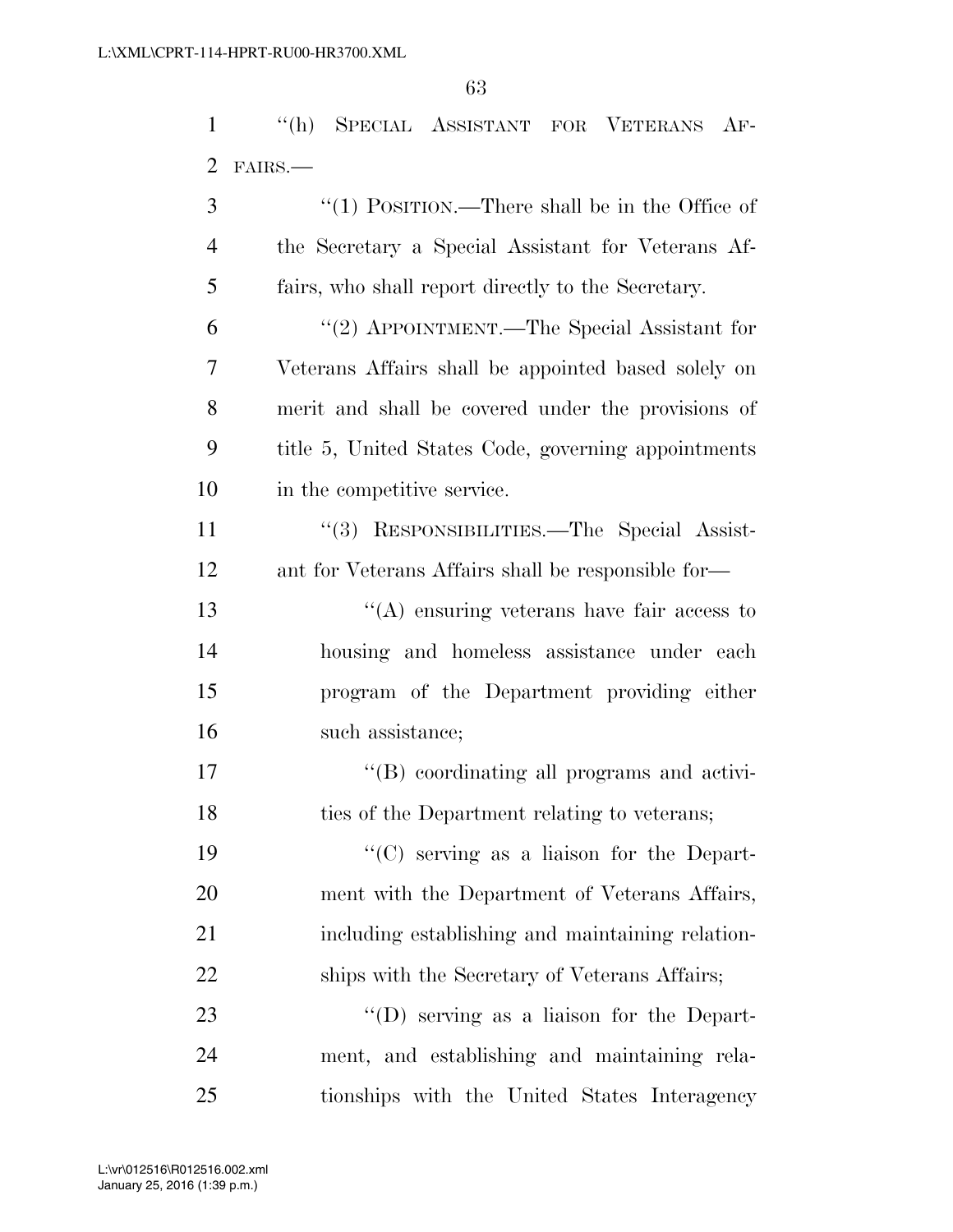| $\mathbf{1}$   | Council on Homelessness and officials of State,              |
|----------------|--------------------------------------------------------------|
| $\overline{2}$ | local, regional, and nongovernmental organiza-               |
| 3              | tions concerned with veterans;                               |
| $\overline{4}$ | $\lq\lq(E)$ providing information and advice re-             |
| 5              | garding—                                                     |
| 6              | "(i) sponsoring housing projects for                         |
| $\overline{7}$ | veterans assisted under programs adminis-                    |
| 8              | tered by the Department; or                                  |
| 9              | "(ii) assisting veterans in obtaining                        |
| 10             | housing or homeless assistance under pro-                    |
| 11             | grams administered by the Department;                        |
| 12             | $\lq\lq(F)$ coordinating with the Secretary of               |
| 13             | Housing and Urban Development and the Sec-                   |
| 14             | retary of Veterans Affairs in carrying out sec-              |
| 15             | tion 404 of the Housing Opportunity Through                  |
| 16             | Modernization Act of 2015; and                               |
| 17             | "(G) carrying out such other duties as may                   |
| 18             | be assigned to the Special Assistant by the Sec-             |
| 19             | retary or by law.".                                          |
| 20             | (b) TRANSFER OF POSITION IN OFFICE OF DEPUTY                 |
| 21             | ASSISTANT SECRETARY FOR SPECIAL NEEDS. On the                |
| 22             | date that the initial Special Assistant for Veterans Affairs |
| 23             | is appointed pursuant to section $4(h)(2)$ of the Depart-    |
| 24             | ment of Housing and Urban Development Act, as added          |
| 25             | by subsection (a) of this section, the position of Special   |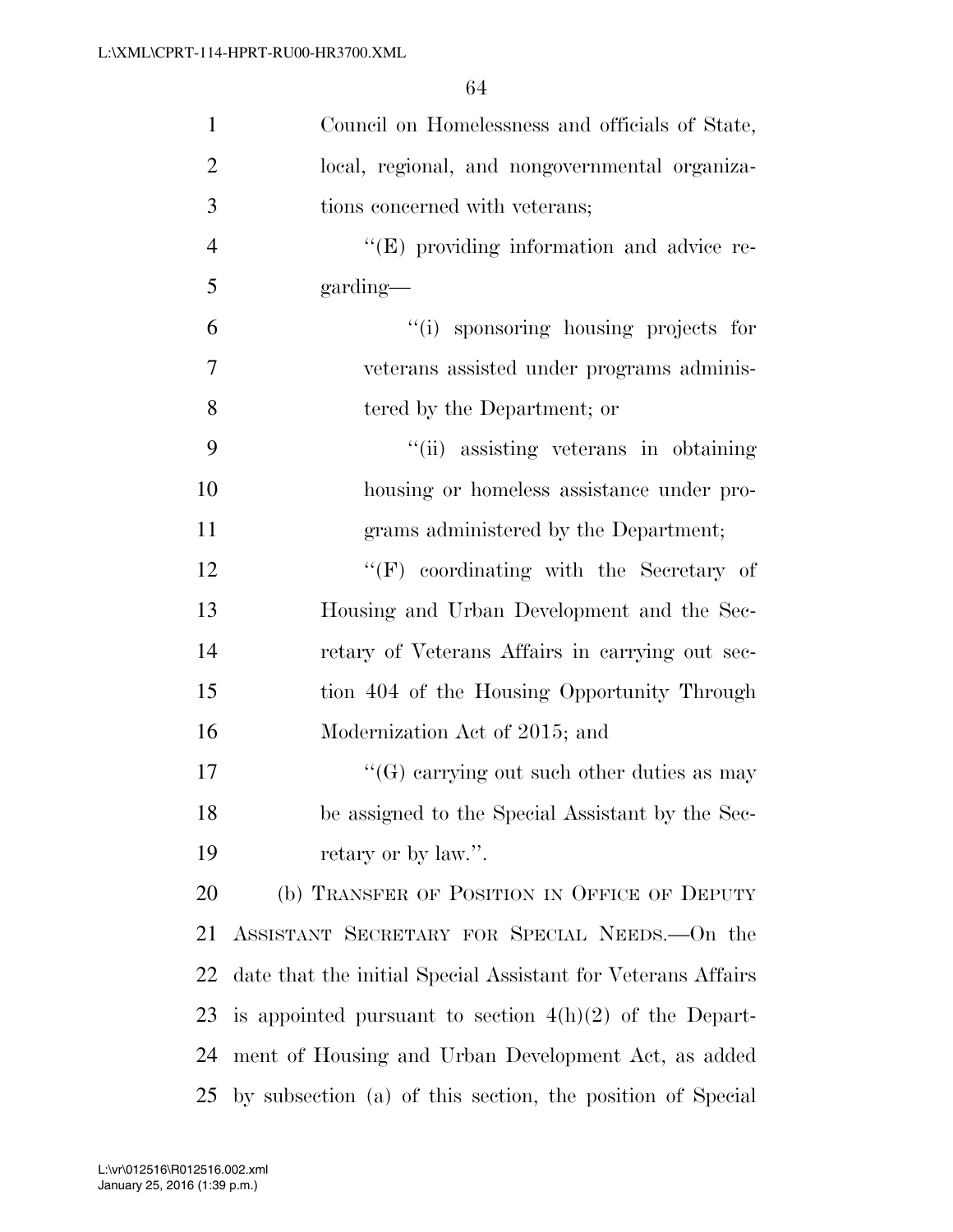Assistant for Veterans Programs in the Office of the Dep- uty Assistant Secretary for Special Needs of the Depart- ment of Housing and Urban Development shall be termi-nated.

# **SEC. 404. ANNUAL SUPPLEMENTAL REPORT ON VETERANS HOMELESSNESS.**

 (a) IN GENERAL.—The Secretary of Housing and Urban Development and the Secretary of Veterans Af- fairs, in coordination with the United States Interagency Council on Homelessness, shall submit annually to the Committees of the Congress specified in subsection (b), together with the annual reports required by such Secre-13 taries under section  $203(e)(1)$  of the McKinney-Vento Homeless Assistance Act (42 U.S.C. 11313(c)(1)), a sup- plemental report that includes the following information with respect to the preceding year:

 (1) The same information, for such preceding year, that was included with respect to 2010 in the report by the Secretary of Housing and Urban De- velopment and the Secretary of Veterans Affairs en- titled ''Veterans Homelessness: A Supplemental Re- port to the 2010 Annual Homeless Assessment Re-port to Congress''.

 (2) Information regarding the activities of the Department of Housing and Urban Development re-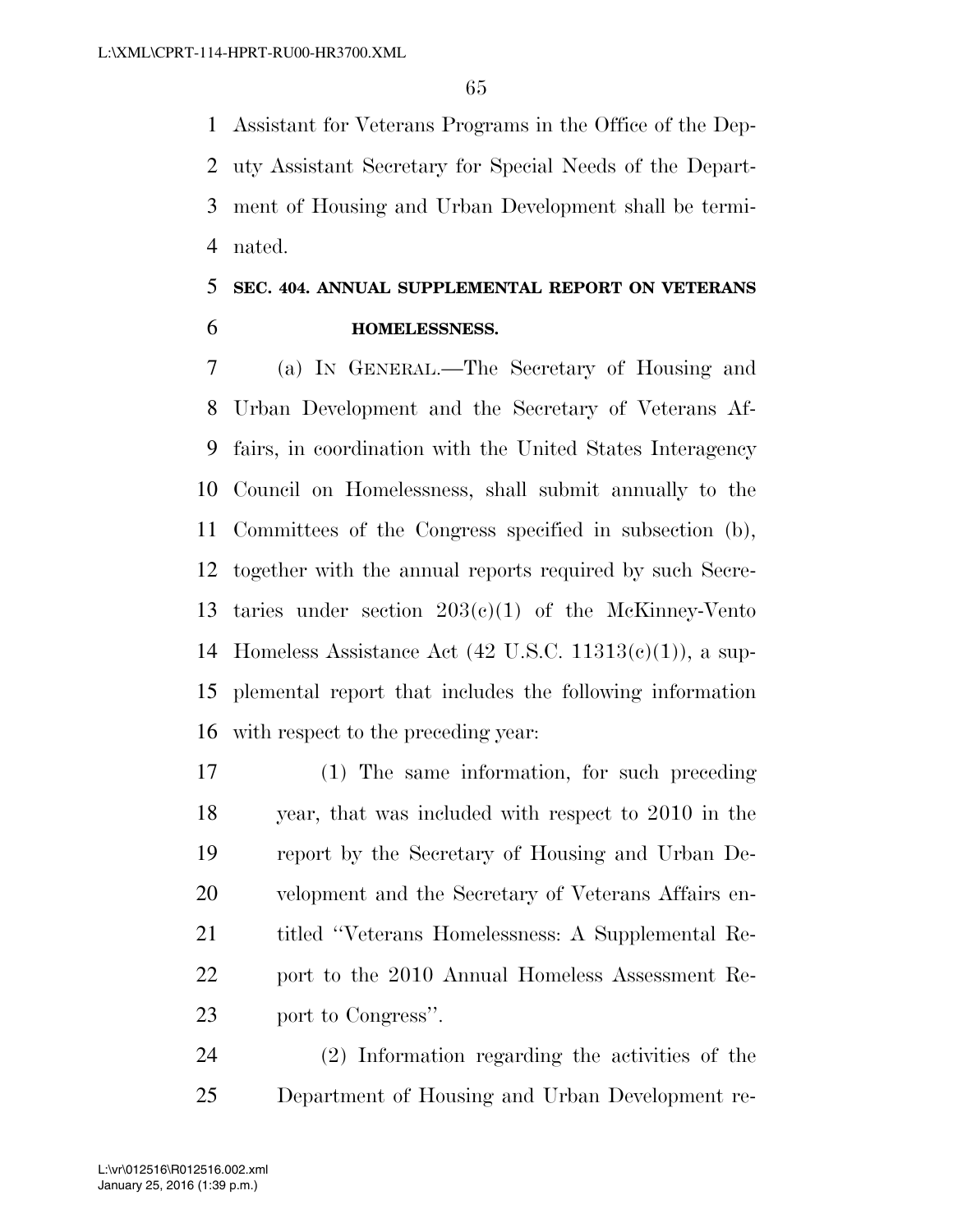lating to veterans during such preceding year, as fol-lows:

 (A) The number of veterans provided as- sistance under the housing choice voucher pro- gram for Veterans Affairs supported housing 6 under section  $8(0)(19)$  of the United States Housing Act of 1937 (42 U.S.C. 1437f(o)(19)), the socioeconomic characteristics of such home- less veterans, and the number, types, and loca- tions of entities contracted under such section 11 to administer the vouchers.

 (B) A summary description of the special considerations made for veterans under public housing agency plans submitted pursuant to section 5A of the United States Housing Act of 1937 (42 U.S.C. 1437c–1) and under com- prehensive housing affordability strategies sub- mitted pursuant to section 105 of the Cranston- Gonzalez National Affordable Housing Act (42 U.S.C. 12705).

 (C) A description of the activities of the Special Assistant for Veterans Affairs of the Department of Housing and Urban Develop-ment.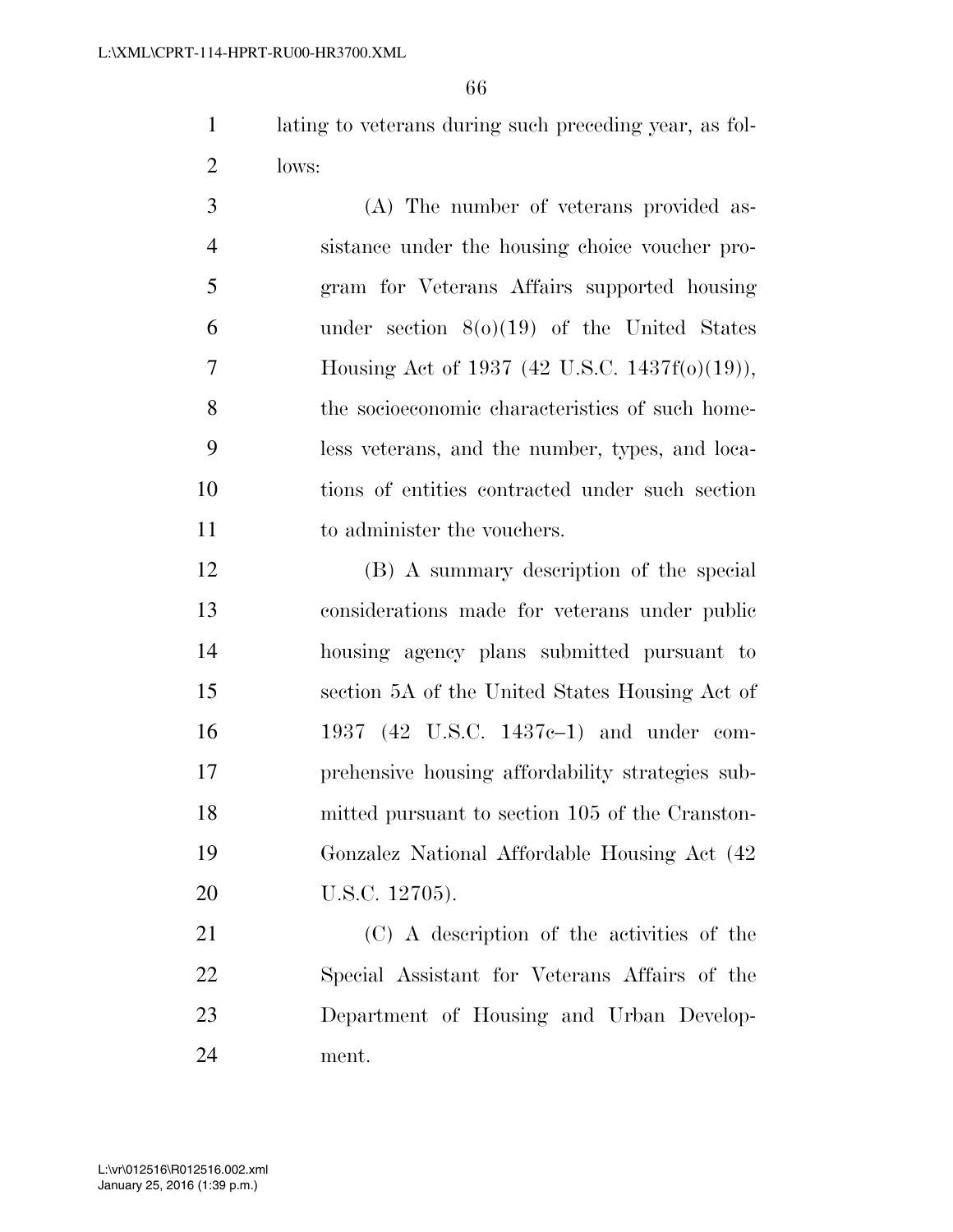| $\mathbf{1}$   | (D) A description of the efforts of the De-       |
|----------------|---------------------------------------------------|
| $\overline{2}$ | partment of Housing and Urban Development         |
| 3              | and the other members of the United States        |
| $\overline{4}$ | Interagency Council on Homelessness to coordi-    |
| 5              | nate the delivery of housing and services to vet- |
| 6              | erans.                                            |
| 7              | (E) The cost to the Department of Hous-           |
| 8              | ing and Urban Development of administering        |
| 9              | the programs and activities relating to veterans. |
| 10             | (F) Any other information that the Sec-           |
| 11             | retary of Housing and Urban Development and       |
| 12             | the Secretary of Veterans Affairs consider rel-   |
| 13             | evant in assessing the programs and activities    |
| 14             | of the Department of Housing and Urban De-        |
| 15             | velopment relating to veterans.                   |
| 16             | (b) COMMITTEES.—The Committees of the Congress    |
| 17             | specified in this subsection are as follows:      |
| 18             | (1) The Committee on Banking, Housing, and        |
| 19             | Urban Affairs of the Senate.                      |
| 20             | (2) The Committee on Veterans' Affairs of the     |
| 21             | Senate.                                           |
| 22             | (3) The Committee on Appropriations of the        |
| 23             | Senate.                                           |
| 24             | (4) The Committee on Financial Services of the    |
| 25             | House of Representatives.                         |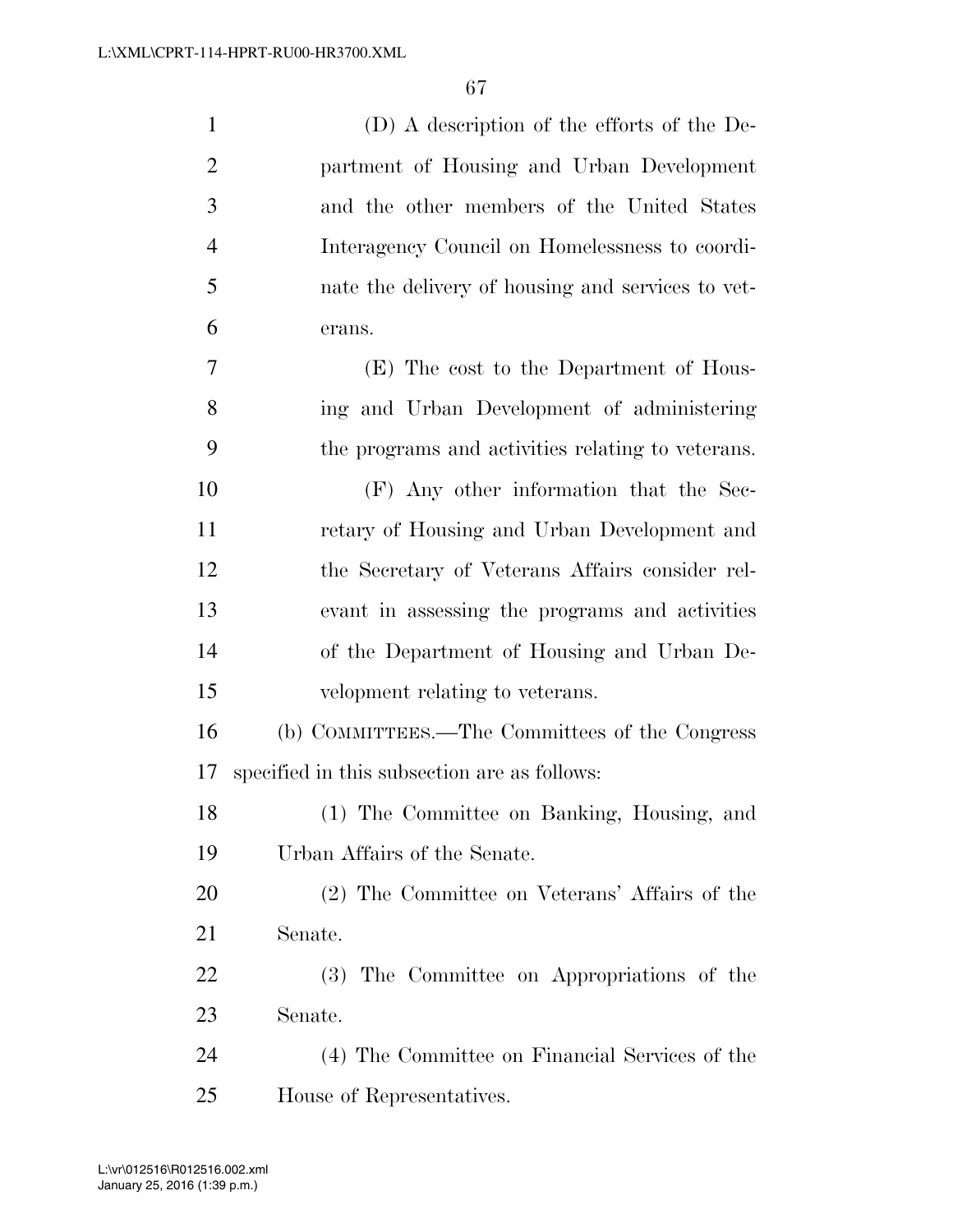(5) The Committee on Veterans' Affairs of the House of Representatives.

 (6) The Committee on Appropriations of the House of Representatives.

# **TITLE V—MISCELLANEOUS**

 **SEC. 501. INCLUSION OF DISASTER HOUSING ASSISTANCE PROGRAM IN CERTAIN FRAUD AND ABUSE PREVENTION MEASURES.** 

 The Disaster Housing Assistance Program adminis- tered by the Department of Housing and Urban Develop- ment shall be considered a ''program of the Department of Housing and Urban Development'' under section 904 of the Stewart B. McKinney Homeless Assistance Amend- ments Act of 1988 (42 U.S.C. 3544) for the purpose of income verifications.

 **SEC. 502. ENERGY EFFICIENCY REQUIREMENTS UNDER SELF-HELP HOMEOWNERSHIP OPPORTUNITY PROGRAM.** 

 Section 11 of the Housing Opportunity Program Ex- tension Act of 1996 (42 U.S.C. 12805 note) is amended by inserting after subsection (f) the following new sub-section:

23 "(g) ENERGY EFFICIENCY REQUIREMENTS.—The Secretary may not require any dwelling developed using amounts from a grant made under this section to meet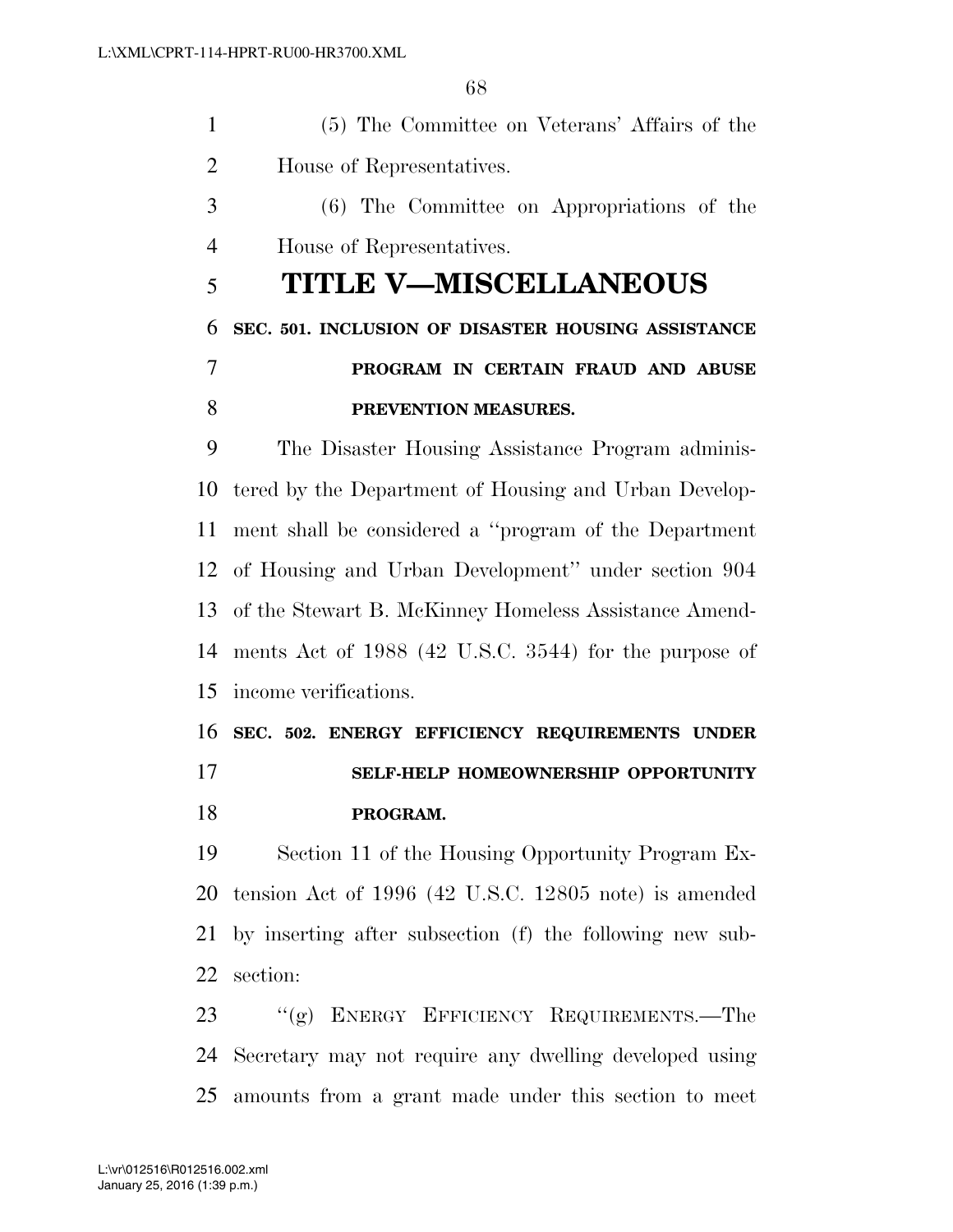any energy efficiency standards other than the standards applicable at such time pursuant to section 109 of the Cranston-Gonzalez National Affordable Housing Act (42 U.S.C. 12709) to housing specified in subsection (a) of such section.''.

# **SEC. 503. DATA EXCHANGE STANDARDIZATION FOR IM-PROVED INTEROPERABILITY.**

 (a) DATA EXCHANGE STANDARDIZATION.—Title I of the United States Housing Act of 1937 (42 U.S.C. 1437 et seq.) is amended by adding at the end the following new section:

# **''SEC. 37. DATA EXCHANGE STANDARDS FOR IMPROVED INTEROPERABILITY.**

 ''(a) DESIGNATION.—The Secretary shall, in con- sultation with an interagency work group established by the Office of Management and Budget, and considering State government perspectives, designate data exchange standards to govern, under this Act—

 ''(1) necessary categories of information that State agencies operating related programs are re- quired under applicable law to electronically ex-change with another State agency; and

23 ''(2) Federal reporting and data exchange re-quired under applicable law.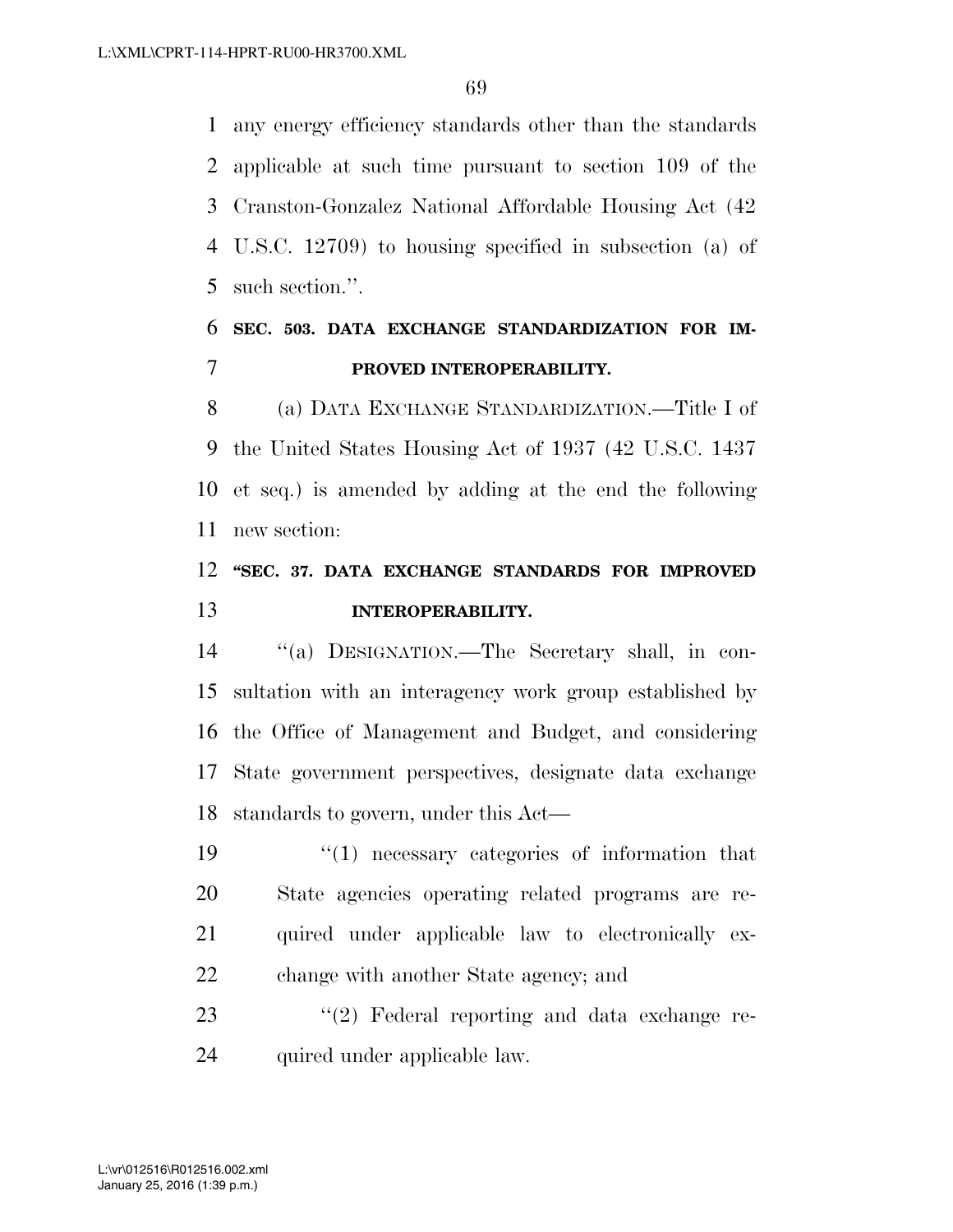''(b) REQUIREMENTS.—The data exchange standards required by subsection (a) shall, to the maximum extent practicable—  $\frac{4}{1}$  incorporate a widely accepted, nonpropri- etary, searchable, computer-readable format, such as the eXtensible Markup Language; ''(2) contain interoperable standards developed and maintained by intergovernmental partnerships, such as the National Information Exchange Model;  $\frac{10}{2}$  (3) incorporate interoperable standards devel- oped and maintained by Federal entities with au- thority over contracting and financial assistance; 13 ''(4) be consistent with and implement applica- ble accounting principles;  $\frac{1}{5}$  (5) be implemented in a manner that is cost-effective and improves program efficiency and effec-

tiveness; and

18 ''(6) be capable of being continually upgraded as necessary.

20 "(c) RULES OF CONSTRUCTION.—Nothing in this section requires a change to existing data exchange stand- ards for Federal reporting found to be effective and effi-cient.''.

(b) APPLICABILITY.—